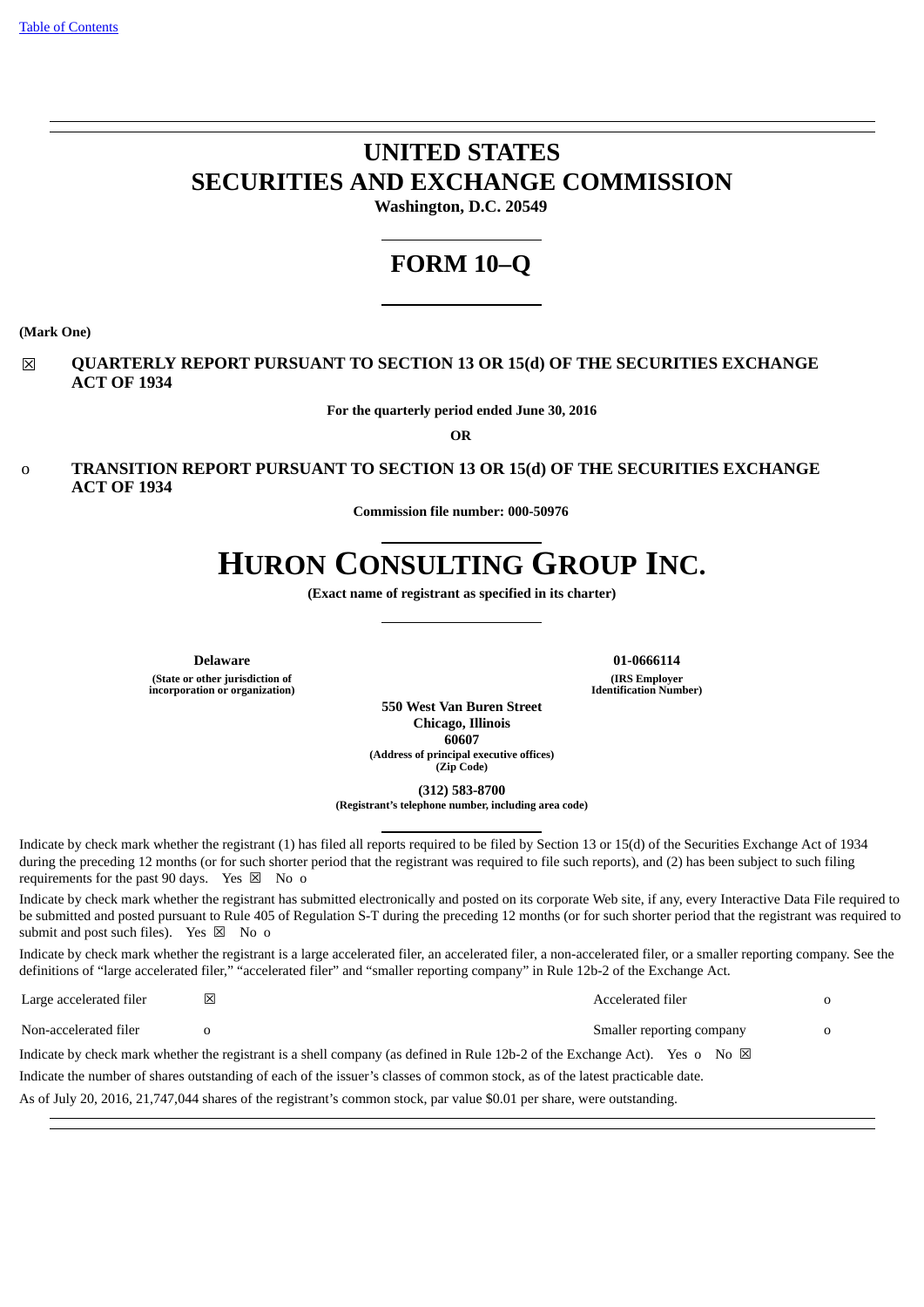## <span id="page-1-0"></span>**Huron Consulting Group Inc.**

## **HURON CONSULTING GROUP INC.**

## **INDEX**

**Page**

|           | <b>Part I – Financial Information</b>                                                        |                  |
|-----------|----------------------------------------------------------------------------------------------|------------------|
| Item 1.   | <b>Consolidated Financial Statements (Unaudited)</b>                                         |                  |
|           | <b>Consolidated Balance Sheets</b>                                                           | $\overline{1}$   |
|           | <b>Consolidated Statements of Earnings and Other Comprehensive Income</b>                    | $\overline{2}$   |
|           | <b>Consolidated Statement of Stockholders' Equity</b>                                        | $\overline{3}$   |
|           | <b>Consolidated Statements of Cash Flows</b>                                                 | $\overline{4}$   |
|           | <b>Notes to Consolidated Financial Statements</b>                                            | $\overline{5}$   |
| Item 2.   | <b>Management's Discussion and Analysis of Financial Condition and Results of Operations</b> | 25               |
| Item 3.   | <b>Quantitative and Qualitative Disclosures About Market Risk</b>                            | 42               |
| Item 4.   | <b>Controls and Procedures</b>                                                               | 43               |
|           | <u> Part II – Other Information</u>                                                          |                  |
| Item 1.   | <b>Legal Proceedings</b>                                                                     | $\underline{43}$ |
| Item 1A.  | <b>Risk Factors</b>                                                                          | $\overline{43}$  |
| Item 2.   | <b>Unregistered Sales of Equity Securities and Use of Proceeds</b>                           | 44               |
| Item 3.   | <b>Defaults Upon Senior Securities</b>                                                       | 44               |
| Item 4.   | <b>Mine Safety Disclosures</b>                                                               | <u>44</u>        |
| Item 5.   | <b>Other Information</b>                                                                     | $\frac{44}{1}$   |
| Item 6.   | <b>Exhibits</b>                                                                              | 45               |
| Signature |                                                                                              | 46               |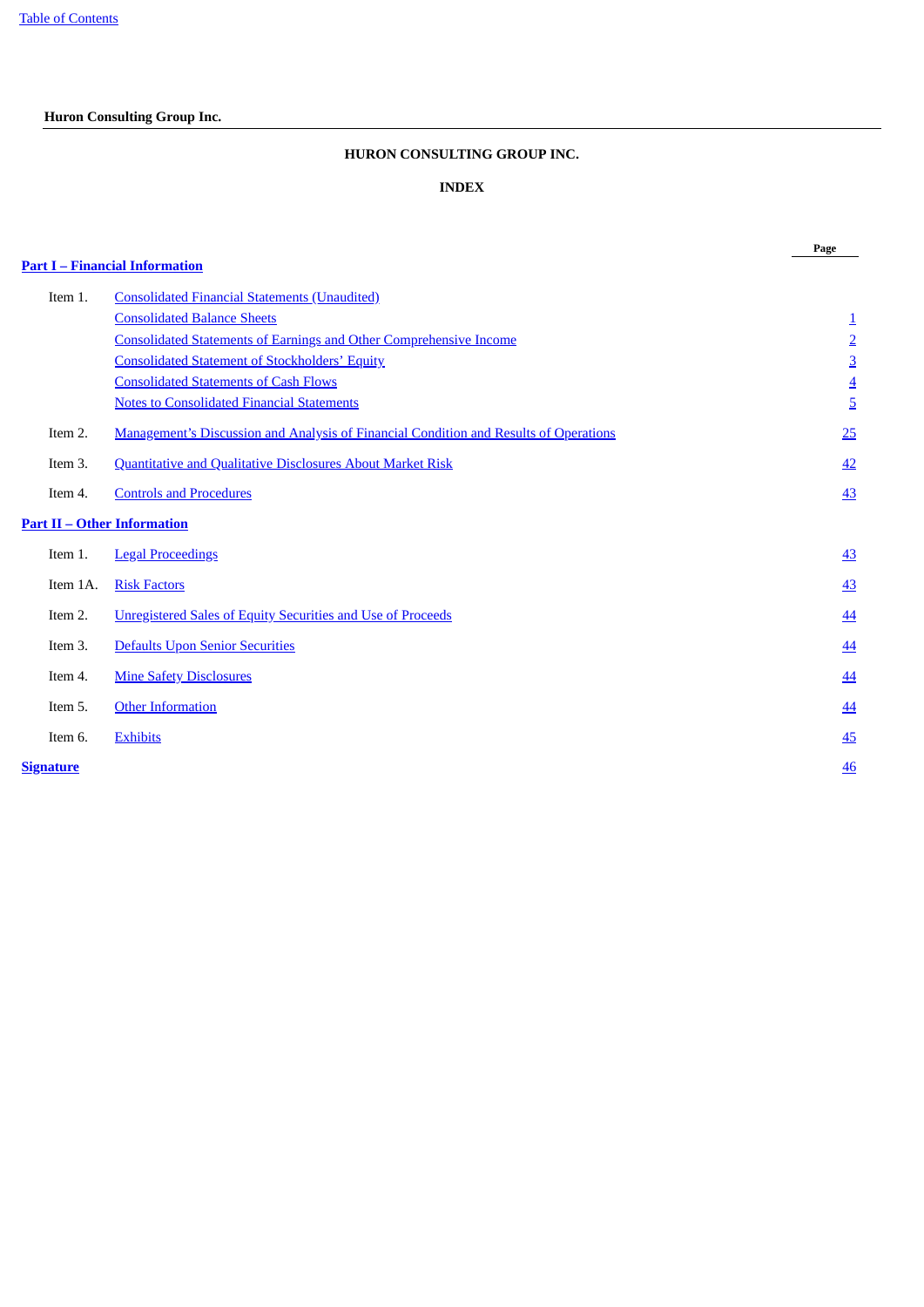## **PART I - FINANCIAL INFORMATION ITEM 1. CONSOLIDATED FINANCIAL STATEMENTS**

## **HURON CONSULTING GROUP INC. CONSOLIDATED BALANCE SHEETS (In thousands, except share and per share amounts) (Unaudited)**

<span id="page-2-2"></span><span id="page-2-1"></span><span id="page-2-0"></span>

|                                                                                                                                                                | <b>June 30,</b><br>2016 |            |                | December 31,<br>2015 |
|----------------------------------------------------------------------------------------------------------------------------------------------------------------|-------------------------|------------|----------------|----------------------|
| <b>Assets</b>                                                                                                                                                  |                         |            |                |                      |
| Current assets:                                                                                                                                                |                         |            |                |                      |
| Cash and cash equivalents                                                                                                                                      | $\$$                    | 6,700      | $\mathfrak{S}$ | 58,437               |
| Receivables from clients, net                                                                                                                                  |                         | 72,320     |                | 85,297               |
| Unbilled services, net                                                                                                                                         |                         | 78,220     |                | 56,527               |
| Income tax receivable                                                                                                                                          |                         |            |                | 406                  |
| Prepaid expenses and other current assets                                                                                                                      |                         | 15,955     |                | 27,720               |
| Total current assets                                                                                                                                           |                         | 173,195    |                | 228,387              |
| Property and equipment, net                                                                                                                                    |                         | 29,482     |                | 28,888               |
| Long-term investment                                                                                                                                           |                         | 36,261     |                | 34,831               |
| Other non-current assets                                                                                                                                       |                         | 22,867     |                | 21,045               |
| Intangible assets, net                                                                                                                                         |                         | 93,398     |                | 94,992               |
| Goodwill                                                                                                                                                       |                         | 787,354    |                | 751,400              |
| Total assets                                                                                                                                                   | \$                      | 1,142,557  | \$             | 1,159,543            |
| Liabilities and stockholders' equity                                                                                                                           |                         |            |                |                      |
| Current liabilities:                                                                                                                                           |                         |            |                |                      |
| Accounts payable                                                                                                                                               | \$                      | 5,537      | $\mathfrak{S}$ | 7,220                |
| Accrued expenses                                                                                                                                               |                         | 23,353     |                | 24,276               |
| Accrued payroll and related benefits                                                                                                                           |                         | 52,565     |                | 80,839               |
| Deferred revenues                                                                                                                                              |                         | 21,290     |                | 19,086               |
| Total current liabilities                                                                                                                                      |                         | 102,745    |                | 131,421              |
| Non-current liabilities:                                                                                                                                       |                         |            |                |                      |
| Deferred compensation and other liabilities                                                                                                                    |                         | 29,736     |                | 23,768               |
| Long-term debt                                                                                                                                                 |                         | 334,674    |                | 307,376              |
| Deferred lease incentives                                                                                                                                      |                         | 9,619      |                | 9,965                |
| Deferred income taxes, net                                                                                                                                     |                         | 39,830     |                | 34,688               |
| Total non-current liabilities                                                                                                                                  |                         | 413,859    |                | 375,797              |
| <b>Commitments and contingencies</b>                                                                                                                           |                         |            |                |                      |
| <b>Stockholders' equity</b>                                                                                                                                    |                         |            |                |                      |
| Common stock; \$0.01 par value; 500,000,000 shares authorized; 24,102,337 and 24,775,823 shares issued at June<br>30, 2016 and December 31, 2015, respectively |                         | 234        |                | 241                  |
| Treasury stock, at cost, 2,353,880 and 2,249,630 shares at June 30, 2016 and December 31, 2015, respectively                                                   |                         | (109, 768) |                | (103, 734)           |
| Additional paid-in capital                                                                                                                                     |                         | 396,136    |                | 438,367              |
| Retained earnings                                                                                                                                              |                         | 335,037    |                | 313,866              |
| Accumulated other comprehensive income                                                                                                                         |                         | 4,314      |                | 3,585                |
| Total stockholders' equity                                                                                                                                     |                         | 625,953    |                | 652,325              |
| Total liabilities and stockholders' equity                                                                                                                     | \$                      | 1,142,557  | \$             | 1,159,543            |

*The accompanying notes are an integral part of the consolidated financial statements.*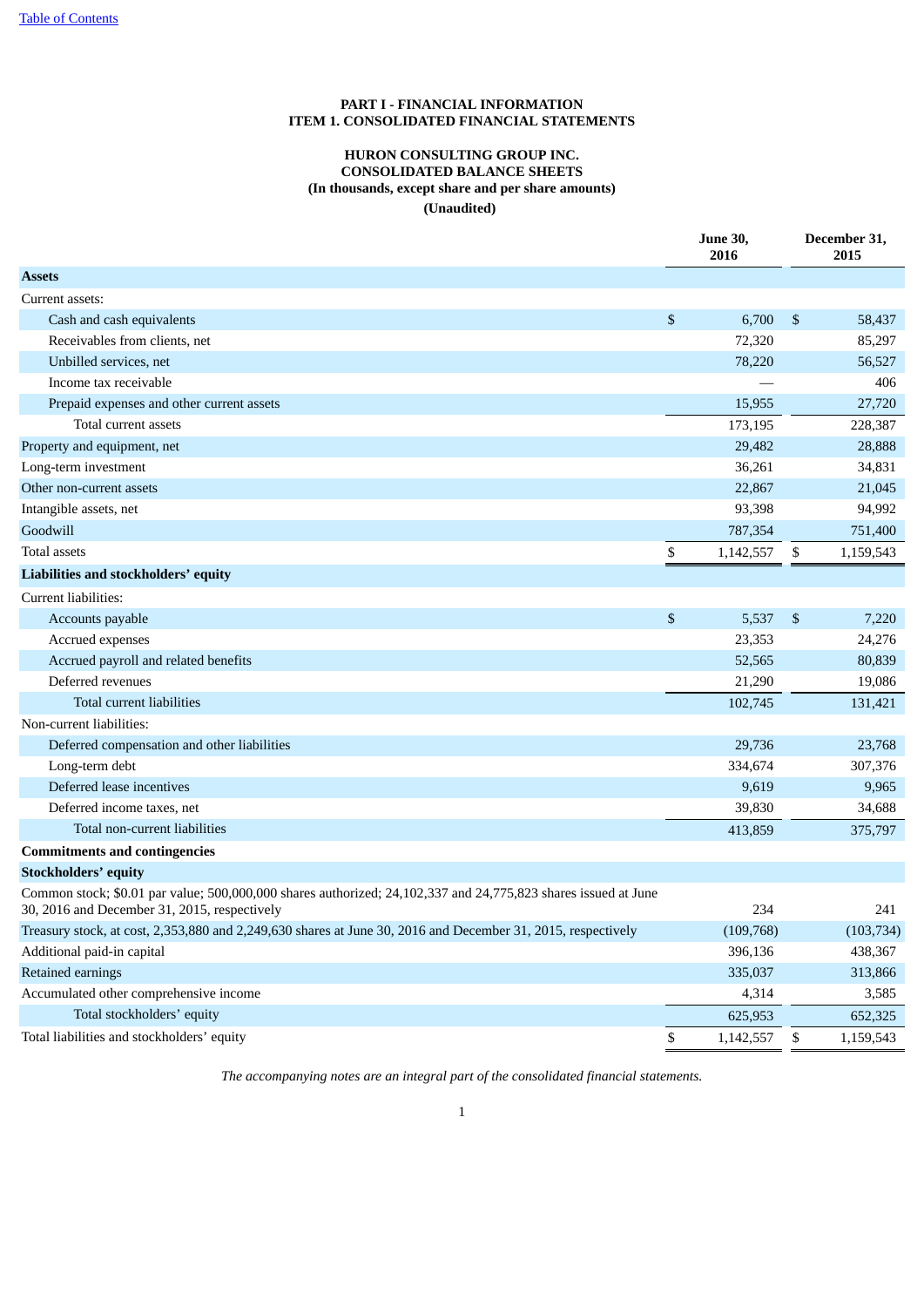## <span id="page-3-0"></span>**HURON CONSULTING GROUP INC. CONSOLIDATED STATEMENTS OF EARNINGS AND OTHER COMPREHENSIVE INCOME (In thousands, except per share amounts) (Unaudited)**

|                                                                                                                     | <b>Three Months Ended</b><br><b>June 30.</b> |          |                           |         | <b>Six Months Ended</b><br><b>June 30,</b> |                |              |          |
|---------------------------------------------------------------------------------------------------------------------|----------------------------------------------|----------|---------------------------|---------|--------------------------------------------|----------------|--------------|----------|
|                                                                                                                     |                                              | 2016     |                           | 2015    |                                            | 2016           |              | 2015     |
| <b>Revenues and reimbursable expenses:</b>                                                                          |                                              |          |                           |         |                                            |                |              |          |
| Revenues                                                                                                            | \$                                           | 184,259  | \$                        | 184,019 | \$                                         | 364,748        | \$           | 338,445  |
| Reimbursable expenses                                                                                               |                                              | 18,982   |                           | 20,867  |                                            | 35,543         |              | 37,175   |
| Total revenues and reimbursable expenses                                                                            |                                              | 203,241  |                           | 204,886 |                                            | 400,291        |              | 375,620  |
| Direct costs and reimbursable expenses (exclusive of depreciation and amortization shown in<br>operating expenses): |                                              |          |                           |         |                                            |                |              |          |
| Direct costs                                                                                                        |                                              | 103,099  |                           | 101,233 |                                            | 214,956        |              | 202,627  |
| Amortization of intangible assets and software development costs                                                    |                                              | 3,840    |                           | 4,910   |                                            | 7,226          |              | 7,364    |
| Reimbursable expenses                                                                                               |                                              | 19,164   |                           | 20,950  |                                            | 35,791         |              | 37,357   |
| Total direct costs and reimbursable expenses                                                                        |                                              | 126,103  |                           | 127,093 |                                            | 257,973        |              | 247,348  |
| Operating expenses and other loss, net:                                                                             |                                              |          |                           |         |                                            |                |              |          |
| Selling, general and administrative expenses                                                                        |                                              | 39,624   |                           | 41,186  |                                            | 81,681         |              | 78,010   |
| Restructuring charges                                                                                               |                                              | 1,747    |                           | 601     |                                            | 3,080          |              | 1,257    |
| Other loss, net                                                                                                     |                                              |          |                           | 750     |                                            |                |              | 524      |
| Depreciation and amortization                                                                                       |                                              | 7,558    |                           | 6,459   |                                            | 14,972         |              | 11,748   |
| Total operating expenses and other loss, net                                                                        |                                              | 48,929   |                           | 48,996  |                                            | 99,733         |              | 91,539   |
| Operating income                                                                                                    |                                              | 28,209   |                           | 28,797  |                                            | 42,585         |              | 36,733   |
| Other income (expense), net:                                                                                        |                                              |          |                           |         |                                            |                |              |          |
| Interest expense, net of interest income                                                                            |                                              | (4, 123) |                           | (4,763) |                                            | (8,094)        |              | (9, 156) |
| Other income (expense), net                                                                                         |                                              | 276      |                           | 101     |                                            | 747            |              | (582)    |
| Total other expense, net                                                                                            |                                              | (3, 847) |                           | (4,662) |                                            | (7, 347)       |              | (9,738)  |
| Income from continuing operations before income tax expense                                                         |                                              | 24,362   |                           | 24,135  |                                            | 35,238         |              | 26,995   |
| Income tax expense                                                                                                  |                                              | 8,223    |                           | 9,987   |                                            | 12,233         |              | 11,879   |
| Net income from continuing operations                                                                               |                                              | 16,139   |                           | 14,148  |                                            | 23,005         |              | 15,116   |
| Income (loss) from discontinued operations, net of tax                                                              |                                              | (970)    |                           | 4,685   |                                            | (1,834)        |              | 5,219    |
| Net income                                                                                                          | $\$$                                         | 15,169   | $\$$                      | 18,833  | \$                                         | 21,171         | $\mathbb{S}$ | 20,335   |
| Net earnings per basic share:                                                                                       |                                              |          |                           |         |                                            |                |              |          |
| Net income from continuing operations                                                                               | \$                                           | 0.77     | \$                        | 0.64    | \$                                         | 1.09           | \$           | 0.68     |
| Income (loss) from discontinued operations, net of tax                                                              |                                              | (0.05)   |                           | 0.21    |                                            | (0.09)         |              | 0.24     |
| Net income                                                                                                          | $\boldsymbol{\mathsf{S}}$                    | 0.72     | $\boldsymbol{\mathsf{S}}$ | 0.85    | \$                                         | 1.00           | \$           | 0.92     |
| Net earnings per diluted share:                                                                                     |                                              |          |                           |         |                                            |                |              |          |
| Net income from continuing operations                                                                               | \$                                           | 0.76     | \$                        | 0.62    | \$                                         | 1.07           | \$           | 0.67     |
| Income (loss) from discontinued operations, net of tax                                                              |                                              | (0.05)   |                           | 0.21    |                                            | (0.08)         |              | 0.23     |
| Net income                                                                                                          | \$                                           | 0.71     | $\mathbb S$               | 0.83    | $\$$                                       | 0.99           | $\mathbb{S}$ | 0.90     |
| Weighted average shares used in calculating earnings per share:                                                     |                                              |          |                           |         |                                            |                |              |          |
| <b>Basic</b>                                                                                                        |                                              | 21,061   |                           | 22,220  |                                            | 21,088         |              | 22,174   |
| Diluted                                                                                                             |                                              | 21,376   |                           | 22,654  |                                            | 21,418         |              | 22,628   |
| <b>Comprehensive income:</b>                                                                                        |                                              |          |                           |         |                                            |                |              |          |
| Net income                                                                                                          | \$                                           | 15,169   | \$                        | 18,833  | \$                                         | 21,171         | \$           | 20,335   |
| Foreign currency translation gain (loss), net of tax                                                                |                                              | (19)     |                           | 850     |                                            | $\overline{2}$ |              | 414      |
| Unrealized gain (loss) on investment, net of tax                                                                    |                                              | (597)    |                           | 4,185   |                                            | 875            |              | 4,135    |
| Unrealized gain (loss) on cash flow hedging instruments, net of tax                                                 |                                              | (34)     |                           | 48      |                                            | (148)          |              | (161)    |
| Other comprehensive income (loss)                                                                                   |                                              | (650)    |                           | 5,083   |                                            | 729            |              | 4,388    |
| Comprehensive income                                                                                                | ${\mathbb S}$                                | 14,519   | $\mathbb{S}$              | 23,916  | $\mathbb{S}$                               | 21,900         | $\$$         | 24,723   |

*The accompanying notes are an integral part of the consolidated financial statements.*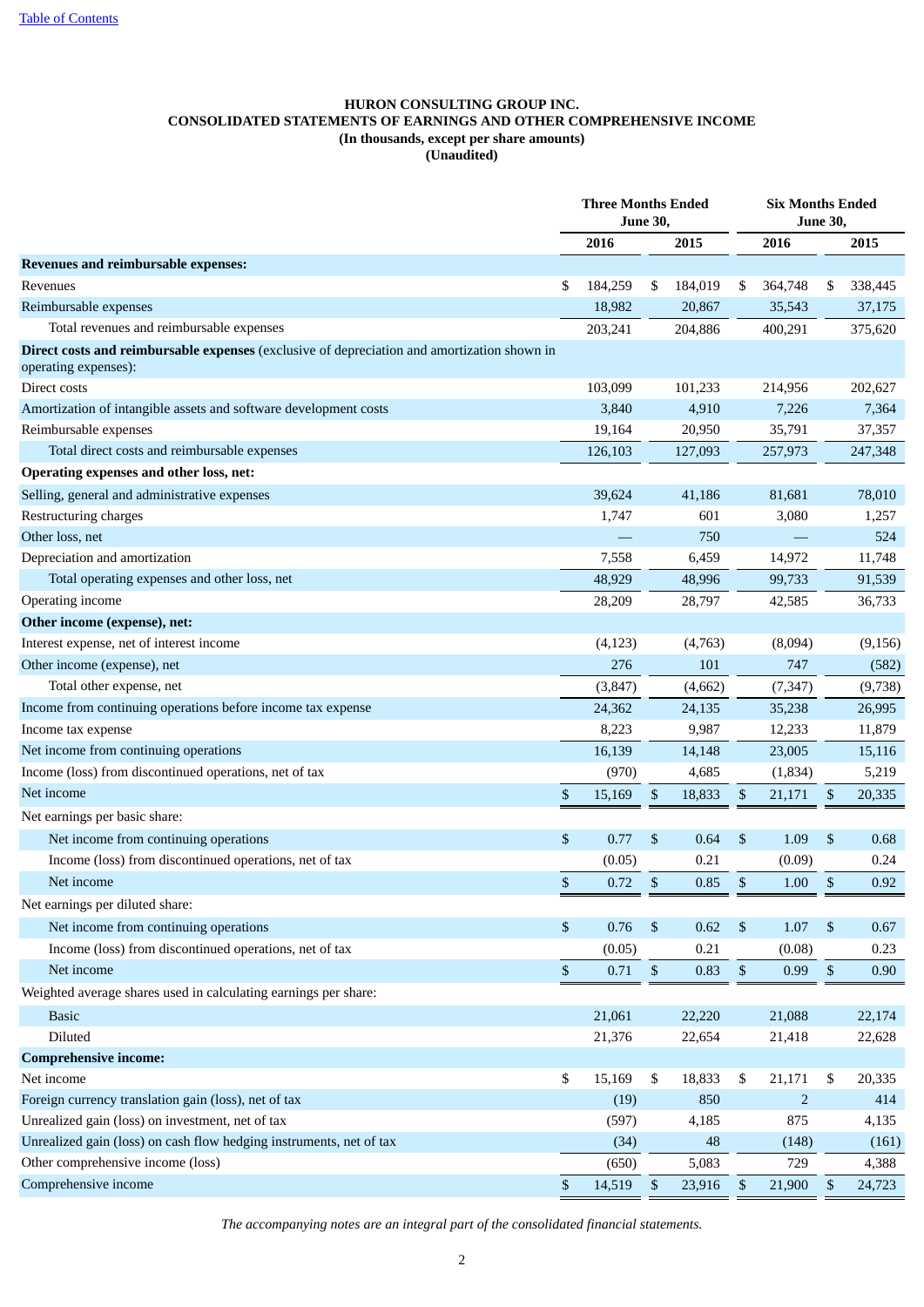## **HURON CONSULTING GROUP INC. CONSOLIDATED STATEMENT OF STOCKHOLDERS' EQUITY (In thousands, except share amounts) (Unaudited)**

<span id="page-4-0"></span>

|                                                   | <b>Common Stock</b> |    |        | <b>Treasury Stock</b> |               |            | <b>Additional</b> |     | <b>Retained</b><br><b>Earnings</b> |     |       |   |          |  |  |  | <b>Accumulated Other</b> |  |                         |
|---------------------------------------------------|---------------------|----|--------|-----------------------|---------------|------------|-------------------|-----|------------------------------------|-----|-------|---|----------|--|--|--|--------------------------|--|-------------------------|
|                                                   | <b>Shares</b>       |    | Amount | <b>Shares</b>         | <b>Amount</b> |            |                   |     |                                    |     |       |   |          |  |  |  | Paid-In<br>Capital       |  | Comprehensive<br>Income |
| <b>Balance at December 31, 2015</b>               | 24,065,154          | -S | 241    | (2,262,080)           | \$.           | (103, 734) | 438,367           | \$. | 313,866                            | \$. | 3,585 | S | 652,325  |  |  |  |                          |  |                         |
| Comprehensive income                              |                     |    |        |                       |               |            |                   |     | 21,171                             |     | 729   |   | 21,900   |  |  |  |                          |  |                         |
| Issuance of common stock in<br>connection with:   |                     |    |        |                       |               |            |                   |     |                                    |     |       |   |          |  |  |  |                          |  |                         |
| Restricted stock awards, net of<br>cancellations  | 310,429             |    | 3      | (23,502)              |               | (1,589)    | 1,586             |     |                                    |     |       |   |          |  |  |  |                          |  |                         |
| Exercise of stock options                         | 4,706               |    |        |                       |               |            | 123               |     |                                    |     |       |   | 123      |  |  |  |                          |  |                         |
| Share-based compensation                          |                     |    |        |                       |               |            | 11,107            |     |                                    |     |       |   | 11,107   |  |  |  |                          |  |                         |
| Shares redeemed for employee tax<br>withholdings  |                     |    |        | (79, 794)             |               | (4, 445)   |                   |     |                                    |     |       |   | (4, 445) |  |  |  |                          |  |                         |
| Income tax benefit on share-based<br>compensation |                     |    |        |                       |               |            | 208               |     |                                    |     |       |   | 208      |  |  |  |                          |  |                         |
| Share repurchases                                 | (982, 192)          |    | (10)   |                       |               |            | (55, 255)         |     |                                    |     |       |   | (55,265) |  |  |  |                          |  |                         |
| Balance at June 30, 2016                          | 23,398,097          |    | 234    | (2,365,376)           | S.            | (109, 768) | 396,136           |     | 335,037                            | S   | 4,314 |   | 625,953  |  |  |  |                          |  |                         |

*The accompanying notes are an integral part of the consolidated financial statements.*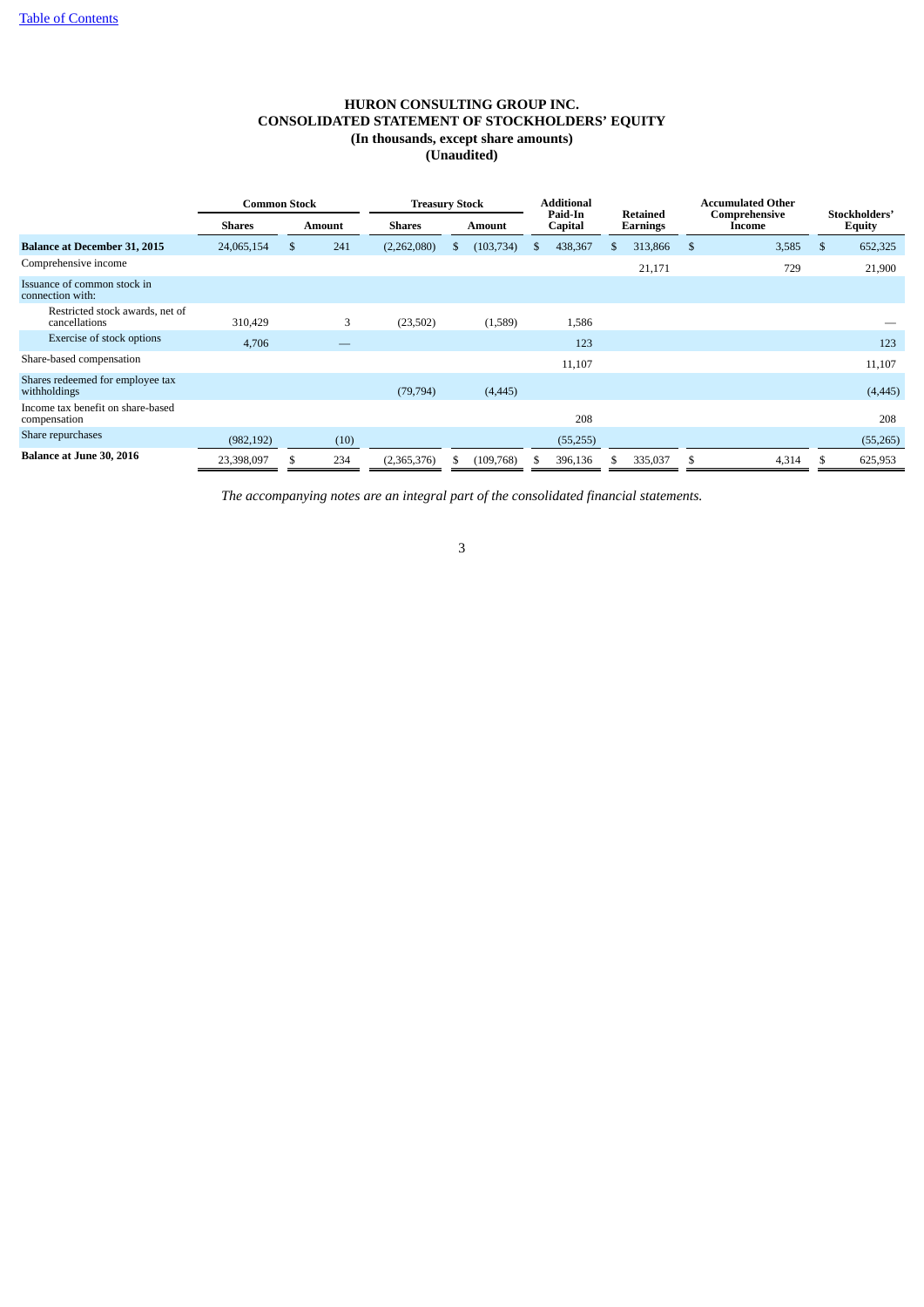## **HURON CONSULTING GROUP INC. CONSOLIDATED STATEMENTS OF CASH FLOWS (In thousands) (Unaudited)**

<span id="page-5-0"></span>

|                                                                                       | <b>Six Months Ended</b><br>June 30, |    |            |
|---------------------------------------------------------------------------------------|-------------------------------------|----|------------|
|                                                                                       | 2016                                |    | 2015       |
| <b>Cash flows from operating activities:</b>                                          |                                     |    |            |
| Net income                                                                            | \$<br>21,171                        | \$ | 20,335     |
| Adjustments to reconcile net income to net cash provided by operating activities:     |                                     |    |            |
| Depreciation and amortization                                                         | 22,201                              |    | 24,431     |
| Share-based compensation                                                              | 9,787                               |    | 11,776     |
| Amortization of debt discount and issuance costs                                      | 4,757                               |    | 4,663      |
| Allowances for doubtful accounts and unbilled services                                | 5,877                               |    | (1,034)    |
| Deferred income taxes                                                                 | 4,019                               |    | 3,191      |
| Changes in operating assets and liabilities, net of acquisitions:                     |                                     |    |            |
| (Increase) decrease in receivables from clients                                       | 19,818                              |    | (7,550)    |
| (Increase) decrease in unbilled services                                              | (26, 552)                           |    | (824)      |
| (Increase) decrease in current income tax receivable / payable, net                   | (570)                               |    | 3,106      |
| (Increase) decrease in other assets                                                   | 10,424                              |    | (4, 125)   |
| Increase (decrease) in accounts payable and accrued liabilities                       | (4,594)                             |    | 2,863      |
| Increase (decrease) in accrued payroll and related benefits                           | (26,978)                            |    | (47, 114)  |
| Increase (decrease) in deferred revenues                                              | 1,187                               |    | 8,613      |
| Net cash provided by operating activities                                             | 40,547                              |    | 18,331     |
| <b>Cash flows from investing activities:</b>                                          |                                     |    |            |
| Purchases of property and equipment, net                                              | (5,376)                             |    | (9,869)    |
| Investment in life insurance policies                                                 | (1,699)                             |    | (5, 127)   |
| Purchases of businesses, net of cash acquired                                         | (49,071)                            |    | (331,990)  |
| Purchase of convertible debt investment                                               |                                     |    | (3, 138)   |
| Capitalization of internally developed software costs                                 | (536)                               |    | (398)      |
| Net cash used in investing activities                                                 | (56, 682)                           |    | (350, 522) |
| <b>Cash flows from financing activities:</b>                                          |                                     |    |            |
| Proceeds from exercise of stock options                                               | 123                                 |    |            |
| Shares redeemed for employee tax withholdings                                         | (4, 445)                            |    | (4,650)    |
| Tax benefit from share-based compensation                                             | 860                                 |    | 2,823      |
| Share repurchases                                                                     | (55, 265)                           |    | (13, 498)  |
| Proceeds from borrowings under credit facility                                        | 116,000                             |    | 256,500    |
| Repayments on credit facility                                                         | (93,000)                            |    | (149,000)  |
| Payments for capital lease obligations                                                |                                     |    | (34)       |
| Net cash provided by (used in) financing activities                                   | (35, 727)                           |    | 92,141     |
| Effect of exchange rate changes on cash                                               | 125                                 |    | 6          |
| Net decrease in cash and cash equivalents                                             | (51, 737)                           |    | (240, 044) |
| Cash and cash equivalents at beginning of the period                                  | 58,437                              |    | 256,872    |
| Cash and cash equivalents at end of the period                                        | \$<br>6,700                         | \$ | 16,828     |
| Supplemental disclosure of cash flow information:                                     |                                     |    |            |
| Non-cash investing and financing activities:                                          |                                     |    |            |
| Property and equipment expenditures included in accounts payable and accrued expenses | \$<br>3,248                         | \$ | 3,723      |
| Contingent consideration related to business acquisitions                             | \$<br>6,500                         | \$ | 900        |
| Common stock issued related to business acquisition                                   | \$                                  | \$ | 2,204      |

*The accompanying notes are an integral part of the consolidated financial statements.*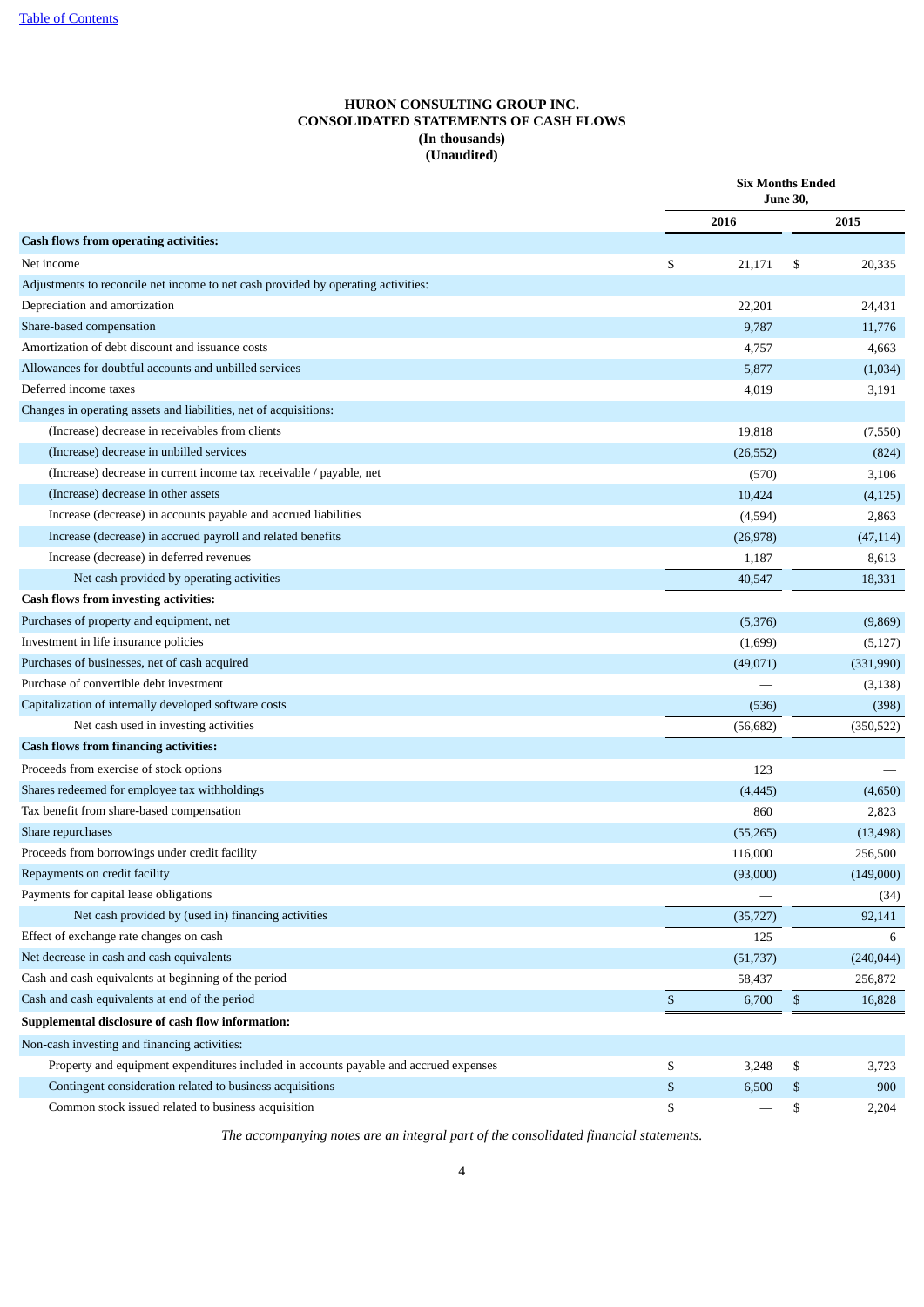#### <span id="page-6-0"></span>**1. Description of Business**

Huron is a global professional services firm focused on assisting clients with their most complex business issues by delivering high-value, quality solutions to support their long-term strategic objectives. We specialize in serving clients in the healthcare, higher education, life sciences, and commercial sectors as these organizations face significant transformational change and regulatory or economic pressures in dynamic market environments. With our deep industry and technical expertise, we provide advisory, consulting, technology, and analytic solutions to deliver sustainable and measurable results. We provide consulting services to a wide variety of both financially sound and distressed organizations, including healthcare organizations, leading academic institutions, Fortune 500 companies, and governmental entities.

## **2. Basis of Presentation**

The accompanying unaudited consolidated financial statements reflect the financial position, results of operations, and cash flows as of and for the three and six months ended June 30, 2016 and 2015. These financial statements have been prepared in accordance with the rules and regulations of the U.S. Securities and Exchange Commission ("SEC") for Quarterly Reports on Form 10-Q. Accordingly, these financial statements do not include all of the information and note disclosures required by accounting principles generally accepted in the United States of America ("GAAP") for annual financial statements. In the opinion of management, these financial statements reflect all adjustments of a normal, recurring nature necessary for the fair statement of our financial position, results of operations, and cash flows for the interim periods presented in conformity with GAAP. These financial statements should be read in conjunction with our consolidated financial statements and notes thereto for the year ended December 31, 2015 included in our Annual Report on Form 10-K and our Quarterly Report on Form 10-Q for the period ended March 31, 2016. Our results for any interim period are not necessarily indicative of results for a full year or any other interim period.

On December 10, 2015, we entered into an agreement to sell our Huron Legal segment to a third party. The sale closed on December 31, 2015. The operations of our Huron Legal segment have been classified as discontinued operations in our consolidated statements of earnings for all periods presented. As of June 30, 2016 and December 31, 2015, no assets or liabilities of the disposed business remained on our consolidated balance sheet. See Note 4 "Discontinued Operations" for additional information on the divestiture of our Huron Legal segment.

Certain other amounts reported in the previous year have been reclassified to conform to the 2016 presentation. See Note 3 "New Accounting Pronouncements" for information on the balance sheet reclassification of our debt issuance costs related to our convertible notes.

#### **3. New Accounting Pronouncements**

In March 2016, the Financial Accounting Standards Board ("FASB") issued Accounting Standards Update ("ASU") 2016-09: *Improvements to Employee Share-Based Payment Accounting*. ASU 2016-09 simplifies several aspects related to the accounting for share-based payment transactions, including the accounting for income taxes, forfeitures, statutory tax withholding requirements, and classification on the statement of cash flows. The updated guidance is effective for us beginning January 1, 2017. Early adoption is permitted in any interim or annual period. If early adopted in an interim period, any adjustments will be reflected as of the beginning of the fiscal year that includes that interim period. We are currently evaluating the potential impact this guidance will have on our consolidated financial statements.

In March 2016, the FASB issued ASU 2016-06, Derivatives and Hedaing: Contingent Put and Call Options in Debt Instruments. ASU 2016-06 clarifies that in assessing whether an embedded contingent put or call option is clearly and closely related to the debt host, an entity is required to perform only the fourstep decision sequence in ASC 815-15-25-42 (as amended by the ASU). The entity does not have to separately assess whether the event that triggers its ability to exercise the contingent option is itself indexed only to interest rates or credit risk. The updated guidance is effective for us beginning January 1, 2017. We do not expect the adoption of this guidance to have any impact on our consolidated financial statements.

In March 2016, the FASB issued ASU 2016-02, *Leases*, which supersedes ASC Topic 840, Leases, and sets the principles for the recognition, measurement, presentation and disclosure of leases for both lessees and lessors. ASU 2016-02 requires lessees to classify leases as either finance or operating leases and to record on the balance sheet a right-of-use asset and a lease liability, equal to the present value of the remaining lease payments, for all leases with a term greater than 12 months regardless of the lease classification. The lease classification will determine whether the lease expense is recognized based on an effective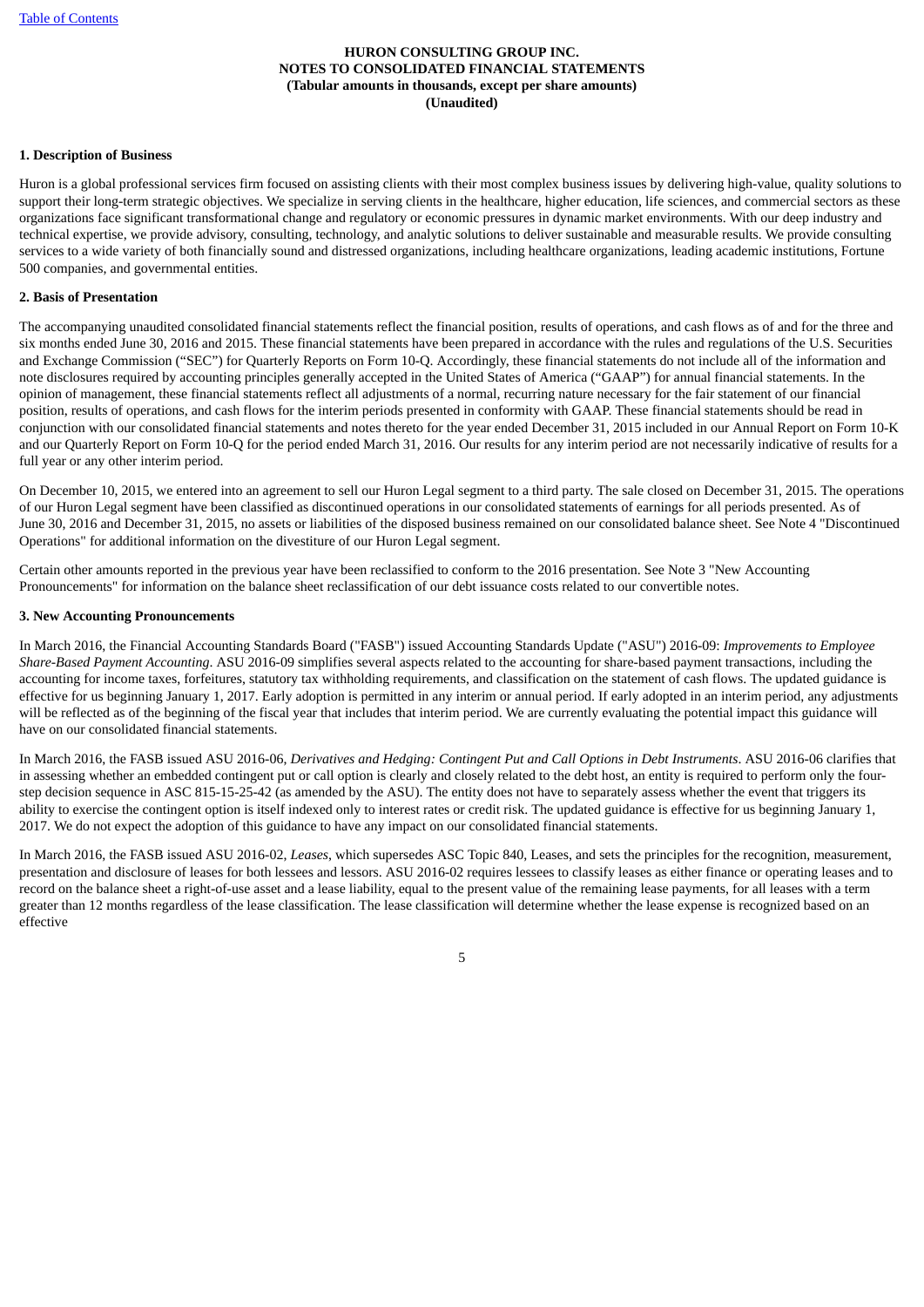interest rate method or on a straight-line basis over the term of the lease. ASU 2016-02 will be effective for us beginning January 1, 2019, with early adoption permitted. Entities are required to use a modified retrospective transition method for existing leases. We are currently evaluating the potential impact this guidance will have on our consolidated financial statements.

In January 2016, the FASB issued ASU 2016-01, Financial Instruments - Overall (Subtopic 825-10): Recognition and Measurement of Financial Assets and *Financial Liabilities*. The amendments to the guidance enhance the reporting model for financial instruments, which includes amendments to address aspects of recognition, measurement, presentation and disclosure. The updated guidance is effective for us beginning January 1, 2018. We are currently evaluating the potential impact this guidance will have on our consolidated financial statements.

In April 2015, the FASB issued ASU 2015-05, *Intangibles-Goodwill and Other-Internal-Use Software (Subtopic 350-40): Customer's Accounting for Fees Paid in a Cloud Computing Arrangement*. The amendments in ASU 2015-05 provide guidance to customers about whether a cloud computing arrangement includes a software license. If a cloud computing arrangement includes a software license, the customer should account for the software license element of the arrangement consistent with other software licenses. If a cloud computing arrangement does not include a software license, the customer should account for the arrangement as a service contract. We adopted these amendments in the first quarter of 2016 on a prospective basis. The adoption of these amendments did not have any impact on our consolidated financial statements.

In April 2015, the FASB issued ASU 2015-03, *Simplifying the Presentation of Debt Issuance Costs*. The amendments to the guidance require the presentation of debt issuance costs in the balance sheet as a deduction from the carrying amount of the related debt liability, consistent with debt discounts. In August 2015, the FASB issued ASU 2015-15, Presentation and Subsequent Measurement of Debt Issuance Costs Associated with Line-of-Credit Arrangements: Amendments to SEC Paragraphs Pursuant to Staff Announcement at June 18, 2015 EITF Meeting, which clarifies the treatment of debt issuance costs from line-of-credit arrangements after the adoption of ASU 2015-03. ASU 2015-15 clarifies that the SEC staff would not object to an entity deferring and presenting debt issuance costs related to a line-of-credit arrangement as an asset and subsequently amortizing the deferred debt issuance costs ratably over the term of such arrangement, regardless of whether there are any outstanding borrowings on the line-of-credit arrangement. We adopted these amendments in the first quarter of 2016 on a retrospective basis. As a result, we reclassified debt issuance costs related to our convertible notes of \$1.2 million included in prepaid expenses and other current assets and \$3.4 million included in other non-current assets to long-term debt on our previously reported consolidated balance sheet as of December 31, 2015. See Note 8 "Financing Arrangements" for information on our convertible notes.

In February 2015, the FASB issued ASU 2015-02, *Amendments to the Consolidation Analysis*, which amends the consolidation requirements in ASC 810, Consolidation. ASU 2015-02 requires management to reevaluate all legal entities under a revised consolidation model, specifically (i) modify the evaluation of whether limited partnership and similar legal entities are variable interest entities (VIEs) or voting interest entities, (ii) eliminate the presumption that a general partner should consolidate a limited partnership, (iii) affect the consolidation analysis of reporting entities that are involved with VIEs, particularly those that have fee arrangements and related party relationships, and (iv) provide a scope exception from consolidation guidance for reporting entities with interests in legal entities that are required to comply with or operate in accordance with requirements that are similar to those in Rule 2a-7 of the Investment Act of 1940 for registered money market funds. We adopted these amendments in the first quarter of 2016. The adoption of these amendments did not have any impact on our consolidated financial statements.

In May 2014, the FASB issued ASU 2014-09, *Revenue from Contracts with Customers*, as a new Topic, ASC 606. The new revenue recognition standard provides a five-step analysis of transactions to determine when and how revenue is recognized. The core principle is that a company should recognize revenue to depict the transfer of promised goods or services to customers in an amount that reflects the consideration to which the entity expects to be entitled in exchange for those goods or services. In August 2015, the FASB issued ASU 2015-14, *Revenue from Contracts with Customers (Topic 606): Deferral of the Effective Date*, which delays the effective date of ASU 2014-09 by one year. As a result, ASU 2014-09, as amended, is effective for us beginning January 1, 2018 and is to be applied retrospectively to each period presented or as a cumulative-effect adjustment as of the date of adoption. Early adoption will be permitted as of the original effective date in ASU 2014-09 (i.e., annual reporting periods beginning after December 15, 2016). We are currently evaluating the potential impact this guidance will have on our consolidated financial statements, as well as the transition methods.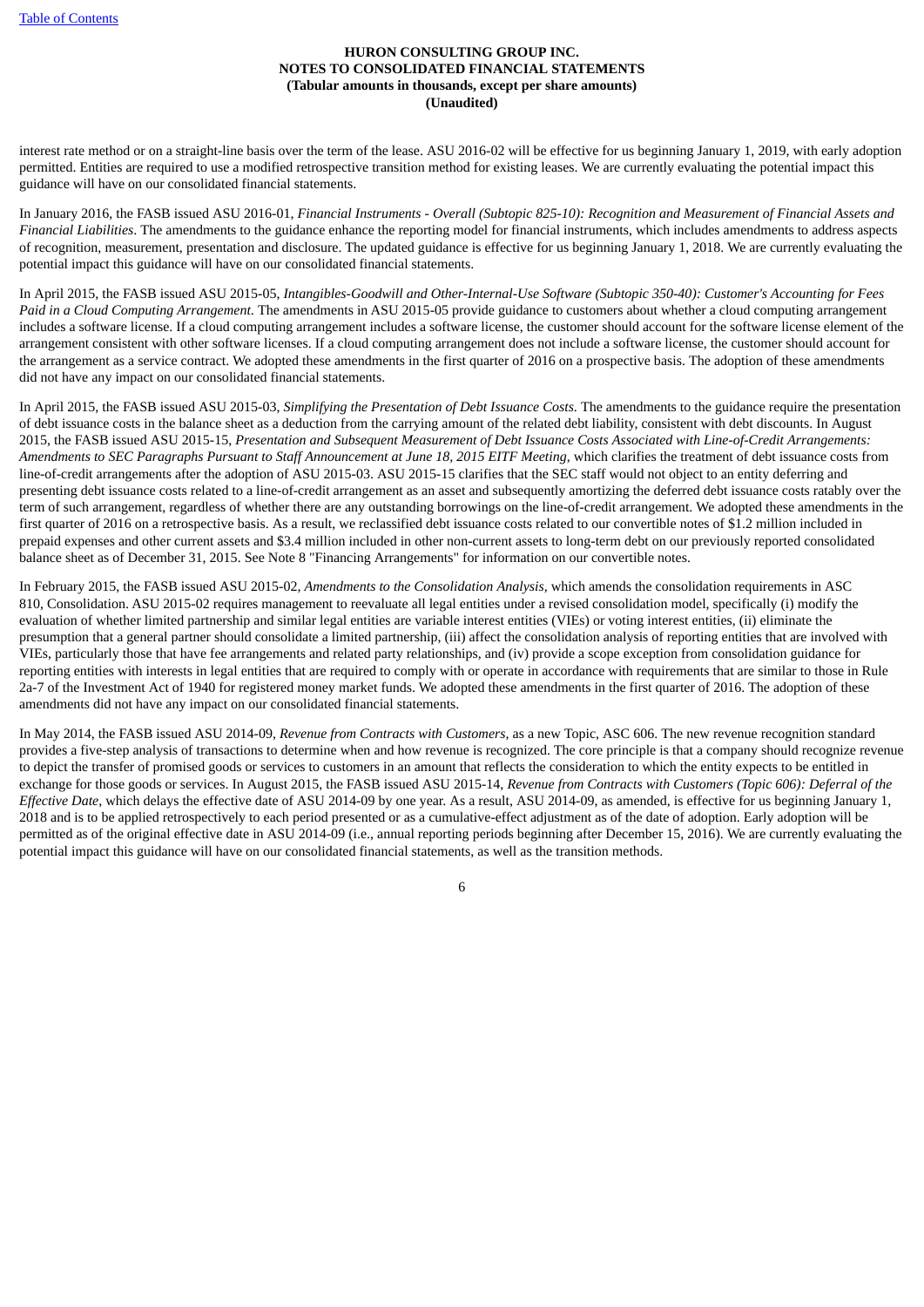## **4. Discontinued Operations**

During 2015, we began evaluating strategic alternatives related to our Huron Legal segment, including the potential divestiture of the practice. On December 10, 2015, we entered into an agreement to sell Huron Legal to Consilio, Inc. ("Consilio"). Pursuant to the agreement, Consilio acquired substantially all of the assets and assumed certain liabilities of Huron Legal, and acquired all issued and outstanding equity interests in certain entities wholly owned by the Company. Huron Legal provided eDiscovery services, consulting services and contract management services related to law department management, information governance and compliance, legal discovery, litigation management, and legal analytics.

The sale closed on December 31, 2015, at which time we received net proceeds of \$110.1 million and recognized a pretax disposal loss of \$2.3 million. The divestiture of the Huron Legal segment represented a strategic shift that had a major effect on our operations and financial results as contemplated under ASC 205-20, *Presentation of Financial Statements - Discontinued Operations*. As such, the operations of our Huron Legal segment have been classified as discontinued operations in our consolidated statements of earnings for all periods presented. As of June 30, 2016 and December 31, 2015, no assets or liabilities of the disposed business remained on our consolidated balance sheet.

For the three and six months ended June 30, 2016, we recognized losses from discontinued operations, net of tax, of \$1.0 million and \$1.8 million, respectively, primarily related to employee benefit obligations, legal fees, and updated lease assumptions for vacated office space directly related to the sale of the Huron Legal segment.

The table below summarizes the operating results of Huron Legal for the three and six months ended June 30, 2015.

|                                                                                                                     | <b>Three Months Ended June</b><br>30, 2015 | Six Months Ended June 30,<br>2015 |
|---------------------------------------------------------------------------------------------------------------------|--------------------------------------------|-----------------------------------|
| <b>Revenues and reimbursable expenses:</b>                                                                          |                                            |                                   |
| Revenues                                                                                                            | \$<br>39,625                               | \$<br>73,052                      |
| Reimbursable expenses                                                                                               | 522                                        | 1,369                             |
| Total revenues and reimbursable expenses                                                                            | 40,147                                     | 74,421                            |
| Direct costs and reimbursable expenses (exclusive of depreciation and amortization<br>shown in operating expenses): |                                            |                                   |
| Direct costs                                                                                                        | 24,256                                     | 47,864                            |
| Amortization of intangible assets                                                                                   | 59                                         | 117                               |
| Reimbursable expenses                                                                                               | 521                                        | 1,366                             |
| Total direct costs and reimbursable expenses                                                                        | 24,836                                     | 49,347                            |
| <b>Operating expenses:</b>                                                                                          |                                            |                                   |
| Selling, general and administrative expenses                                                                        | 5,480                                      | 10,988                            |
| Restructuring charges                                                                                               | (4)                                        | 930                               |
| Depreciation and amortization                                                                                       | 2,540                                      | 5,029                             |
| Total operating expenses                                                                                            | 8,016                                      | 16,947                            |
| Operating income                                                                                                    | 7,295                                      | 8,127                             |
| Other income, net                                                                                                   | 66                                         | 20                                |
| Income from discontinued operations before income tax expense                                                       | 7,361                                      | 8,147                             |
| Income tax expense                                                                                                  | 2,676                                      | 2,928                             |
| Income from discontinued operations, net of tax                                                                     | \$<br>4,685                                | 5,219<br>-S                       |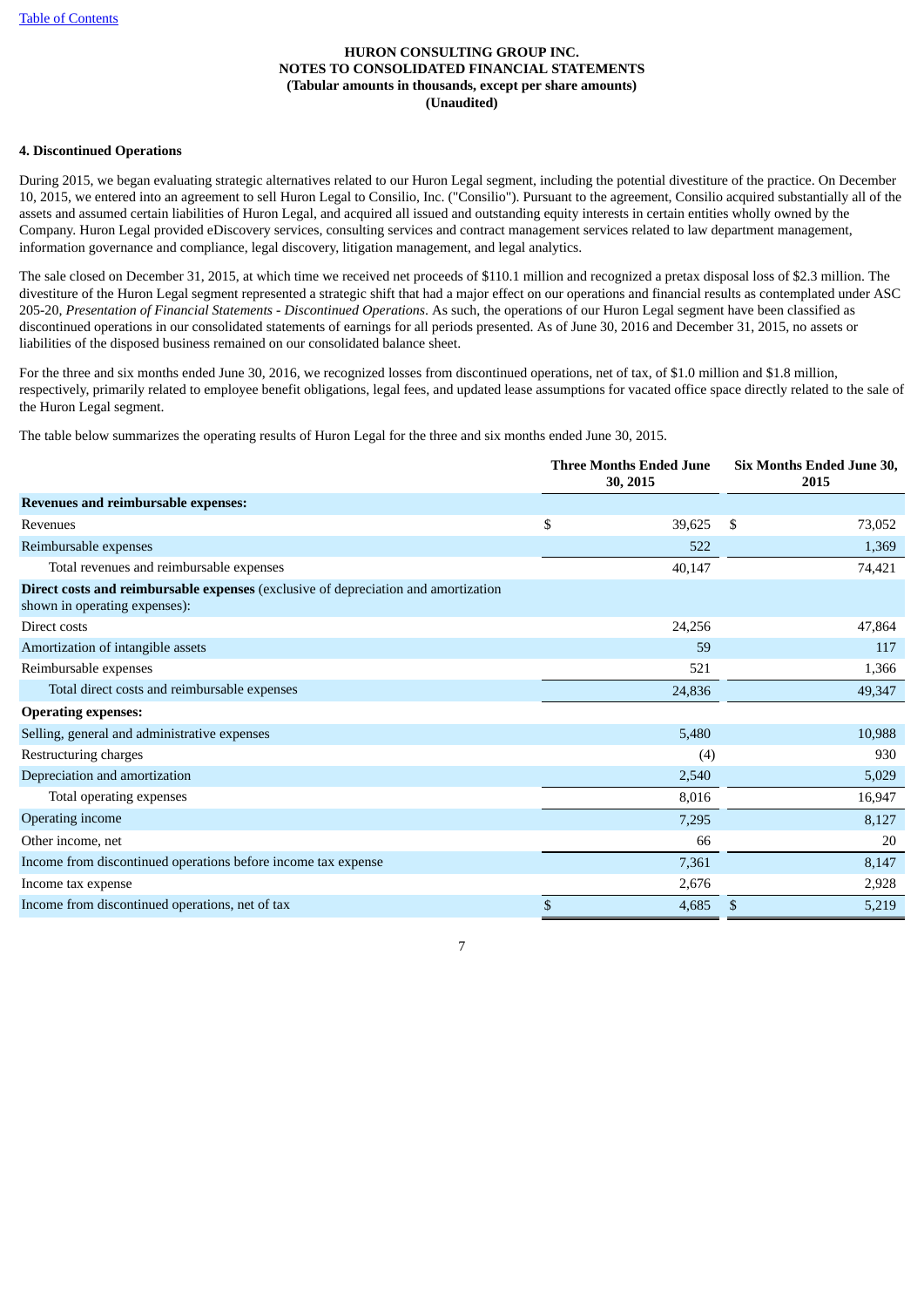The table below summarizes the amounts reflected in our consolidated statements of cash flows that relate to the discontinued operation for the six months ended June 30, 2015.

|                                                                  |     | Six Months Ended June 30,<br>2015 |
|------------------------------------------------------------------|-----|-----------------------------------|
| Depreciation and amortization                                    |     | 5,146                             |
| Share-based compensation                                         |     | 606                               |
| Purchases of property and equipment                              | \$. | 2,296                             |
| Significant non-cash investing items of discontinued operations: |     |                                   |
| Contingent consideration related to business acquisitions        |     | 900                               |

In connection with the sale of Huron Legal, we entered into a transition services agreement ("TSA") with Consilio, under which we are providing certain post-closing services, support, and facilities to Consilio to facilitate an orderly transfer of the Huron Legal business operations. Billings under the TSA, which we do not consider to be significant, are recorded as a reduction of the costs to provide the respective service, primarily in selling, general and administrative expenses in the consolidated statements of earnings. We expect to provide services under the TSA through December 31, 2016 with the scope of services decreasing over the term of the agreement. Other than the TSA, we have no continuing involvement with the Huron Legal segment.

#### **5. Acquisitions**

#### *ADI Strategies, Inc.*

On May 1, 2016, we completed the acquisition of the U.S. assets of ADI Strategies, Inc. ("ADI Strategies"), a leading enterprise performance management, risk management, and business intelligence firm focused on implementing the Oracle enterprise application suite. This acquisition was not significant to our consolidated financial statements. The results of operations of ADI Strategies have been included in our consolidated financial statements and the results of operations of our Huron Business Advisory segment from the date of acquisition. We are also in the process of acquiring the international assets of ADI Strategies in Dubai and India, for which we expect to sign an agreement in the third quarter of 2016.

## *My Rounding Solutions, LLC*

On February 1, 2016, we completed the acquisition of My Rounding Solutions, LLC ("MyRounding"), a Denver, Colorado-based firm specializing in digital health solutions to improve patient care. The MyRounding application is designed to standardize, automate and track rounding activity, allowing nurses and staff to improve the care and experience of patients in real time. The addition of MyRounding expands the integration of our software and consulting solutions and strengthens our transformation services for healthcare providers. This acquisition was not significant to our consolidated financial statements. The results of operations of MyRounding have been included in our consolidated financial statements and the results of operations of our Huron Healthcare segment from the date of acquisition.

## *Studer Holdings, Inc.*

On February 12, 2015, we acquired 100% of the outstanding stock of Studer Holdings, Inc. ("Studer Group") from the existing shareholders in accordance with an Agreement and Plan of Merger dated January 26, 2015 (the "Merger Agreement"). Studer Group is a professional services firm that assists healthcare providers achieve cultural transformation to deliver and sustain improvement in clinical outcomes and financial results. The acquisition combines Huron Healthcare's performance improvement and clinical transformation capabilities with Studer Group's Evidence-Based Leadership<sup>sM</sup> framework to provide leadership and cultural transformation expertise for healthcare provider clients.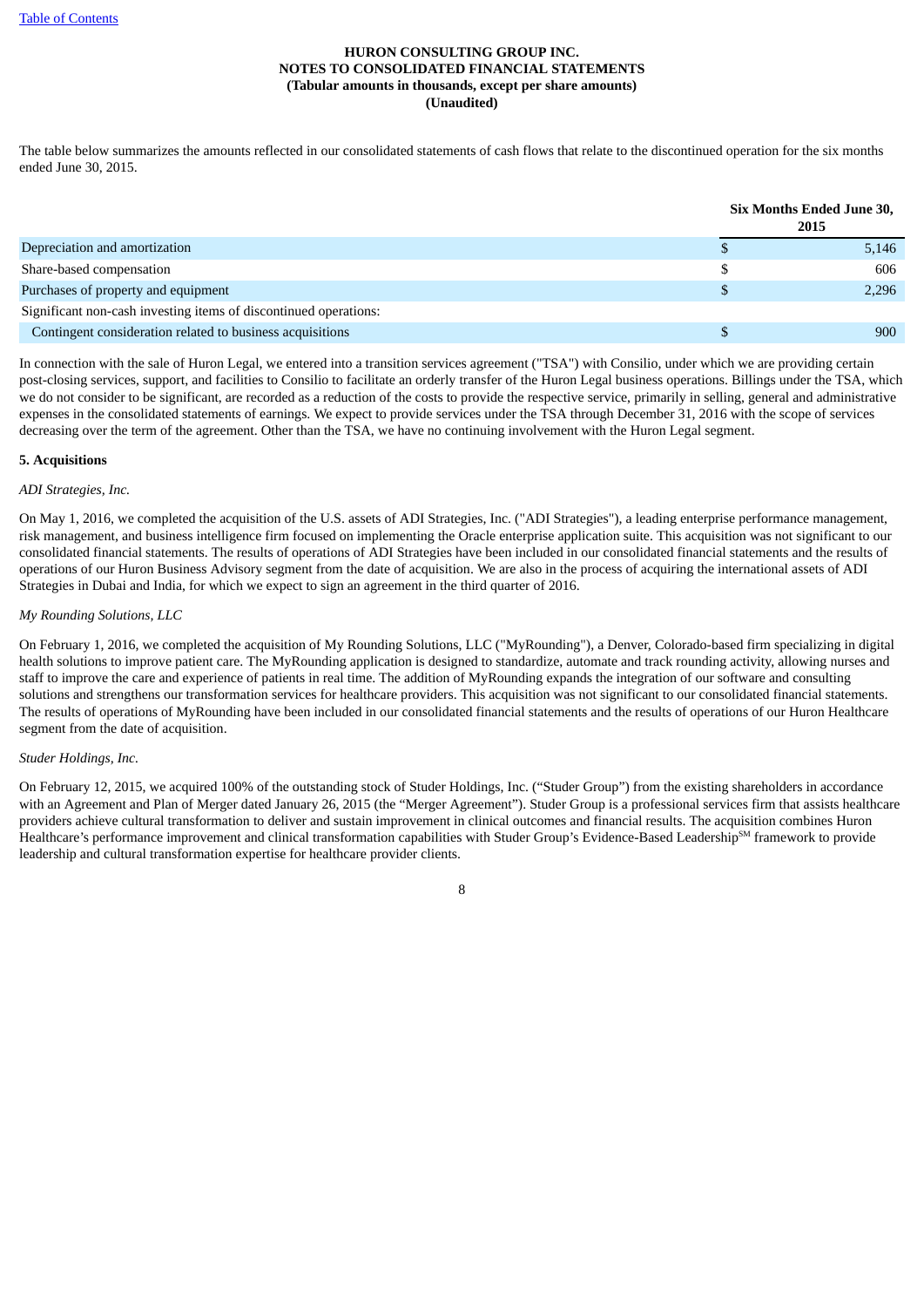The acquisition date fair value of the consideration transferred for Studer Group was \$325.2 million, which consisted of the following:

| Fair value of consideration transferred |         |
|-----------------------------------------|---------|
| Cash                                    | 323,237 |
| Common stock                            | 2,204   |
| Net working capital adjustment          | (255)   |
| Total consideration transferred         | 325,186 |

We funded the cash component of the purchase price with cash on hand and borrowings of \$102.0 million under our senior secured credit facility. We issued 28,486 shares of our common stock as part of the consideration transferred, with an acquisition date fair value of \$2.2 million based on the closing price of \$77.35 on the date of acquisition.

The acquisition was accounted for using the acquisition method of accounting. Tangible and identifiable intangible assets acquired and liabilities assumed are recorded at fair value as of the acquisition date. The following table summarizes the allocation of the purchase price to the fair value of assets acquired and liabilities assumed as of the acquisition date.

|                                                | <b>Amount</b> |         |
|------------------------------------------------|---------------|---------|
| <b>Assets acquired:</b>                        |               |         |
| Accounts receivable                            | \$            | 14,906  |
| Prepaid expenses and other current assets      |               | 1,385   |
| Deferred income tax asset                      |               | 4,335   |
| Property and equipment                         |               | 4,509   |
| Intangible assets                              |               | 97,500  |
| Liabilities assumed:                           |               |         |
| Accounts payable                               |               | 760     |
| Accrued expenses and other current liabilities |               | 2,868   |
| Accrued payroll and related benefits           |               | 1,574   |
| Deferred revenues                              |               | 2,449   |
| Deferred income tax liability                  |               | 21,263  |
| Other non-current liabilities                  |               | 1,211   |
| Total identifiable net assets                  |               | 92,510  |
| Goodwill                                       |               | 232,676 |
| Total purchase price                           | $\mathcal{S}$ | 325,186 |

The following table sets forth the components of identifiable intangible assets acquired and their estimated useful lives as of the acquisition date.

|                                                 | <b>Fair Value</b> | <b>Useful Life in</b><br><b>Years</b> |
|-------------------------------------------------|-------------------|---------------------------------------|
| Customer relationships                          | 42,400            | 9                                     |
| Customer contracts                              | 25,100            | 4                                     |
| Trade name                                      | 22,800            | 5                                     |
| Technology and software                         | 3,900             | 3                                     |
| Publishing content                              | 3,300             | 3                                     |
| Total intangible assets subject to amortization | 97,500            |                                       |

The weighted average amortization period for the identifiable intangible assets shown above is 6.3 years. Customer relationships and customer contracts represent the fair values of the underlying relationships and agreements with Studer Group customers. The trade name represents the fair value of the brand and name recognition associated with the marketing of Studer Group's service offerings. Technology and software and publishing content represent the estimated fair values of Studer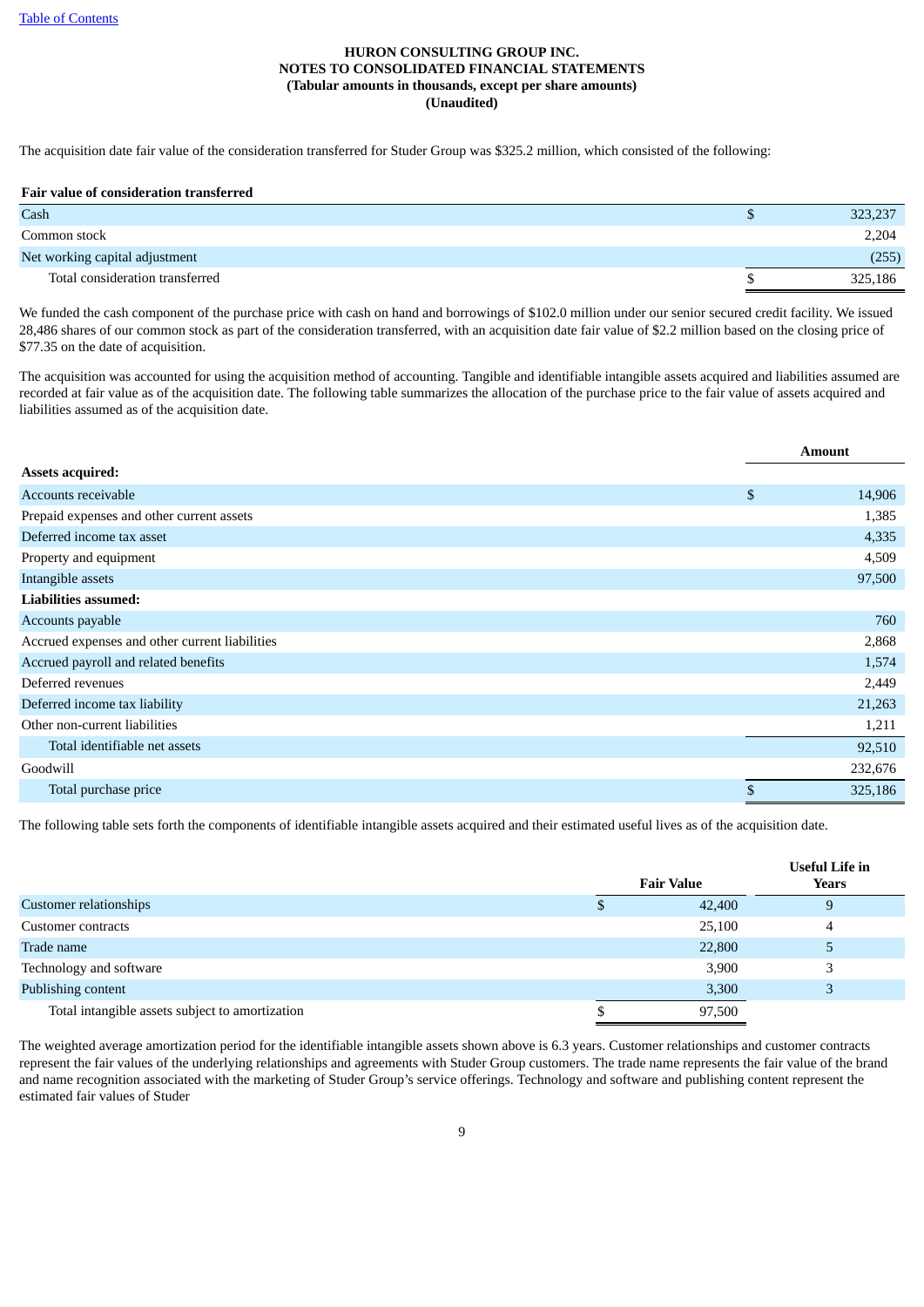Group's software and books that are sold to customers. Goodwill is recognized for the excess of purchase price over the net fair value of assets acquired and liabilities assumed, and largely reflects the expanded market opportunities expected from combining the service offerings of Huron and Studer Group, as well as the assembled workforce of Studer Group. Goodwill recognized in conjunction with the acquisition of Studer Group was recorded in the Huron Healthcare segment. Goodwill of \$119.5 million is expected to be deductible for income tax purposes.

Studer Group's results of operations have been included in our unaudited consolidated statements of earnings and other comprehensive income and results of operations of our Huron Healthcare segment from the date of acquisition. For the three months ended June 30, 2015, revenues from Studer Group were \$22.2 million and operating income was \$0.8 million, which included \$6.3 million of amortization expense for intangible assets acquired. For the six months ended June 30, 2015, revenues from Studer Group were \$33.6 million and operating income was \$2.0 million, which included \$9.1 million of amortization expense for intangible assets acquired. In connection with the acquisition of Studer Group, we incurred \$2.1 million of transaction and acquisition-related expenses, \$0.9 million of which were incurred in the fourth quarter of 2014, \$1.0 million of which were incurred in the first quarter of 2015, and the remaining \$0.2 million were incurred in the second quarter of 2015. These costs are recorded in selling, general and administrative expenses in the period in which they were incurred.

The following supplemental pro forma information summarizes the combined results of operations for Huron and Studer Group for the three and six months ended June 30, 2015 as though the companies were combined on January 1, 2014.

|                                                           |   | 30, 2015 | Three Months Ended June Six Months Ended June 30,<br>2015 |         |  |
|-----------------------------------------------------------|---|----------|-----------------------------------------------------------|---------|--|
| Revenues                                                  |   | 184,019  |                                                           | 349,267 |  |
| Net income from continuing operations                     |   | 14.648   |                                                           | 16.192  |  |
| Net income from continuing operations per share - basic   | S | 0.66     |                                                           | 0.73    |  |
| Net income from continuing operations per share - diluted |   | 0.65     |                                                           | 0.72    |  |

The historical financial information has been adjusted to give effect to pro forma adjustments, which consist of intangible assets amortization expense, transaction and acquisition-related costs, interest expense, the related income tax effects, and shares issued as consideration. These adjustments are based upon currently available information and certain assumptions. Therefore, the pro forma consolidated results are not necessarily indicative of what the Company's consolidated results of operations actually would have been had it completed the acquisition on January 1, 2014. The historical results included in the pro forma consolidated results do not purport to project future results of operations of the combined companies nor do they reflect the expected realization of any cost savings or revenue synergies associated with the acquisition.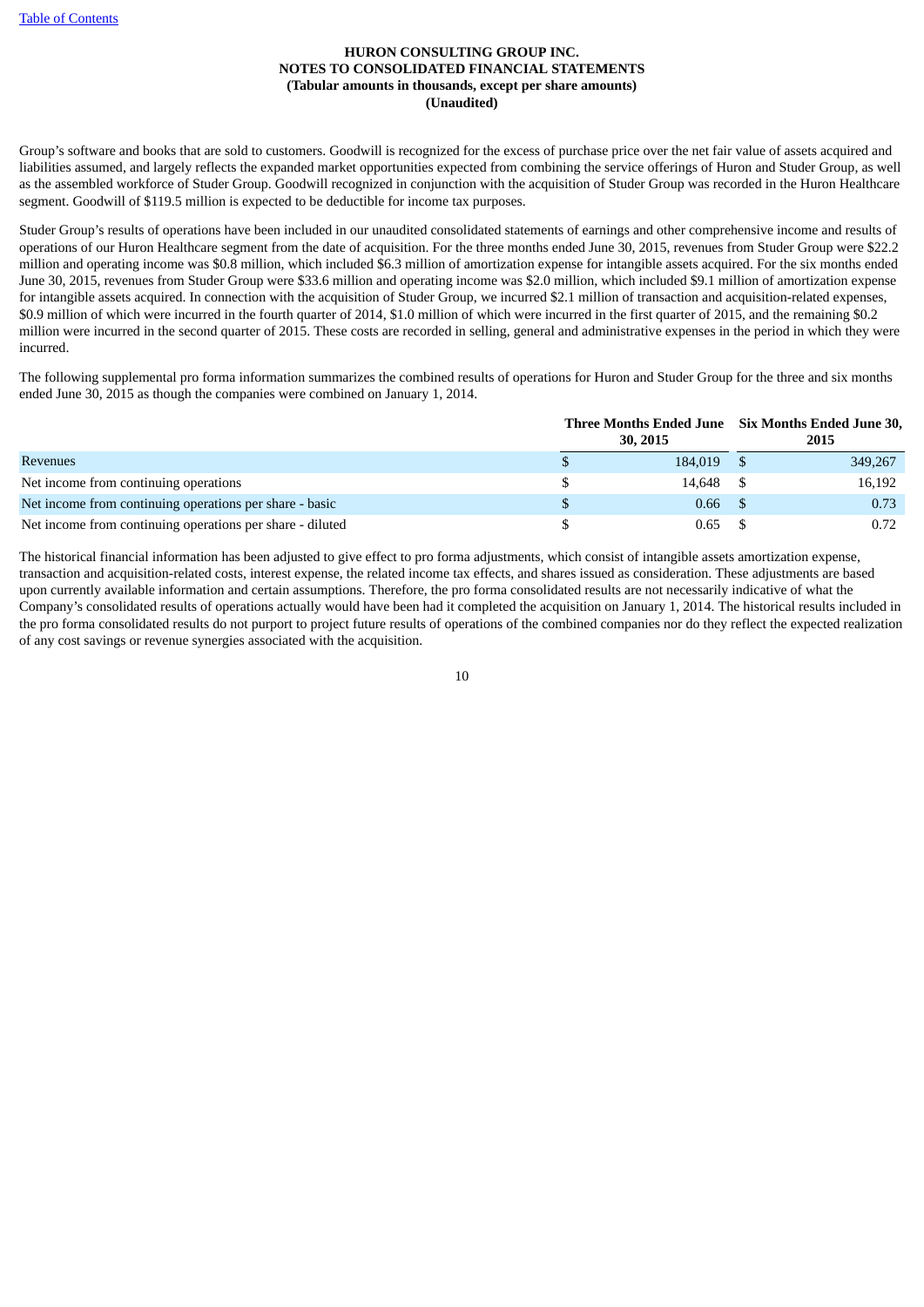## **6. Goodwill and Intangible Assets**

The table below sets forth the changes in the carrying amount of goodwill by reportable segment for the six months ended June 30, 2016.

|                                                            | <b>Huron</b><br><b>Healthcare</b> |    | <b>Huron</b><br><b>Education</b><br>and Life<br><b>Sciences</b> |      | <b>Huron</b><br><b>Business</b><br><b>Advisory</b> |    | <b>Total</b> |
|------------------------------------------------------------|-----------------------------------|----|-----------------------------------------------------------------|------|----------------------------------------------------|----|--------------|
| Balance as of December 31, 2015:                           |                                   |    |                                                                 |      |                                                    |    |              |
| Goodwill                                                   | \$<br>610.264                     | S  | 102,906                                                         | - \$ | 181,213                                            | S  | 894,383      |
| Accumulated impairment                                     |                                   |    |                                                                 |      | (142, 983)                                         |    | (142, 983)   |
| Goodwill, net as of December 31, 2015                      | 610.264                           |    | 102,906                                                         |      | 38,230                                             |    | 751,400      |
| Goodwill recorded in connection with business acquisitions | 13,885                            |    |                                                                 |      | 21,824                                             |    | 35,709       |
| Foreign currency translation                               |                                   |    |                                                                 |      | 245                                                |    | 245          |
| Goodwill, net as of June 30, 2016                          | 624,149                           | .S | 102,906                                                         |      | 60,299                                             | .S | 787,354      |

Refer to Note 5 "Acquisitions" for additional information on our recent acquisitions.

Intangible assets as of June 30, 2016 and December 31, 2015 consisted of the following:

|                            |                                   | <b>June 30, 2016</b> |                                    |    |                                           | <b>December 31, 2015</b> |                                           |     |                                           |
|----------------------------|-----------------------------------|----------------------|------------------------------------|----|-------------------------------------------|--------------------------|-------------------------------------------|-----|-------------------------------------------|
|                            | <b>Useful</b><br>Life in<br>Years |                      | Gross<br>Carrying<br><b>Amount</b> |    | <b>Accumulated</b><br><b>Amortization</b> |                          | <b>Gross</b><br>Carrying<br><b>Amount</b> |     | <b>Accumulated</b><br><b>Amortization</b> |
| Customer relationships     | 5 to 13                           | \$                   | 85,377                             | \$ | 28,007                                    | <sup>\$</sup>            | 79,449                                    | -S  | 22,360                                    |
| Customer contracts         | $1$ to $4$                        |                      | 26,097                             |    | 16,665                                    |                          | 25,332                                    |     | 11,943                                    |
| Trade names                | 5                                 |                      | 22,930                             |    | 8,523                                     |                          | 22,800                                    |     | 5,396                                     |
| Technology and software    | 3 to 5                            |                      | 9,250                              |    | 2,125                                     |                          | 4,180                                     |     | 1,324                                     |
| Non-competition agreements | $1$ to $5$                        |                      | 4,205                              |    | 1,926                                     |                          | 3,415                                     |     | 1,498                                     |
| Publishing content         | 3                                 |                      | 3,300                              |    | 1,513                                     |                          | 3,300                                     |     | 963                                       |
| Favorable lease contract   | 3                                 |                      | 720                                |    | 92                                        |                          |                                           |     |                                           |
| In-process technology      | Indefinite                        |                      | 370                                |    |                                           |                          |                                           |     |                                           |
| <b>Total</b>               |                                   | \$                   | 152,249                            | \$ | 58,851                                    | <sup>\$</sup>            | 138,476                                   | -\$ | 43,484                                    |

Identifiable intangible assets with finite lives are amortized over their estimated useful lives. The majority of customer relationships and certain customer contracts, trade names, and technology and software are amortized on an accelerated basis to correspond to the cash flows expected to be derived from the assets. All other intangible assets with finite lives are amortized on a straight-line basis. In connection with the acquisition of MyRounding, we acquired inprocess technology which is accounted for as an indefinite-lived intangible asset until the development of the technology is complete, at which point we will determine the useful life and amortize it accordingly. Refer to Note 5 "Acquisitions" for additional information on the acquisition of MyRounding.

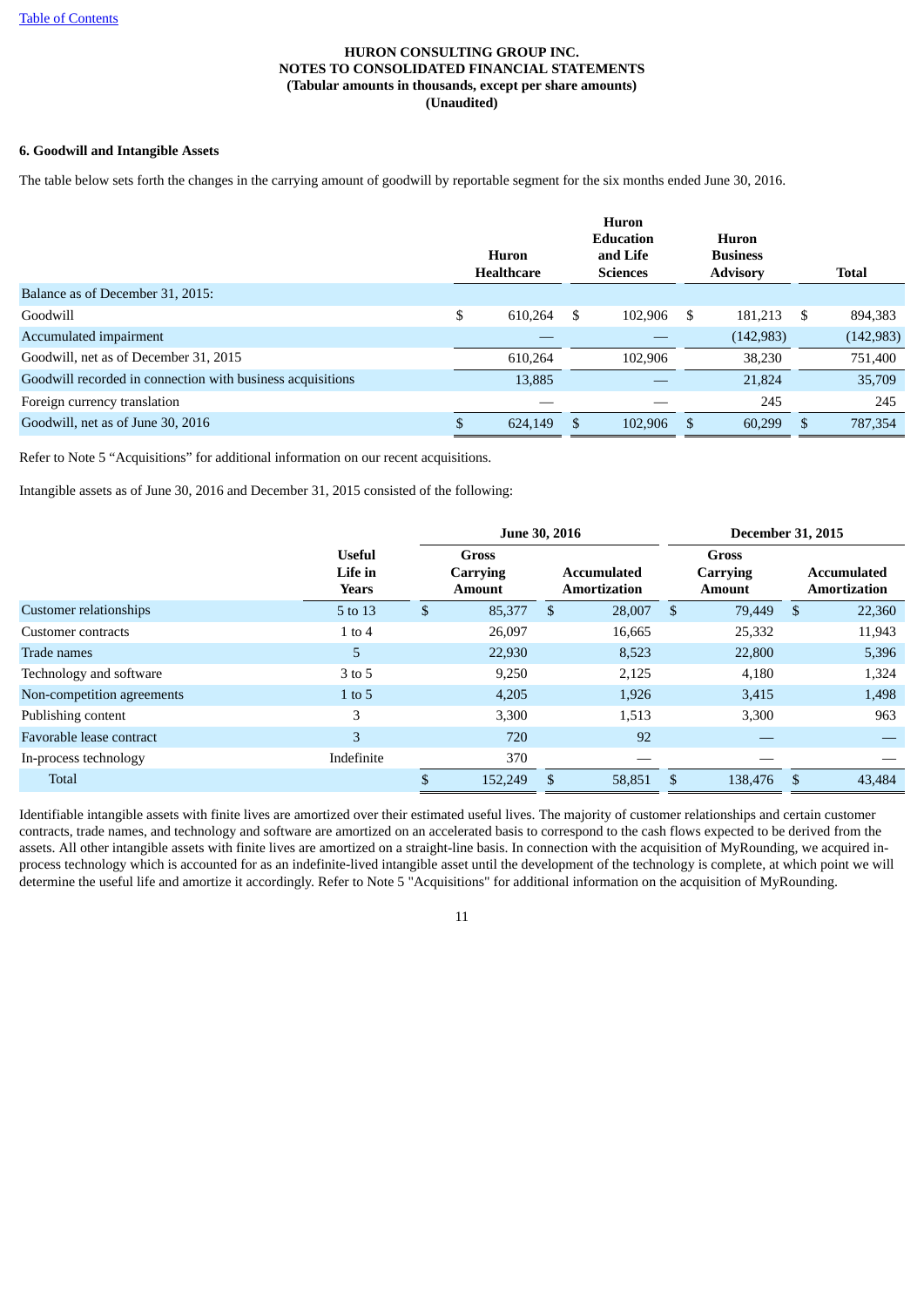Intangible asset amortization expense was \$8.2 million and \$8.1 million for the three months ended June 30, 2016, and 2015, respectively. Intangible assets amortization expense was \$15.6 million and \$12.8 million for the six months ended June 30, 2016, and 2015, respectively. The table below sets forth the estimated annual amortization expense for the year ending December 31, 2016 and each of the five succeeding years for the definite-lived intangible assets recorded as of June 30, 2016.

|      | <b>Year Ending December 31,</b> | <b>Estimated Amount</b> |
|------|---------------------------------|-------------------------|
| 2016 | Φ                               | 31,544                  |
| 2017 | Ľ                               | 28,456                  |
| 2018 |                                 | 18,096                  |
| 2019 |                                 | 11,905                  |
| 2020 | S                               | 7,677                   |
| 2021 |                                 | 4,521                   |

Actual future amortization expense could differ from these estimated amounts as a result of future acquisitions, dispositions, and other factors.

## **7. Earnings Per Share**

Basic earnings per share excludes dilution and is computed by dividing net income by the weighted average number of common shares outstanding for the period, excluding unvested restricted common stock. Diluted earnings per share reflects the potential reduction in earnings per share that could occur if securities or other contracts to issue common stock were exercised or converted into common stock under the treasury stock method. Such securities or other contracts include unvested restricted stock awards, outstanding common stock options, convertible senior notes, and outstanding warrants, to the extent dilutive. Earnings per share under the basic and diluted computations are as follows:

|                                                        | <b>Three Months Ended</b><br><b>June 30,</b> |        |                |        |                         |         | <b>June 30,</b> | <b>Six Months Ended</b> |  |
|--------------------------------------------------------|----------------------------------------------|--------|----------------|--------|-------------------------|---------|-----------------|-------------------------|--|
|                                                        |                                              | 2016   | 2015           |        |                         | 2016    |                 | 2015                    |  |
| Net income from continuing operations                  | \$                                           | 16,139 | $\mathfrak{S}$ | 14,148 | $\mathbb{S}$            | 23,005  | $\mathbb{S}$    | 15,116                  |  |
| Income (loss) from discontinued operations, net of tax |                                              | (970)  |                | 4,685  |                         | (1,834) |                 | 5,219                   |  |
| Net income                                             | \$                                           | 15,169 | \$             | 18,833 | \$                      | 21,171  | \$              | 20,335                  |  |
|                                                        |                                              |        |                |        |                         |         |                 |                         |  |
| Weighted average common shares outstanding $-$ basic   |                                              | 21,061 |                | 22,220 |                         | 21,088  |                 | 22,174                  |  |
| Weighted average common stock equivalents              |                                              | 315    |                | 434    |                         | 330     |                 | 454                     |  |
| Weighted average common shares outstanding - diluted   |                                              | 21,376 |                | 22,654 |                         | 21,418  |                 | 22,628                  |  |
|                                                        |                                              |        |                |        |                         |         |                 |                         |  |
| Net earnings per basic share:                          |                                              |        |                |        |                         |         |                 |                         |  |
| Net income from continuing operations                  | \$                                           | 0.77   | \$             | 0.64   | \$                      | 1.09    | \$              | 0.68                    |  |
| Income (loss) from discontinued operations, net of tax |                                              | (0.05) |                | 0.21   |                         | (0.09)  |                 | 0.24                    |  |
| Net income                                             | \$                                           | 0.72   | \$             | 0.85   | \$                      | 1.00    | \$              | 0.92                    |  |
|                                                        |                                              |        |                |        |                         |         |                 |                         |  |
| Net earnings per diluted share:                        |                                              |        |                |        |                         |         |                 |                         |  |
| Net income from continuing operations                  | \$                                           | 0.76   | $\mathfrak{L}$ | 0.62   | $\mathbf{\mathfrak{S}}$ | 1.07    | $\mathbb{S}$    | 0.67                    |  |
| Income (loss) from discontinued operations, net of tax |                                              | (0.05) |                | 0.21   |                         | (0.08)  |                 | 0.23                    |  |
| Net income                                             | \$                                           | 0.71   | \$             | 0.83   | \$                      | 0.99    | \$              | 0.90                    |  |

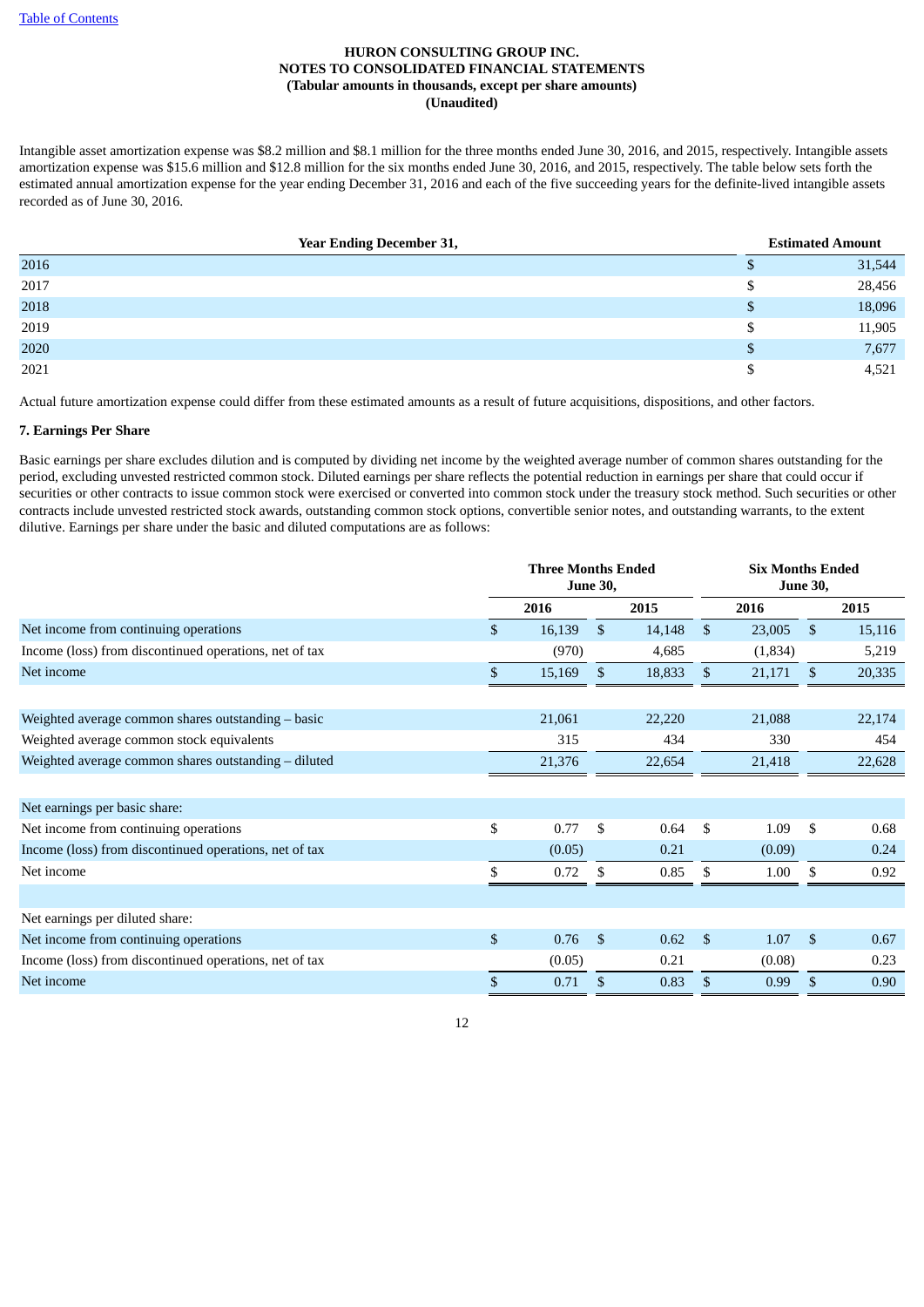The number of anti-dilutive securities excluded from the computation of the weighted average common stock equivalents presented above is shown in the following table.

|                                                              | As of June 30, |       |  |  |
|--------------------------------------------------------------|----------------|-------|--|--|
|                                                              | 2016           | 2015  |  |  |
| Unvested restricted stock awards                             |                |       |  |  |
| Convertible senior notes                                     | 3,129          | 3,129 |  |  |
| Warrants related to the issuance of convertible senior notes | 3,129          | 3,129 |  |  |
| Total anti-dilutive securities                               | 6.260          | 6,258 |  |  |

See Note 8 "Financing Arrangements" for further information on the convertible senior notes and warrants related to the issuance of convertible notes.

In October 2014, our board of directors authorized a share repurchase program pursuant to which we could, from time to time, repurchase up to \$50 million of our common stock through October 31, 2015 (the "October 2014 Share Repurchase Program"). In the fourth quarter of 2015, our board of directors authorized an extension of the October 2014 Share Repurchase Program through October 31, 2016, and authorized an increase to the October 2014 Share Repurchase Program to \$125 million. The amount and timing of the repurchases will be determined by management and will depend on a variety of factors, including the trading price of our common stock, general market and business conditions, and applicable legal requirements. In the first quarter of 2016, 982,192 shares were repurchased and retired for \$55.3 million under the October 2014 Share Repurchase Program. No shares were repurchased in the second quarter of 2016. As of June 30, 2016, \$35.1 million remains available for share repurchases under the October 2014 Share Repurchase Program.

#### **8. Financing Arrangements**

A summary of the carrying amounts of our debt is as follows:

|                                         | <b>June 30,</b><br>2016 | December 31,<br>2015 |
|-----------------------------------------|-------------------------|----------------------|
| 1.25% convertible senior notes due 2019 | 219,674                 | 215,376              |
| Senior secured credit facility          | 115,000                 | 92,000               |
| Total long-term debt                    | 334,674                 | 307,376              |

A summary of the scheduled maturities of our debt follows:

|      | <b>Scheduled Maturities of</b><br><b>Long-Term Debt</b> |
|------|---------------------------------------------------------|
| 2019 | 250,000                                                 |
| 2020 | 115,000                                                 |

#### *Convertible Notes*

In September 2014, the Company issued \$250.0 million principal amount of 1.25% convertible senior notes due 2019 (the "Convertible Notes") in a private offering. The Convertible Notes are governed by the terms of an indenture between the Company and U.S. Bank National Association, as Trustee (the "Indenture"). The Convertible Notes are senior unsecured obligations of the Company and will pay interest semi-annually on April 1 and October 1 of each year at an annual rate of 1.25%. The Convertible Notes will mature on October 1, 2019, unless earlier repurchased by the Company or converted in accordance with their terms.

Upon conversion, the Convertible Notes will be settled, at our election, in cash, shares of the Company's common stock, or a combination of cash and shares of the Company's common stock. Our current intent and policy is to settle conversions with a combination of cash and shares of common stock with the principal amount of the Convertible Notes paid in cash, in accordance with the settlement provisions of the Indenture.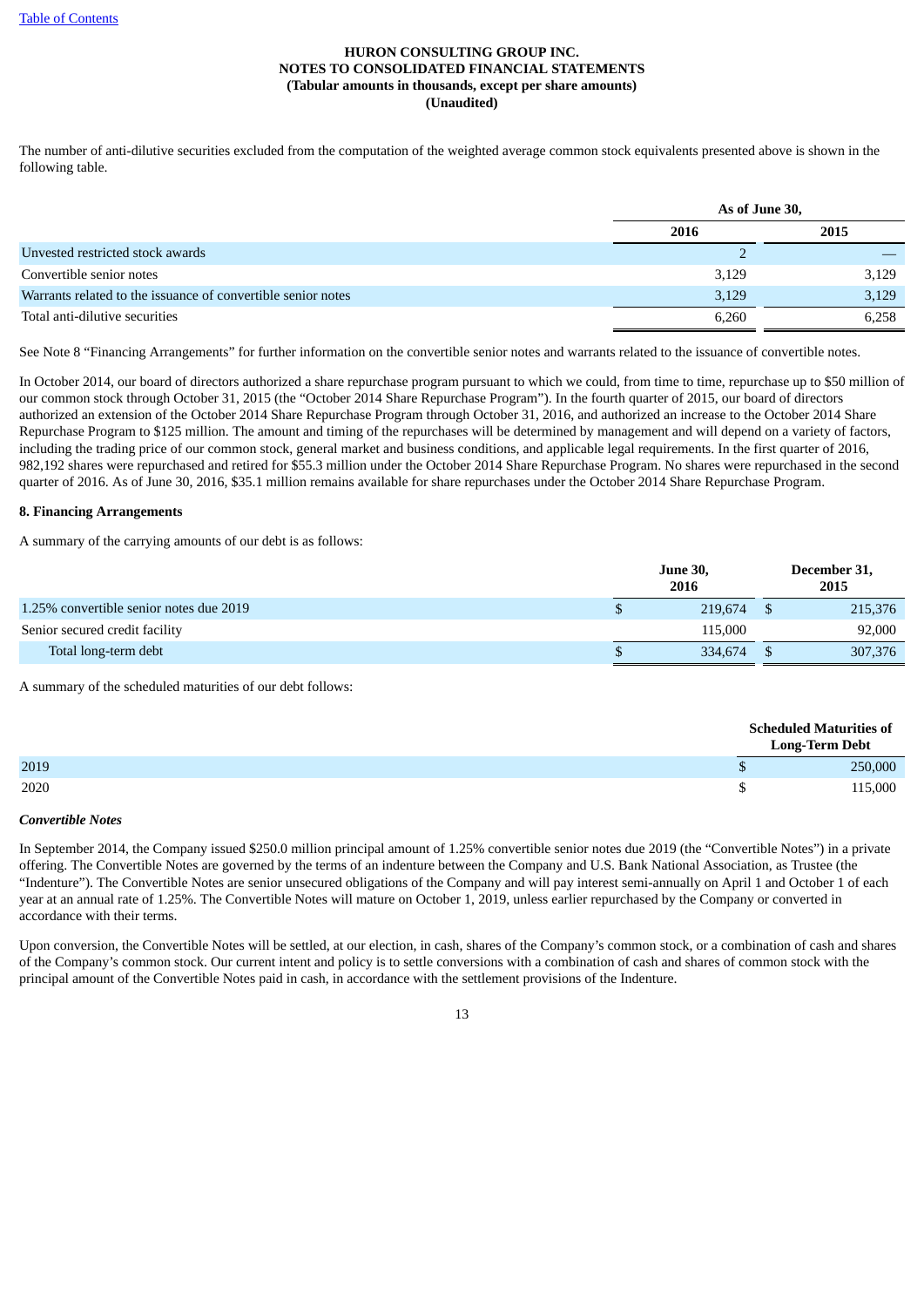The initial conversion rate for the Convertible Notes is 12.5170 shares of our common stock per \$1,000 principal amount of the Convertible Notes, which is equal to an initial conversion price of approximately \$79.89 per share of our common stock. The conversion rate will be subject to adjustment upon the occurrence of certain specified events but will not be adjusted for accrued and unpaid interest, except in certain limited circumstances described in the Indenture. Upon the occurrence of a "make-whole fundamental change" (as defined in the Indenture) the Company will, in certain circumstances, increase the conversion rate by a number of additional shares for a holder that elects to convert its Convertible Notes in connection with such make-whole fundamental change. Additionally, if the Company undergoes a "fundamental change" (as defined in the Indenture), a holder will have the option to require the Company to repurchase all or a portion of its Convertible Notes for cash at a price equal to 100% of the principal amount of the Convertible Notes being repurchased plus any accrued and unpaid interest. As discussed below, the convertible note hedge transactions and warrants, which were entered into in connection with the Convertible Notes, effectively raise the price at which economic dilution would occur from the initial conversion price of approximately \$79.89 to approximately \$97.12 per share.

Holders of the Convertible Notes may convert their Convertible Notes at their option at any time prior to July 1, 2019, only under the following circumstances:

- during any calendar quarter (and only during such calendar quarter) commencing after December 31, 2014 if, for each of at least 20 trading days (whether or not consecutive) during the 30 consecutive trading day period ending on, and including, the last trading day of the immediately preceding calendar quarter, the last reported sale price of the Company's common stock for such trading day is equal to or greater than 130% of the applicable conversion price on such trading day;
- during the five consecutive business day period immediately following any five consecutive trading day period (such five consecutive trading day period, the "measurement period") in which, for each trading day of the measurement period, the "trading price" (as defined in the Indenture) per \$1,000 principal amount of the Convertible Notes for such trading day was less than 98% of the product of the last reported sale price of the Company's common stock for such trading day and the applicable conversion rate on such trading day; or
- upon the occurrence of specified corporate transactions described in the Indenture.

On or after July 1, 2019 until the close of business on the second scheduled trading day immediately preceding the maturity date, a holder may convert all or a portion of its Convertible Notes, regardless of the foregoing circumstances.

In accordance with ASC 470, *Debt*, we have separated the Convertible Notes into liability and equity components. The carrying amount of the liability component was determined by measuring the fair value of a similar liability that does not have an associated convertible feature, assuming our nonconvertible debt borrowing rate. The carrying value of the equity component representing the conversion option, which is recognized as a debt discount, was determined by deducting the fair value of the liability component from the proceeds of the Convertible Notes. The debt discount is amortized to interest expense using an effective interest rate of 4.751% over the term of the Convertible Notes. As of June 30, 2016, the remaining life of the Convertible Notes is 3.3 years. The equity component will not be remeasured as long as it continues to meet the conditions for equity classification.

The transaction costs related to the issuance of the Convertible Notes were separated into liability and equity components based on their relative values, as determined above. Transaction costs attributable to the liability component are recorded as a deduction to the carrying amount of the liability and amortized to interest expense over the term of the Convertible Notes; and transaction costs attributable to the equity component are netted with the equity component of the Convertible Notes in stockholders' equity. Total debt issuance costs were approximately \$7.3 million, of which \$6.2 million was allocated to liability issuance costs and \$1.1 million was allocated to equity issuance costs.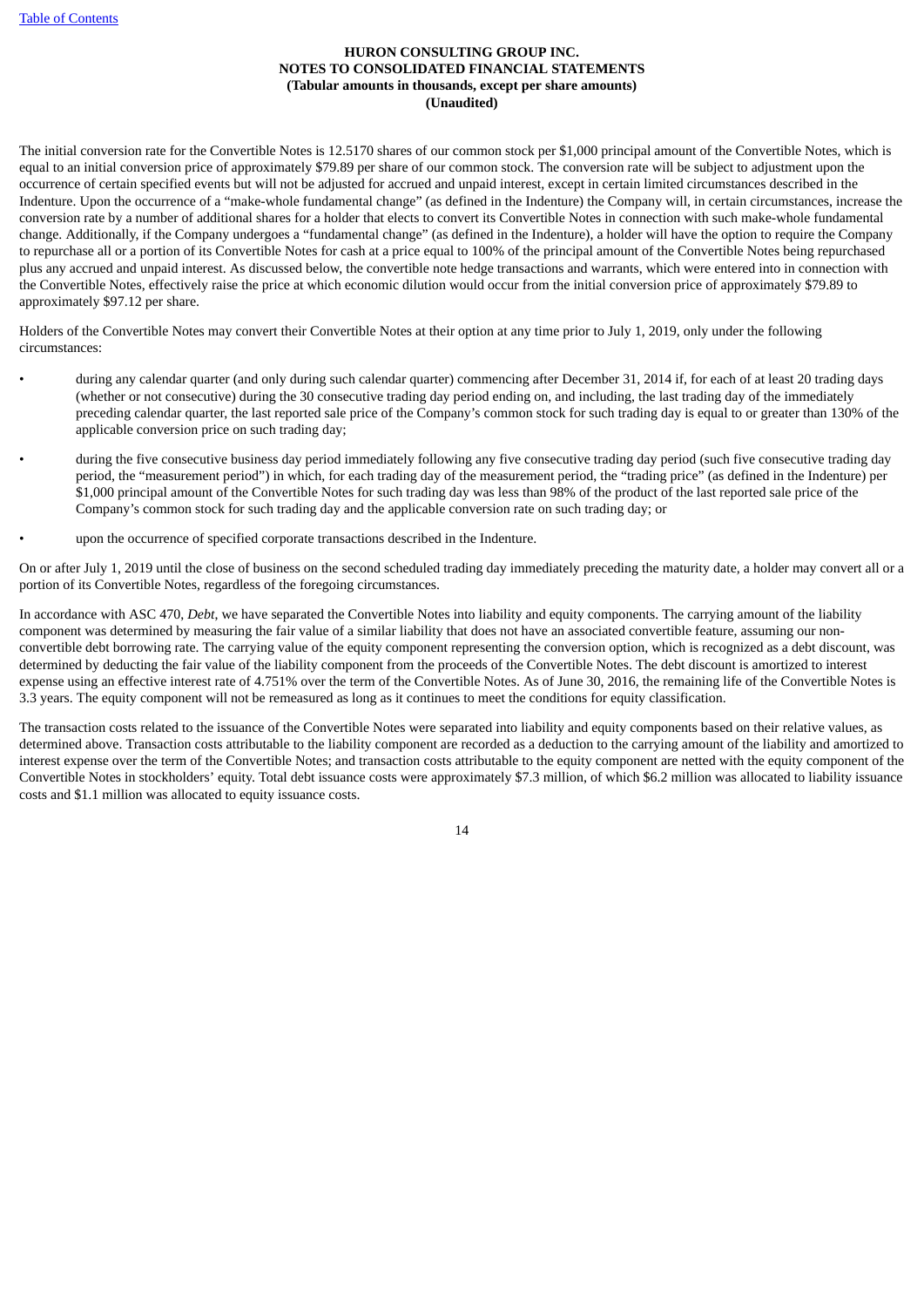As of June 30, 2016 and December 31, 2015, the Convertible Notes consisted of the following:

|                                                |    | <b>June 30,</b><br>2016 |    | December 31,<br>2015 |
|------------------------------------------------|----|-------------------------|----|----------------------|
| Liability component:                           |    |                         |    |                      |
| Proceeds                                       | ۰D | 250,000                 | S  | 250,000              |
| Less: debt discount, net of amortization       |    | (26, 307)               |    | (30,007)             |
| Less: debt issuance costs, net of amortization |    | (4,019)                 |    | (4,617)              |
| Net carrying amount                            |    | 219,674                 | -S | 215,376              |
| Equity component <sup><math>(1)</math></sup>   |    | 39,287                  |    | 39,287               |

(1) Included in Additional paid-in capital on the consolidated balance sheet.

The following table presents the amount of interest expense recognized related to the Convertible Notes for the periods presented.

|                                     | <b>Three Months Ended</b><br><b>June 30,</b> |  |       | <b>Six Months Ended</b><br><b>June 30,</b> |       |  |       |
|-------------------------------------|----------------------------------------------|--|-------|--------------------------------------------|-------|--|-------|
|                                     | 2016                                         |  | 2015  |                                            | 2016  |  | 2015  |
| Contractual interest coupon         | \$<br>781                                    |  | 781   | <sup>\$</sup>                              | 1,563 |  | 1,563 |
| Amortization of debt discount       | 1,861                                        |  | 1,775 |                                            | 3,699 |  | 3,529 |
| Amortization of debt issuance costs | 300                                          |  | 295   |                                            | 598   |  | 588   |
| Total interest expense              | 2,942                                        |  | 2,851 |                                            | 5,860 |  | 5,680 |

In connection with the issuance of the Convertible Notes, we entered into convertible note hedge transactions and warrant transactions. The convertible note hedge transactions are intended to reduce the potential future economic dilution associated with the conversion of the Convertible Notes and, combined with the warrants, effectively raise the price at which economic dilution would occur from the initial conversion price of approximately \$79.89 to approximately \$97.12 per share. For purposes of the computation of diluted earnings per share in accordance with GAAP, dilution will occur when the average share price of our common stock for a given period exceeds the conversion price of the Convertible Notes, which initially is equal to approximately \$79.89 per share. The convertible note hedge transactions and warrant transactions are discussed separately below.

- *Convertible Note Hedge Transactions*. In connection with the issuance of the Convertible Notes, the Company entered into convertible note hedge transactions whereby the Company has call options to purchase a total of approximately 3.1 million shares of the Company's common stock, which is the number of shares initially issuable upon conversion of the Convertible Notes in full, at a price of approximately \$79.89, which corresponds to the initial conversion price of the Convertible Notes, subject to customary anti-dilution adjustments substantially similar to those in the Convertible Notes. The convertible note hedge transactions are exercisable upon conversion of the Convertible Notes and will expire in 2019 if not earlier exercised. We paid an aggregate amount of \$42.1 million for the convertible note hedge transactions, which was recorded as additional paid-in capital in the consolidated balance sheets. The convertible note hedge transactions are separate transactions and are not part of the terms of the Convertible Notes.
	- *Warrants.* In connection with the issuance of the Convertible Notes, the Company sold warrants whereby the holders of the warrants have the option to purchase a total of approximately 3.1 million shares of the Company's common stock at a strike price of approximately \$97.12. The warrants will expire incrementally on 100 different dates from January 6, 2020 to May 28, 2020 and are exercisable at each such expiry date. If the average market value per share of our common stock for the reporting period exceeds the strike price of the warrants, the warrants will have a dilutive effect on our earnings per share. We received aggregate proceeds of \$23.6 million from the sale of the warrants, which was recorded as additional paid-in capital on the consolidated balance sheets. The warrants are separate transactions and are not part of the terms of the Convertible Notes or the convertible note hedge transactions.

The Company recorded an initial deferred tax liability of \$15.4 million in connection with the debt discount associated with the Convertible Notes and recorded an initial deferred tax asset of \$16.5 million in connection with the convertible note hedge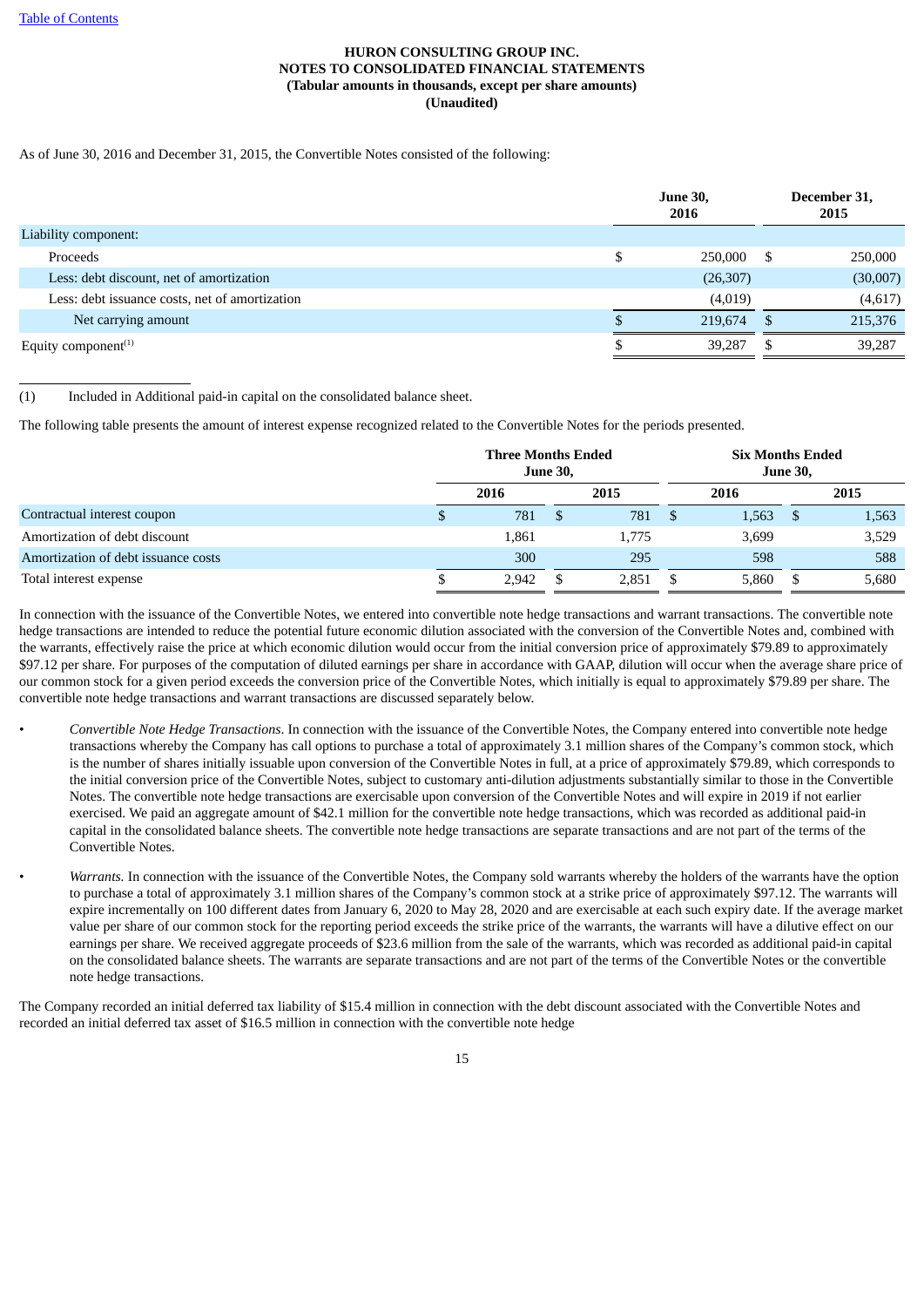transactions. The deferred tax liability and deferred tax asset are included in non-current deferred tax liabilities on the consolidated balance sheets.

#### *Senior Secured Credit Facility*

The Company has a \$500 million five-year senior secured revolving credit facility, subject to the terms of a Second Amended and Restated Credit Agreement dated as of March 31, 2015 (the "Amended Credit Agreement"), that becomes due and payable in full upon maturity on March 31, 2020. The Amended Credit Agreement provides the option to increase the revolving credit facility or establish term loan facilities in an aggregate amount of up to \$100 million, subject to customary conditions and the approval of any lender whose commitment would be increased, resulting in a maximum available principal amount under the Amended Credit Agreement of \$600 million. The initial borrowings under the Amended Credit Agreement were used to refinance borrowings outstanding under a prior credit agreement, and future borrowings under the Amended Credit Agreement may be used for working capital, capital expenditures, acquisitions of businesses, share repurchases, and general corporate purposes.

Fees and interest on borrowings vary based on our Consolidated Leverage Ratio (as defined in the Amended Credit Agreement). At our option, borrowings under the Amended Credit Agreement will bear interest at one, two, three or six-month LIBOR or an alternate base rate, in each case plus the applicable margin. The applicable margin will fluctuate between 1.25% per annum and 1.75% per annum, in the case of LIBOR borrowings, or between 0.25% per annum and 0.75% per annum, in the case of base rate loans, based upon our Consolidated Leverage Ratio at such time.

Amounts borrowed under the Amended Credit Agreement may be prepaid at any time without premium or penalty. We are required to prepay the amounts outstanding under the Amended Credit Agreement in certain circumstances, including a requirement to pay all amounts outstanding under the Amended Credit Agreement 90 days prior to the Convertible Indebtedness Maturity Date (as defined in the Amended Credit Agreement) unless (1) the Convertible Indebtedness Maturity Date is waived or extended to a later date, (2) the Company can demonstrate (a) Liquidity (as defined in the Amended Credit Agreement) in an amount at least equal to the principal amount due on the Convertible Indebtedness Maturity Date, and (b) financial covenant compliance after giving effect to such payments and any additional indebtedness incurred on a pro forma basis, or (3) this requirement is waived by the Required Lenders (as defined in the Amended Credit Agreement). In addition, we have the right to permanently reduce or terminate the unused portion of the commitments provided under the Amended Credit Agreement at any time.

The loans and obligations under the Amended Credit Agreement are secured pursuant to a Second Amended and Restated Security Agreement and a Second Amended and Restated Pledge Agreement (the "Amended Pledge Agreement") with Bank of America, N.A. as collateral agent, pursuant to which the Company and the subsidiary guarantors grant Bank of America, N.A., for the ratable benefit of the lenders under the Amended Credit Agreement, a firstpriority lien, subject to permitted liens, on substantially all of the personal property assets of the Company and the subsidiary guarantors, and a pledge of 100% of the stock or other equity interests in all domestic subsidiaries and 65% of the stock or other equity interests in each "material first-tier foreign subsidiary" (as defined in the Amended Pledge Agreement).

The Amended Credit Agreement contains usual and customary representations and warranties; affirmative and negative covenants, which include limitations on liens, investments, additional indebtedness, and restricted payments; and two quarterly financial covenants as follows: (i) a maximum Consolidated Leverage Ratio (defined as the ratio of debt to consolidated EBITDA) of either 3.25 to 1.00 or 3.50 to 1.00, depending on the measurement period, and (ii) a minimum Consolidated Interest Coverage Ratio (defined as the ratio of consolidated EBITDA to interest) of 3.50 to 1.00. Consolidated EBITDA for purposes of the financial covenants is calculated on a continuing operations basis and includes adjustments to add back share-based compensation costs, certain noncash restructuring charges, and pro forma historical EBITDA for businesses acquired. At June 30, 2016, we were in compliance with these financial covenants with a Consolidated Leverage Ratio of 2.12 to 1.00 and a Consolidated Interest Coverage Ratio of 19.69 to 1.00.

Borrowings outstanding under the Amended Credit Agreement at June 30, 2016 totaled \$115.0 million. These borrowings carried a weighted average interest rate of 2.3%, including the effect of the interest rate swap described below in Note 10 "Derivative Instruments and Hedging Activity." Borrowings outstanding under the Amended Credit Agreement at December 31, 2015 were \$92.0 million and carried a weighted average interest rate of 2.4%. The borrowing capacity under the revolving credit facility is reduced by any outstanding borrowings under the revolving credit facility and outstanding letters of credit. At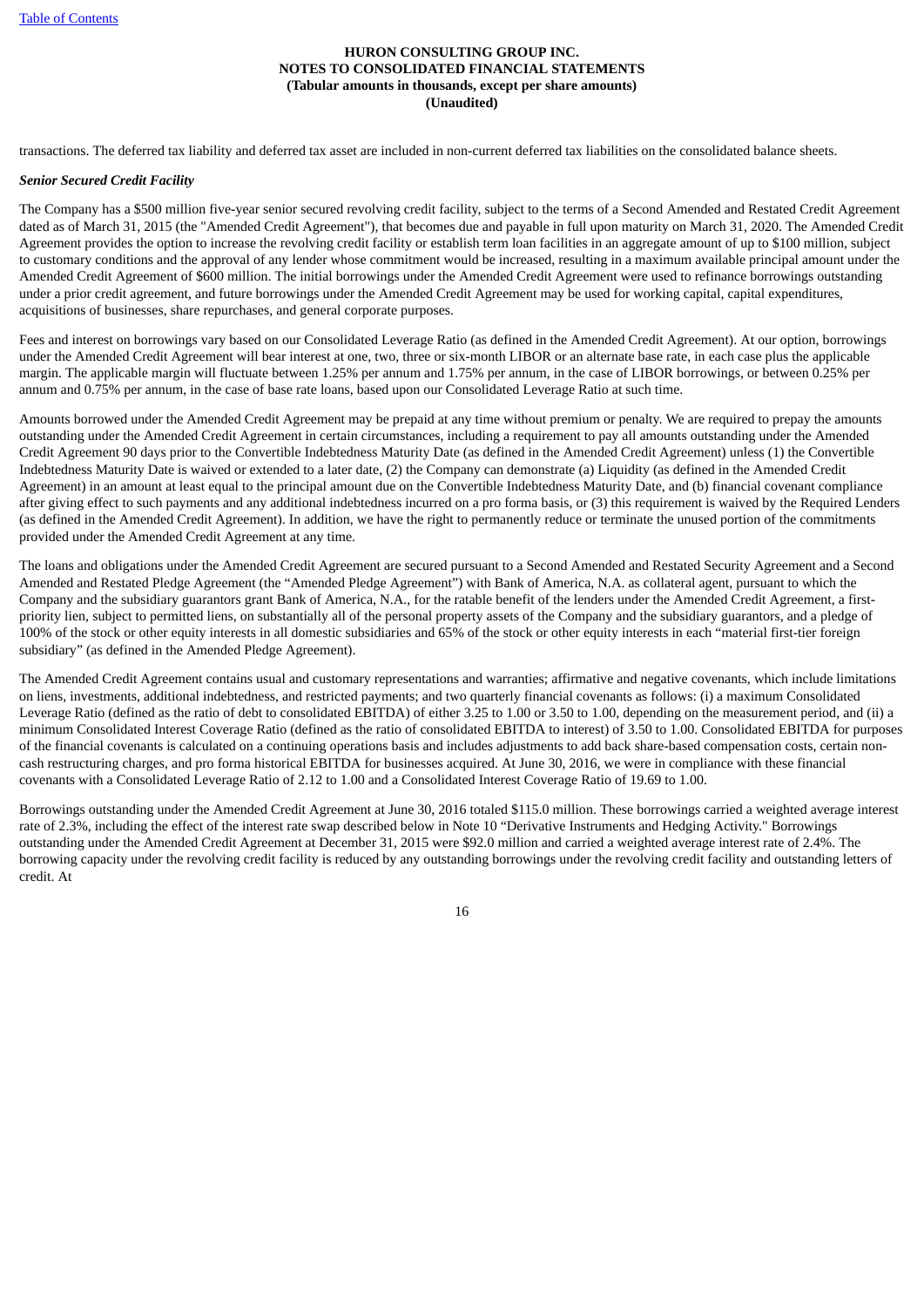June 30, 2016, we had outstanding letters of credit totaling \$4.8 million, which are primarily used as security deposits for our office facilities. As of June 30, 2016, the unused borrowing capacity under the revolving credit facility was \$380.2 million.

#### **9. Restructuring Charges**

During the second quarter of 2016, we incurred a \$1.7 million pretax restructuring charge. Of the \$1.7 million charge, \$1.2 million related to workforce reductions in our Healthcare segment to better align our resources with market demand and \$0.3 million related to updated assumptions for the lease accrual of the Washington, D.C. space vacated in the fourth quarter of 2014.

During the first quarter of 2016, we incurred a \$1.3 million pretax restructuring charge. The \$1.3 million charge primarily consisted of \$0.8 million related to workforce reductions in our corporate operations as we adjust our infrastructure to align with our Huron Legal divestiture, \$0.2 million related to updated assumptions for the lease accrual of the Washington, D.C. space, and \$0.2 million related to the wind down of our foreign consulting operations based in the Middle East.

During the second quarter of 2015, we incurred a \$0.6 million pretax restructuring charge primarily related to workforce reductions in our All Other segment as we wound down our public sector consulting practice and our foreign consulting operations based in the Middle East. During the first quarter of 2015, we incurred a \$0.7 million pretax restructuring charge related to workforce reductions to better align our resources with market demand, primarily in our All Other segment.

The table below sets forth the changes in the carrying amount of our restructuring charge liability by restructuring type for the six months ended June 30, 2016.

|                                   | <b>Employee Costs</b> | <b>Office Space</b><br><b>Reductions</b> | Other | <b>Total</b> |
|-----------------------------------|-----------------------|------------------------------------------|-------|--------------|
| Balance as of December 31, 2015   | 2,323<br>S            | 6,379<br>S                               | -S    | 8,702<br>ා   |
| Additions $(1)$                   | 3,449                 | 56                                       | 453   | 3,958        |
| Payments                          | (4,321)               | (664)                                    | (248) | (5,233)      |
| Adjustments <sup>(1)</sup>        | (241)                 | 656                                      | (8)   | 407          |
| Non-cash items                    |                       | (4)                                      | (149) | (153)        |
| Balance as of June 30, 2016 $(2)$ | \$<br>1,210           | 6,423                                    | 48    | 7,681        |

(1) Additions and adjustments for the six months ended June 30, 2016 include a total of \$1.4 million related to discontinued operations. Refer to Note 4 "Discontinued Operations" for additional information.

(2) The total restructuring charge liability as of June 30, 2016 includes \$5.9 million related to discontinued operations. Refer to Note 4 "Discontinued Operations" for additional information on our discontinued operations.

As of June 30, 2016, our restructuring charge liability related to office space reductions of \$6.4 million represented the present value of remaining lease payments, net of estimated sublease income, for our vacated office spaces in Washington, D.C., New York, and Houston. The \$1.2 million restructuring charge liability related to employee costs is expected to be paid in the next 12 months. The restructuring charge liabilities are included as a component of accrued expenses and deferred compensation and other liabilities.

## **10. Derivative Instruments and Hedging Activity**

On December 8, 2011, we entered into a forward amortizing interest rate swap agreement effective February 29, 2012, which ended April 14, 2016. We entered into this derivative instrument to hedge against the interest rate risks of our variable-rate borrowings described in Note 8 "Financing Arrangements." The swap had an initial notional amount of \$56.6 million and amortized throughout the term. Under the terms of the interest rate swap agreement, we received from the counterparty interest on the notional amount based on one-month LIBOR and we paid to the counterparty a fixed rate of 0.9875%.

On May 30, 2012, we entered into an amortizing interest rate swap agreement effective May 31, 2012, which ended April 14, 2016. We entered into this derivative instrument to further hedge against the interest rate risks of our variable-rate borrowings. The swap had an initial notional amount of \$37.0 million and amortized throughout the term. Under the terms of the interest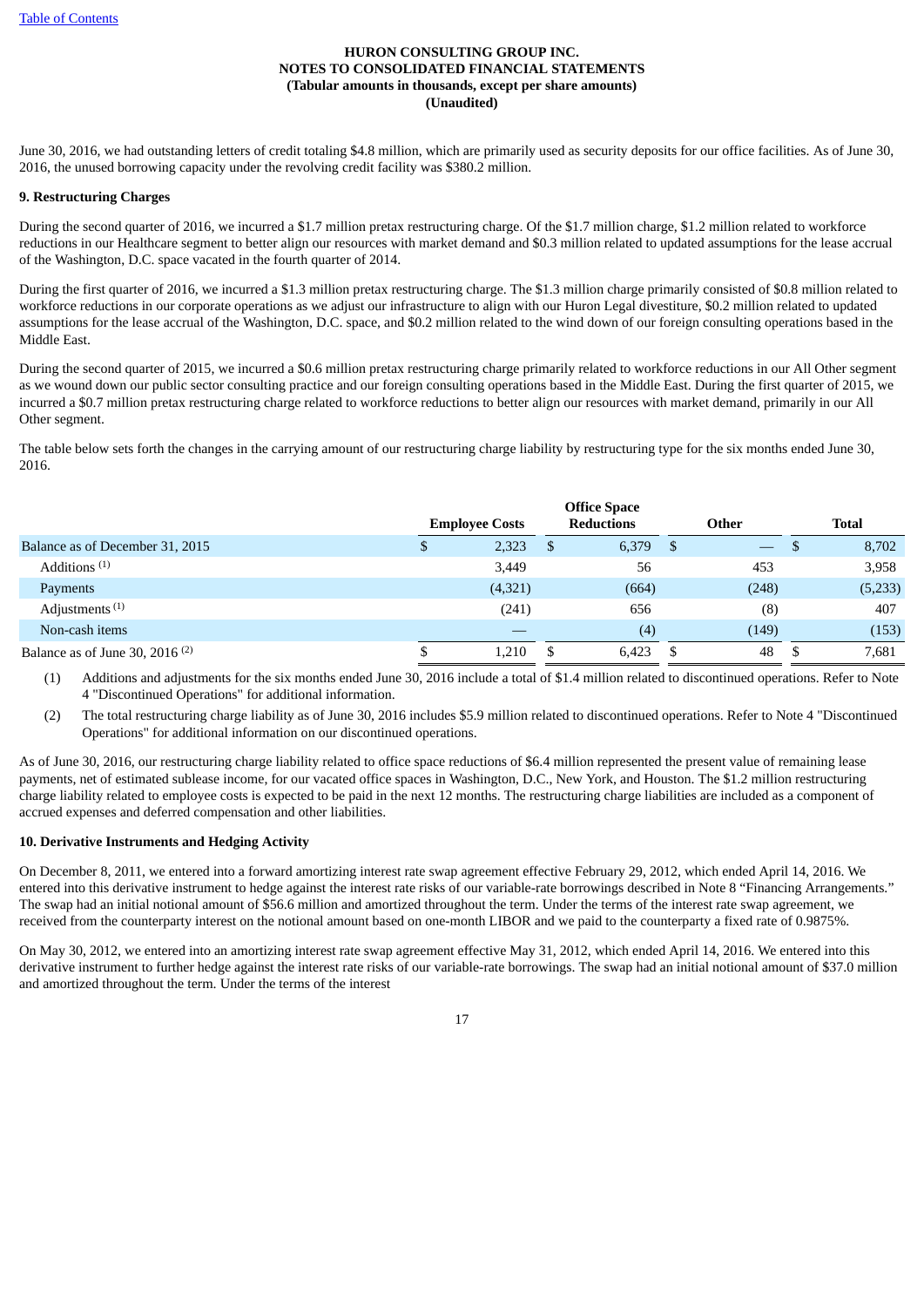rate swap agreement, we received from the counterparty interest on the notional amount based on one-month LIBOR and we paid to the counterparty a fixed rate of 0.70%.

On April 4, 2013, we entered into a forward amortizing interest rate swap agreement effective March 31, 2014 and ending August 31, 2017. We entered into this derivative instrument to further hedge against the interest rate risks of our variable-rate borrowings. The swap had an initial notional amount of \$60.0 million and amortized quarterly until April 2016. Upon expiration of the two interest rate swaps in April 2016 described above, the notional amount of this interest rate swap increased to \$86.0 million and continues to amortize quarterly throughout the remaining term. Under the terms of the interest rate swap agreement, we receive from the counterparty interest on the notional amount based on one-month LIBOR and we pay to the counterparty a fixed rate of 0.985%.

ASC 815, *Derivatives and Hedging*, requires companies to recognize all derivative instruments as either assets or liabilities at fair value on the balance sheet. In accordance with ASC 815, we have designated these derivative instruments as cash flow hedges. As such, changes in the fair value of the derivative instruments are recorded as a component of other comprehensive income ("OCI") to the extent of effectiveness and reclassified into interest expense upon settlement. The ineffective portion of the change in fair value of the derivative instruments is recognized in interest expense. As of June 30, 2016, it was anticipated that \$0.2 million of the losses, net of tax, currently recorded in accumulated other comprehensive income will be reclassified into earnings within the next 12 months. Our interest rate swap agreements were effective during the three and six months ended June 30, 2016.

The table below sets forth additional information relating to these interest rate swaps designated as cash flow hedging instruments as of June 30, 2016 and December 31, 2015.

|                                             | <b>Fair Value (Derivative Asset and Liability)</b> |  |                      |  |  |  |  |  |
|---------------------------------------------|----------------------------------------------------|--|----------------------|--|--|--|--|--|
| <b>Balance Sheet Location</b>               | <b>June 30,</b><br>2016                            |  | December 31,<br>2015 |  |  |  |  |  |
| Other non-current assets                    | $\hspace{0.1mm}-\hspace{0.1mm}$                    |  | 86                   |  |  |  |  |  |
| Accrued expenses                            | 356                                                |  | 242                  |  |  |  |  |  |
| Deferred compensation and other liabilities | 41                                                 |  |                      |  |  |  |  |  |

All of the Company's derivative instruments are transacted under the International Swaps and Derivatives Association (ISDA) master agreements. These agreements permit the net settlement of amounts owed in the event of default and certain other termination events. Although netting is permitted, it is the Company's policy to record all derivative assets and liabilities on a gross basis on our consolidated balance sheet. All of the Company's derivative instruments as of June 30, 2016 and December 31, 2015 were held with the same counterparty.

We do not use derivative instruments for trading or other speculative purposes. Refer to Note 12 "Other Comprehensive Income (Loss)" for additional information on our derivative instruments.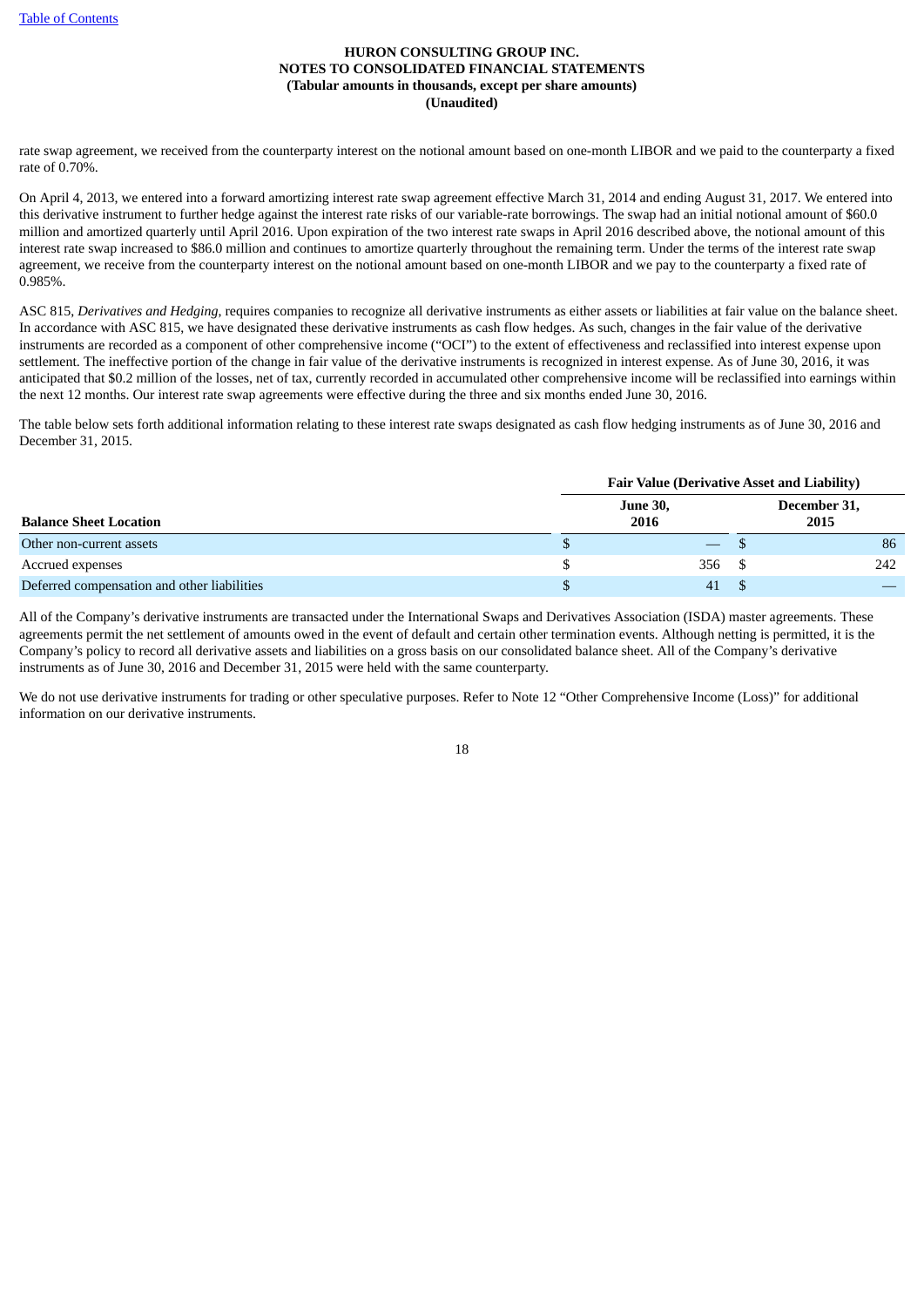## **11. Fair Value of Financial Instruments**

Certain of our assets and liabilities are measured at fair value. ASC 820, *Fair Value Measurements and Disclosures*, defines fair value as the price that would be received to sell an asset or the price that would be paid to transfer a liability in an orderly transaction between market participants at the measurement date. ASC 820 establishes a fair value hierarchy for inputs used in measuring fair value and requires companies to maximize the use of observable inputs and minimize the use of unobservable inputs. The fair value hierarchy consists of three levels based on the objectivity of the inputs as follows:

| Level 1 Inputs | Quoted prices in active markets for identical assets or liabilities that the reporting entity has the ability to access at the<br>measurement date.                                                                                                                                                                                                                        |
|----------------|----------------------------------------------------------------------------------------------------------------------------------------------------------------------------------------------------------------------------------------------------------------------------------------------------------------------------------------------------------------------------|
| Level 2 Inputs | Quoted prices in active markets for similar assets or liabilities; quoted prices for identical or similar assets or liabilities in<br>markets that are not active; inputs other than quoted prices that are observable for the asset or liability; or inputs that are<br>derived principally from or corroborated by observable market data by correlation or other means. |
| $L = 12$       | The beameble incurred in the cent on Robility and includes situations in cabial them is Rule. If you members within family,                                                                                                                                                                                                                                                |

Level 3 Inputs Unobservable inputs for the asset or liability, and includes situations in which there is little, if any, market activity for the asset or liability.

The table below sets forth our fair value hierarchy for our financial assets and liabilities measured at fair value on a recurring basis as of June 30, 2016 and December 31, 2015.

|                                                    | Level 1 | <b>Level 2</b> |                | <b>Level 3</b> |              | <b>Total</b> |
|----------------------------------------------------|---------|----------------|----------------|----------------|--------------|--------------|
| <b>June 30, 2016</b>                               |         |                |                |                |              |              |
| Assets:                                            |         |                |                |                |              |              |
| Promissory note                                    | \$      | \$             | $\mathfrak{L}$ | 2,337          | $\mathbb{S}$ | 2,337        |
| Convertible debt investment                        |         |                |                | 36,261         |              | 36,261       |
| Total assets                                       | \$      |                | $\mathbb{S}$   | 38,598         | \$           | 38,598       |
| <b>Liabilities:</b>                                |         |                |                |                |              |              |
| Interest rate swap                                 | \$      | \$<br>397      | $\mathfrak{S}$ |                | \$           | 397          |
| Contingent consideration for business acquisitions |         |                |                | 8,563          |              | 8,563        |
| <b>Total liabilities</b>                           | \$      | \$<br>397      | $\mathfrak{S}$ | 8,563          | \$           | 8,960        |
| December 31, 2015                                  |         |                |                |                |              |              |
| Assets:                                            |         |                |                |                |              |              |
| Promissory note                                    | \$      | \$             | \$             | 2,309          | \$           | 2,309        |
| Convertible debt investment                        |         |                |                | 34,831         |              | 34,831       |
| <b>Total assets</b>                                | \$      | \$             | \$             | 37,140         | \$           | 37,140       |
| <b>Liabilities:</b>                                |         |                |                |                |              |              |
| Interest rate swaps                                | \$      | \$<br>156      | \$             |                | \$           | 156          |
| Contingent consideration for business acquisition  |         |                |                | 2,063          |              | 2,063        |
| <b>Total liabilities</b>                           | \$      | \$<br>156      | \$             | 2,063          | \$           | 2,219        |

*Promissory note*: As part of the consideration received for the sale of our Accounting Advisory practice on December 30, 2011, the Company received a \$3.5 million promissory note payable over four years. During the second quarter of 2014, we agreed to amend and restate the note such that principal payments will be paid to us annually based on the amount of excess cash flows earned each year by the maker of the note until the maturity date of December 31, 2018, at which time the remaining principal balance and any accrued interest is due. The fair value of the note is based on the net present value of the projected cash flows using a discount rate of 17%, which accounts for the risks associated with the note. The increase in the fair value of the note during the first six months of 2016 reflects the accretion of interest income in excess of interest payments received, partially offset by updated cash flow assumptions. As of June 30, 2016, the present value of the payments expected to be received in the next 12 months of \$0.5 million is recorded in prepaid expenses and other current assets, and the remaining \$1.8 million is recorded in other non-current assets.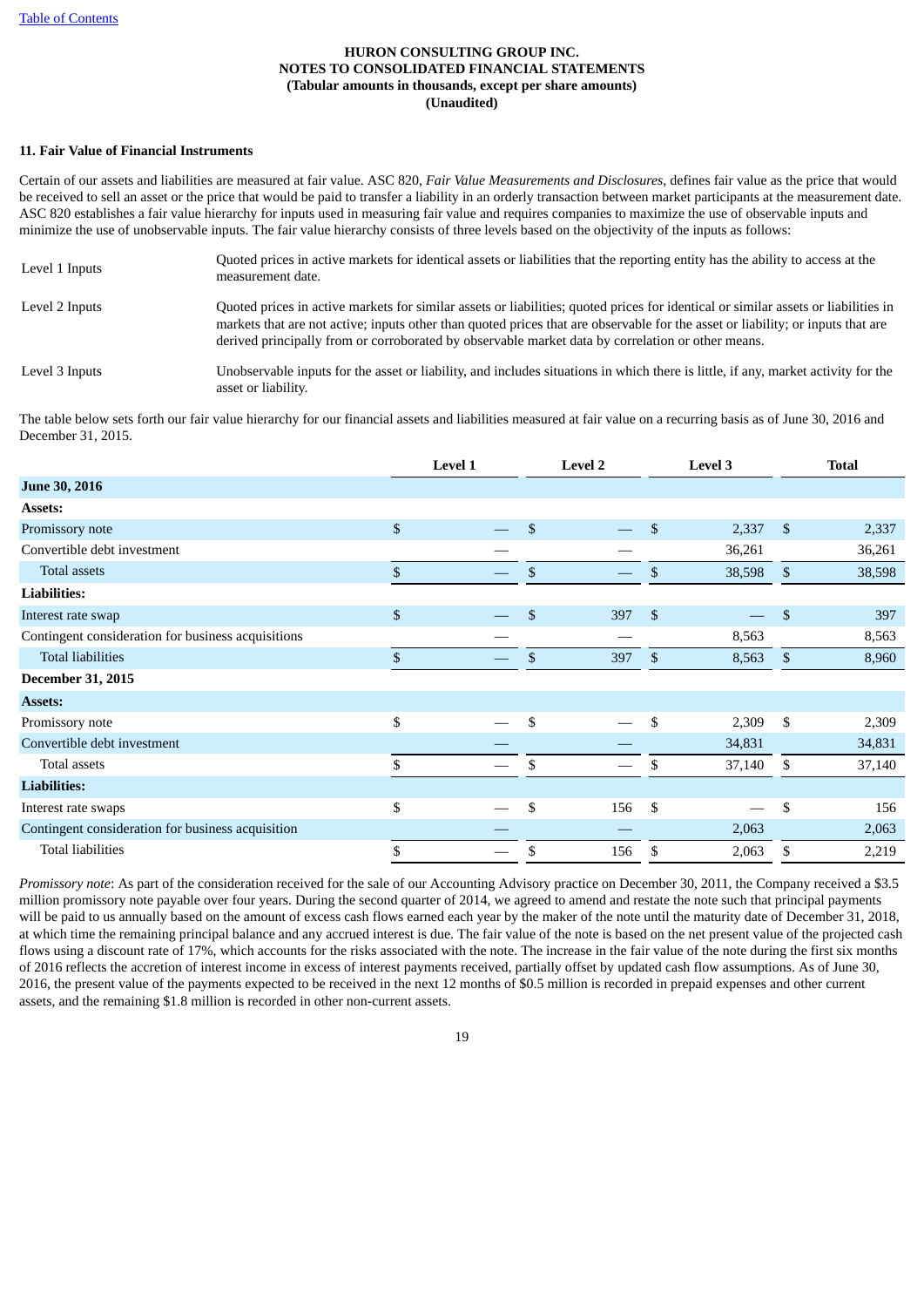*Interest rate swaps:* The fair value of the interest rate swaps was derived using estimates to settle the interest rate swap agreements, which are based on the net present value of expected future cash flows on each leg of the swaps utilizing market-based inputs and discount rates reflecting the risks involved.

*Convertible debt investment:* In 2014 and 2015, we invested \$27.9 million, in the form of zero coupon convertible debt, in Shorelight Holdings, LLC ("Shorelight"), the parent company of Shorelight Education, a U.S.-based company that partners with leading nonprofit universities to increase access to and retention of international students, boost institutional growth, and enhance an institution's global footprint. The notes will mature on July 1, 2020, unless converted earlier.

To determine the appropriate accounting treatment for our investment, we performed a variable interest entity ("VIE") analysis and concluded that Shorelight does not meet the definition of a VIE. We also reviewed the characteristics of our investment to confirm that the convertible notes are not in-substance common stock that would warrant equity method accounting. After we reviewed all of the terms of the investment, we concluded the appropriate accounting treatment to be that of an available-for-sale debt security in accordance with ASC 320, *Investments – Debt and Equity Securities*.

The investment is carried at fair value with unrealized holding gains and losses excluded from earnings and reported in other comprehensive income. We estimated the fair value of our investment using a Monte Carlo simulation model, cash flow projections discounted at a risk-adjusted rate, and certain assumptions related to equity volatility, default probability, and recovery rate, all of which are Level 3 inputs. The use of alternative estimates and assumptions could increase or decrease the estimated fair value of the investment, which would result in different impacts to our consolidated balance sheet and comprehensive income. Actual results may differ from our estimates. An unrealized pretax gain of \$1.4 million was recorded in other comprehensive income for the first half of 2016. The fair value of the convertible debt investment is recorded in long-term investment.

*Contingent consideration for business acquisitions:* We estimate the fair value of acquisition-related contingent consideration using either a probabilityweighted discounted cash flow model or a Monte Carlo simulation model, as appropriate. These fair value measurements are based on significant inputs not observable in the market and thus represent Level 3 measurements. The significant unobservable inputs used in the fair value measurements of our contingent consideration are our measures of the estimated payouts based on internally generated financial projections and discount rates. The fair value of the contingent consideration is reassessed quarterly based on assumptions used in our latest projections and input provided by our practice leaders and management. Any change in the fair value estimate is recorded in the earnings of that period. During the first quarter of 2016, we recorded a \$6.5 million contingent consideration liability for one acquisition completed during the quarter. There was no change to the fair value of the outstanding contingent consideration liabilities in the first half of 2016. Refer to Note 5 "Acquisitions" for information on the acquisition completed in the first quarter of 2016. At June 30, 2016, the current portion of the contingent consideration liability is recorded in accrued expenses and the long-term portion is recorded in deferred compensation and other liabilities.

Financial assets and liabilities not recorded at fair value are as follows:

## *Senior Secured Credit Facility*

The carrying value of borrowings outstanding under our senior secured credit facility is stated at cost. Our carrying value approximates fair value, using Level 2 inputs, as the senior secured credit facility bears interest at variable rates based on market rates as set forth in the Amended Credit Agreement. Refer to Note 8 "Financing Arrangements."

## *Convertible Notes*

The carrying amount and estimated fair value of the Convertible Notes are as follows:

|                                         | <b>June 30, 2016</b> |                                | <b>December 31, 2015</b> |                                |
|-----------------------------------------|----------------------|--------------------------------|--------------------------|--------------------------------|
|                                         | Carrving<br>Amount   | <b>Estimated</b><br>Fair Value | Carrving<br>Amount       | Estimated<br><b>Fair Value</b> |
| 1.25% convertible senior notes due 2019 | 219,674              | 252,738                        | 215,376                  | 248,010                        |

The differences between the \$250.0 million principal amount of the Convertible Notes and the carrying amounts shown above represent the unamortized debt discount and issuance costs. As of June 30, 2016 and December 31, 2015, the carrying value of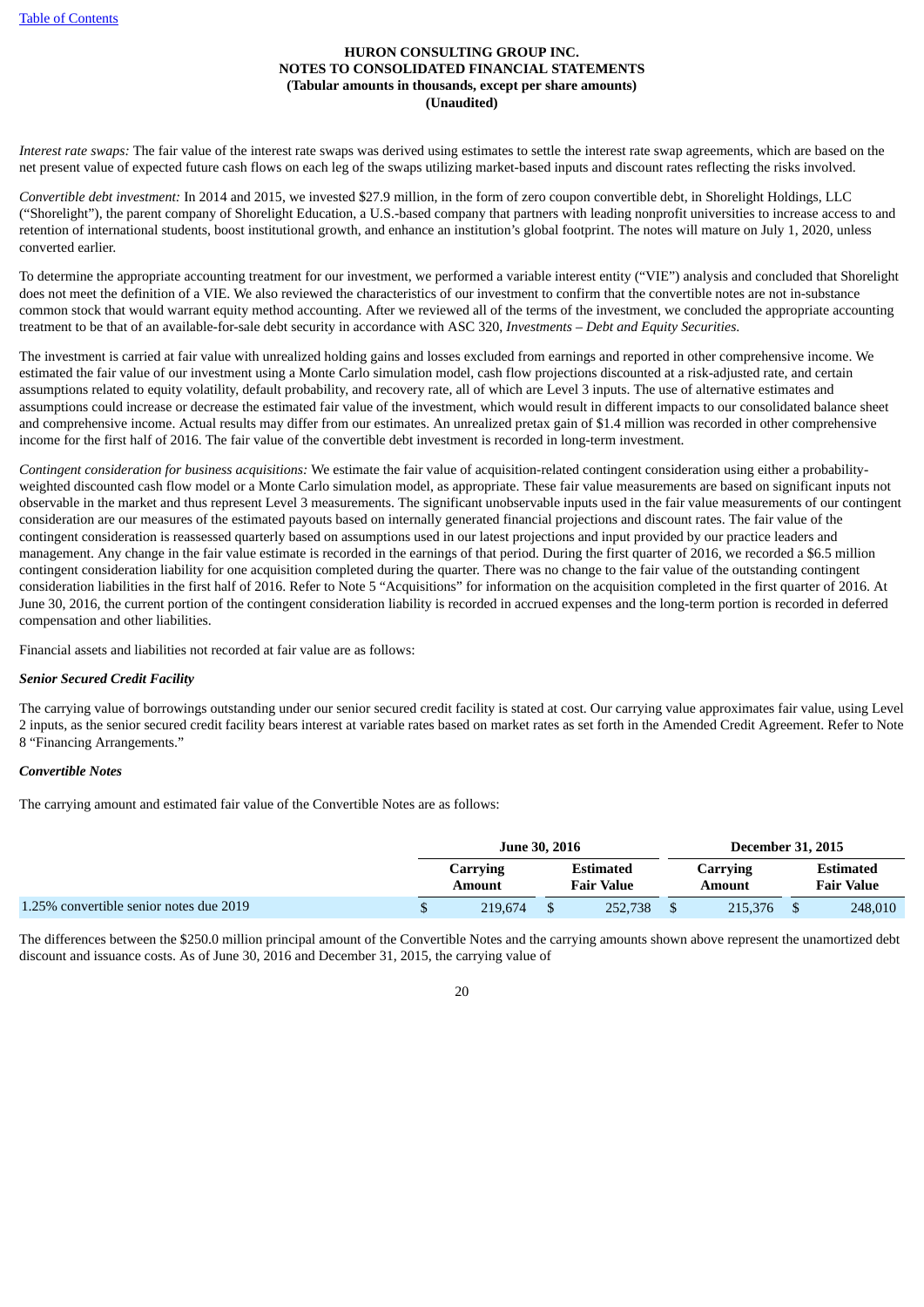the equity component of \$39.3 million was unchanged from the date of issuance. Refer to Note 8 "Financing Arrangements" for additional details of our Convertible Notes. The estimated fair value of the Convertible Notes was determined based on the quoted bid price of the Convertible Notes in an over-thecounter market, which is a Level 2 input, on the last day of trading for the quarters ended June 30, 2016 and December 31, 2015.

Based on the closing price of our common stock of \$60.42 on June 30, 2016, the if-converted value of the Convertible Notes was less than the principal amount.

Cash and cash equivalents are stated at cost, which approximates fair market value. The carrying values for receivables from clients, unbilled services, accounts payable, deferred revenues and other accrued liabilities reasonably approximate fair market value due to the nature of the financial instrument and the short-term maturity of these items.

We hold our cash in accounts at multiple third-party financial institutions. These deposits, at times, may exceed federally insured limits. We review the credit ratings of these financial institutions, regularly monitor the cash balances in these accounts, and adjust the balances as appropriate. However, these cash balances could be impacted if the underlying financial institutions fail or are subject to other adverse conditions in the financial markets.

## **12. Other Comprehensive Income (Loss)**

The tables below sets forth the components of other comprehensive income (loss), net of tax, for the three and six months ended June 30, 2016 and 2015.

|                                             |                | <b>Three Months Ended</b><br><b>June 30, 2016</b>                          |    |      |                        |       |      | Three Months Ended<br><b>June 30, 2015</b> |                                           |              |      |                        |  |  |
|---------------------------------------------|----------------|----------------------------------------------------------------------------|----|------|------------------------|-------|------|--------------------------------------------|-------------------------------------------|--------------|------|------------------------|--|--|
|                                             |                | <b>Tax</b><br><b>Before</b><br>(Expense)<br><b>Taxes</b><br><b>Benefit</b> |    |      | Net of<br><b>Taxes</b> |       |      | <b>Before</b><br><b>Taxes</b>              | <b>Tax</b><br>(Expense)<br><b>Benefit</b> |              |      | Net of<br><b>Taxes</b> |  |  |
| Other comprehensive income (loss):          |                |                                                                            |    |      |                        |       |      |                                            |                                           |              |      |                        |  |  |
| Foreign currency translation adjustment     | \$             | (19)                                                                       | \$ |      | \$                     | (19)  | - \$ | 829                                        | \$                                        | 21           | - \$ | 850                    |  |  |
| Unrealized gain (loss) on investment        | \$             | (995)                                                                      | \$ | 398  | \$                     | (597) | - \$ | 6,711                                      | -S                                        | $(2,526)$ \$ |      | 4,185                  |  |  |
| Unrealized gain (loss) on cash flow hedges: |                |                                                                            |    |      |                        |       |      |                                            |                                           |              |      |                        |  |  |
| Change in fair value                        | $\mathfrak{S}$ | (160)                                                                      | \$ | 62   | \$                     | (98)  | - \$ | $(129)$ \$                                 |                                           | 53           | - \$ | (76)                   |  |  |
| Reclassification adjustments into earnings  |                | 106                                                                        |    | (42) |                        | 64    |      | 206                                        |                                           | (82)         |      | 124                    |  |  |
| Net unrealized gain (loss)                  |                | (54)                                                                       | \$ | 20   | \$                     | (34)  | -\$  | 77                                         | S                                         | (29)         | - \$ | 48                     |  |  |
| Other comprehensive income (loss)           |                | (1,068)                                                                    | \$ | 418  |                        | (650) | \$   | 7,617                                      | \$.                                       | (2,534)      | - \$ | 5,083                  |  |  |

|                                             | <b>Six Months Ended</b><br><b>June 30, 2016</b> |              |                                           |                |                        |      | <b>Six Months Ended</b><br><b>June 30, 2015</b> |      |                                           |              |                        |  |  |
|---------------------------------------------|-------------------------------------------------|--------------|-------------------------------------------|----------------|------------------------|------|-------------------------------------------------|------|-------------------------------------------|--------------|------------------------|--|--|
|                                             | <b>Before</b><br><b>Taxes</b>                   |              | <b>Tax</b><br>(Expense)<br><b>Benefit</b> |                | Net of<br><b>Taxes</b> |      | <b>Before</b><br><b>Taxes</b>                   |      | <b>Tax</b><br>(Expense)<br><b>Benefit</b> |              | Net of<br><b>Taxes</b> |  |  |
| Other comprehensive income (loss):          |                                                 |              |                                           |                |                        |      |                                                 |      |                                           |              |                        |  |  |
| Foreign currency translation adjustment     | \$<br>$\overline{2}$                            | \$           |                                           | \$             | 2                      | - \$ | 385                                             | \$   | 29                                        | -S           | 414                    |  |  |
| Unrealized gain on investment               | \$<br>1,430                                     | \$           | $(555)$ \$                                |                | 875                    | \$.  | 6,661                                           | \$   | $(2,526)$ \$                              |              | 4,135                  |  |  |
| Unrealized gain (loss) on cash flow hedges: |                                                 |              |                                           |                |                        |      |                                                 |      |                                           |              |                        |  |  |
| Change in fair value                        | \$<br>$(463)$ \$                                |              | 181                                       | $\mathfrak{S}$ | $(282)$ \$             |      | $(690)$ \$                                      |      | 275                                       | - \$         | (415)                  |  |  |
| Reclassification adjustments into earnings  | 222                                             |              | (88)                                      |                | 134                    |      | 423                                             |      | (169)                                     |              | 254                    |  |  |
| Net unrealized loss                         | (241)                                           | $\mathbf{S}$ | 93                                        | \$             | (148)                  | -\$  | (267)                                           | - \$ | 106                                       | <sup>S</sup> | (161)                  |  |  |
| Other comprehensive income                  | 1,191                                           | \$           | (462)                                     | \$             | 729                    |      | 6,779                                           | \$.  | (2,391)                                   |              | 4,388                  |  |  |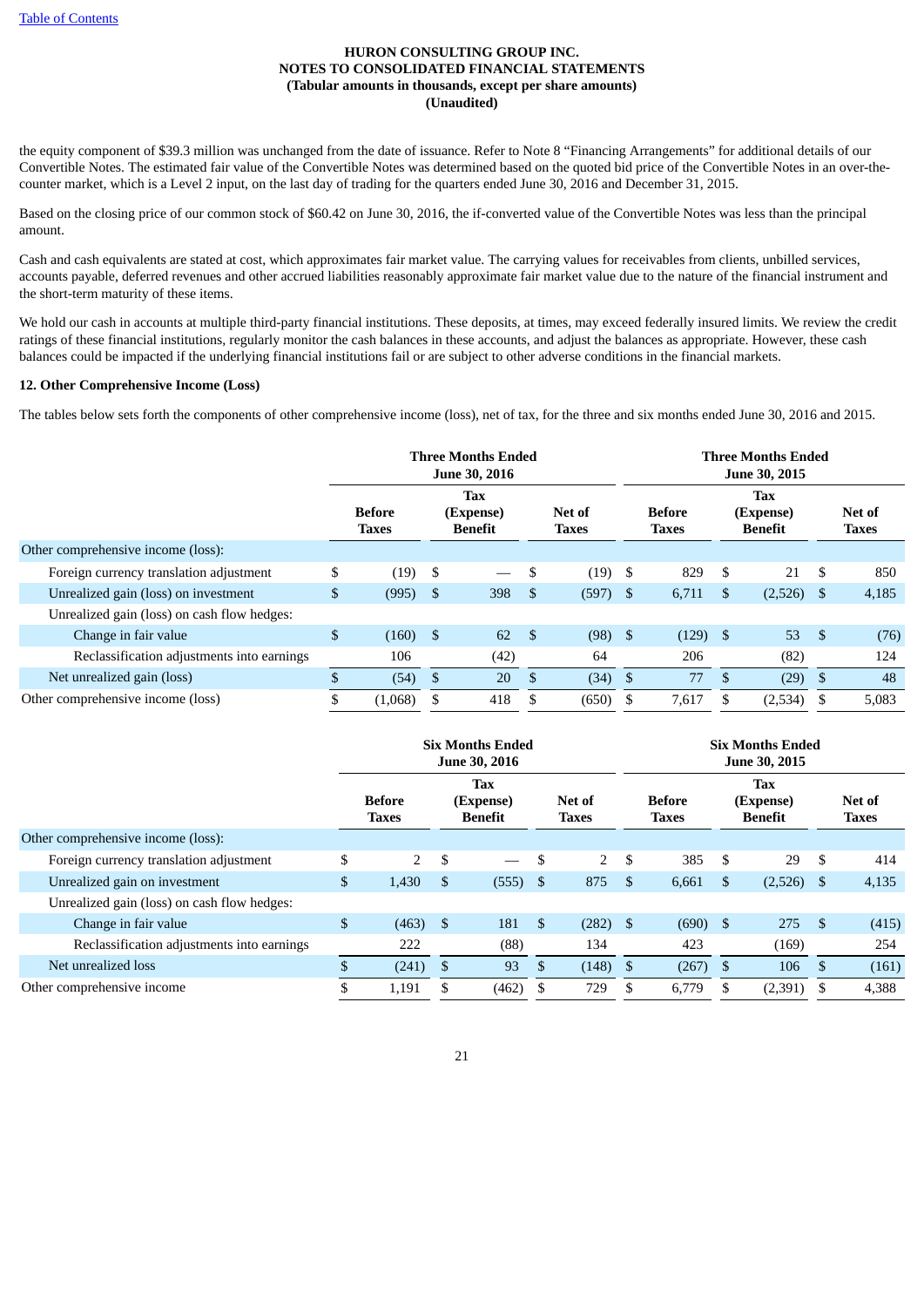The before tax amounts reclassified from accumulated other comprehensive income related to our cash flow hedges are recorded to interest expense, net of interest income.

Accumulated other comprehensive income, net of tax, includes the following components:

|                            | <b>Foreign Currency</b><br><b>Translation</b><br>Adjustments |      | <b>Net Unrealized</b><br>Gain on<br>Investment | <b>Net Unrealized</b><br>Loss on<br><b>Derivatives</b> | <b>Accumulated Other</b><br>Comprehensive<br>Income |
|----------------------------|--------------------------------------------------------------|------|------------------------------------------------|--------------------------------------------------------|-----------------------------------------------------|
| Balance, December 31, 2015 | (517)                                                        | - \$ | 4,185                                          | $(83)$ \$                                              | 3,585                                               |
| Current period change      |                                                              |      | 875                                            | (148)                                                  | 729                                                 |
| Balance, June 30, 2016     | (515)                                                        |      | 5.060                                          | (231)                                                  | 4,314                                               |

#### **13. Income Taxes**

The Company's effective tax rates for the three months ended June 30, 2016 and 2015 were 33.8% and 41.4%, respectively. The Company's effective tax rates for the six months ended June 30, 2016 and 2015 were 34.7% and 44.0%, respectively. The effective tax rate for the three and six months ended June 30, 2016 was lower than the statutory tax rate, inclusive of state income taxes, primarily due to a discrete favorable adjustment to our state tax rate and a discrete tax benefit related to share-based compensation, as well as certain credits and deductions and the release of valuation allowances previously established on certain foreign tax credits, partially offset by non-deductible business expenses. The effective tax rate for the three and six months ended June 30, 2015 was higher than the statutory tax rate, inclusive of state income taxes, primarily due to foreign losses with no tax benefit and certain non-deductible expenses.

## **14. Commitments, Contingencies and Guarantees**

#### **Litigation**

From time to time, we are involved in legal proceedings and litigation arising in the ordinary course of business. As of the date of this Quarterly Report on Form 10-Q, we are not a party to any litigation or legal proceeding that, in the current opinion of management, could have a material adverse effect on our financial position or results of operations. However, due to the risks and uncertainties inherent in legal proceedings, actual results could differ from current expected results.

## **Guarantees and Indemnification**

Guarantees in the form of letters of credit totaling \$4.8 million were outstanding at both June 30, 2016 and December 31, 2015, primarily to support certain office lease obligations.

In connection with certain business acquisitions, we may be required to pay post-closing consideration to the sellers if specific financial performance targets are met over a number of years as specified in the related purchase agreements. As of June 30, 2016 and December 31, 2015, the estimated fair value of our contingent consideration liability was \$8.6 million and \$2.1 million, respectively.

To the extent permitted by law, our bylaws and articles of incorporation require that we indemnify our officers and directors against judgments, fines and amounts paid in settlement, including attorneys' fees, incurred in connection with civil or criminal action or proceedings, as it relates to their services to us if such person acted in good faith. Although there is no limit on the amount of indemnification, we may have recourse against our insurance carrier for certain payments made.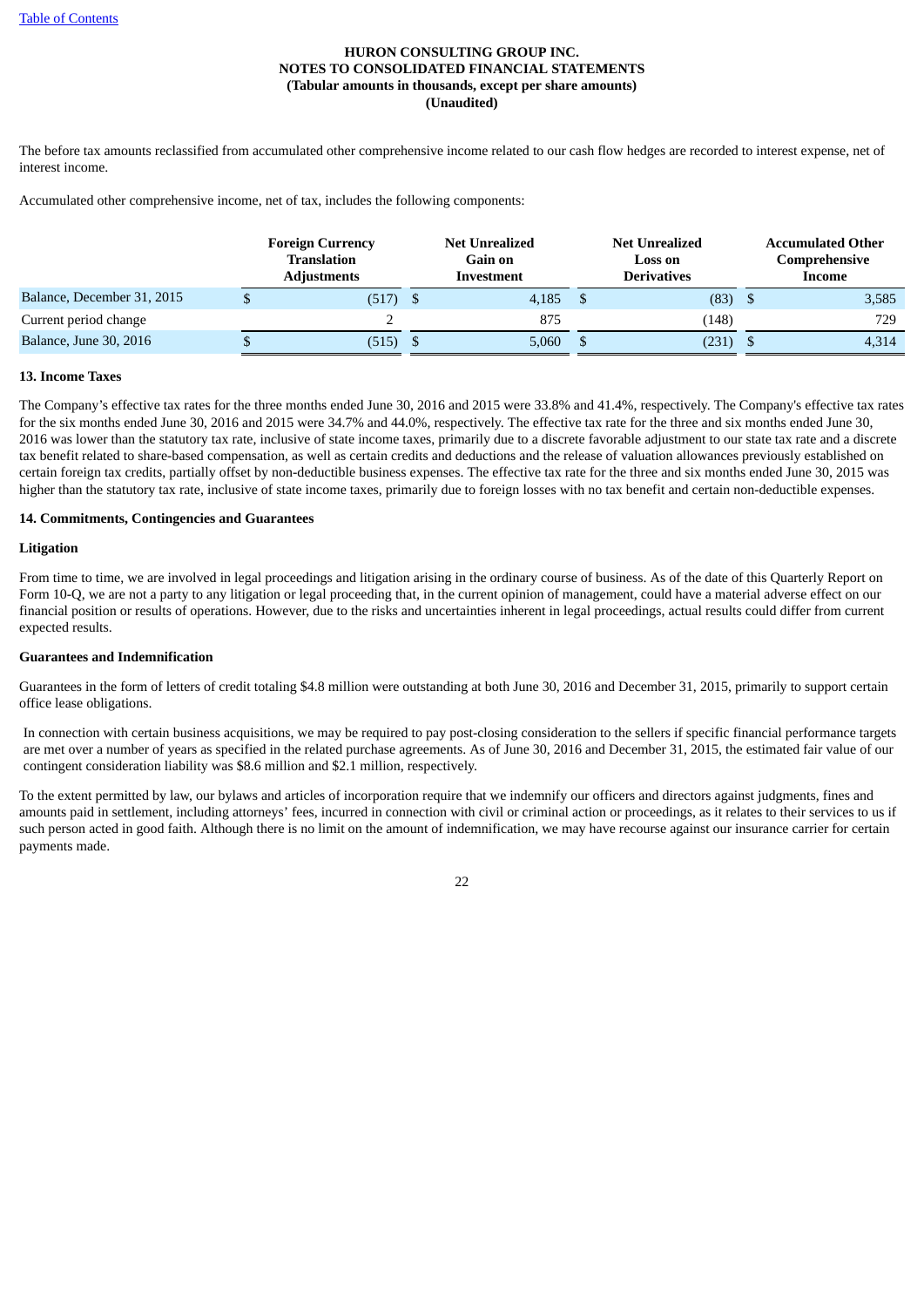## **15. Segment Information**

Segments are defined by ASC 280, *Segment Reporting*, as components of a company that engage in business activities from which they may earn revenues and incur expenses, and for which separate financial information is available and is evaluated regularly by the chief operating decision maker, or decisionmaking group, in deciding how to allocate resources and in assessing performance. Our chief operating decision maker manages the business under four operating segments, which are our reportable segments: Huron Healthcare, Huron Education and Life Sciences, Huron Business Advisory, and All Other.

## • **Huron Healthcare**

Our Huron Healthcare segment provides strategic advisory, consulting, and technology solutions to national and regional hospitals and integrated health systems, academic medical centers, community hospitals, and physician practices. We deliver solutions to address challenges in the rapidly evolving healthcare environment to improve quality and patient outcomes, increase revenue, reduce expenses, and enhance physician, patient, and employee satisfaction across the healthcare enterprise. By partnering with healthcare organizations, we design solutions that teach providers how to achieve cultural transformation and deliver and sustain improvement in clinical outcomes and financial results. Our people provide a depth of expertise across the healthcare industry, and our culture of collaboration extends to our client engagements, enabling teams to effectively implement successful client projects.

#### • **Huron Education and Life Sciences**

Our Huron Education and Life Sciences segment provides management consulting services and technology solutions to the higher education, academic medical center, pharmaceutical and medical device, and research industries. We work with our clients to develop and implement strategic priorities, performance improvement, technology, and research enterprise solutions to help them address challenges relating to financial management, strategy, operational and organizational effectiveness, research administration, and regulatory compliance.

#### **• Huron Business Advisory**

Our Huron Business Advisory segment provides services to the C-suite of middle market and large organizations, lending institutions, law firms, investment banks, and private equity firms. We assist clients in a broad range of industries and across the spectrum from healthy, well-capitalized companies to organizations in transition, and to creditors, owners, and other key constituents. Our Business Advisory practice resolves complex business issues and enhances client enterprise value through a suite of services including capital advisory, transaction advisory, operational improvement, restructuring and turnaround, valuation, and dispute advisory. Our Enterprise Performance Management and Analytics practice delivers solutions that enable organizations to manage and optimize their financial performance, operational efficiency, and client experience. With expertise in full-service enterprise performance management (EPM), business analytics, customer relationship management (CRM), and big data professional services, Huron's global presence and remote delivery capabilities help clients drive results and gain a competitive advantage.

#### **• All Other**

Our All Other segment consists of any line of business not managed by our other operating segments. These businesses included our public sector consulting practice and our foreign consulting operations based in the Middle East, both of which we wound down in 2015.

Segment operating income consists of the revenues generated by a segment, less the direct costs of revenue and selling, general and administrative costs that are incurred directly by the segment. Unallocated corporate costs include costs related to administrative functions that are performed in a centralized manner that are not attributable to a particular segment. These administrative function costs include costs for corporate office support, certain office facility costs, costs relating to accounting and finance, human resources, legal, marketing, information technology, and Company-wide business development functions, as well as costs related to overall corporate management.

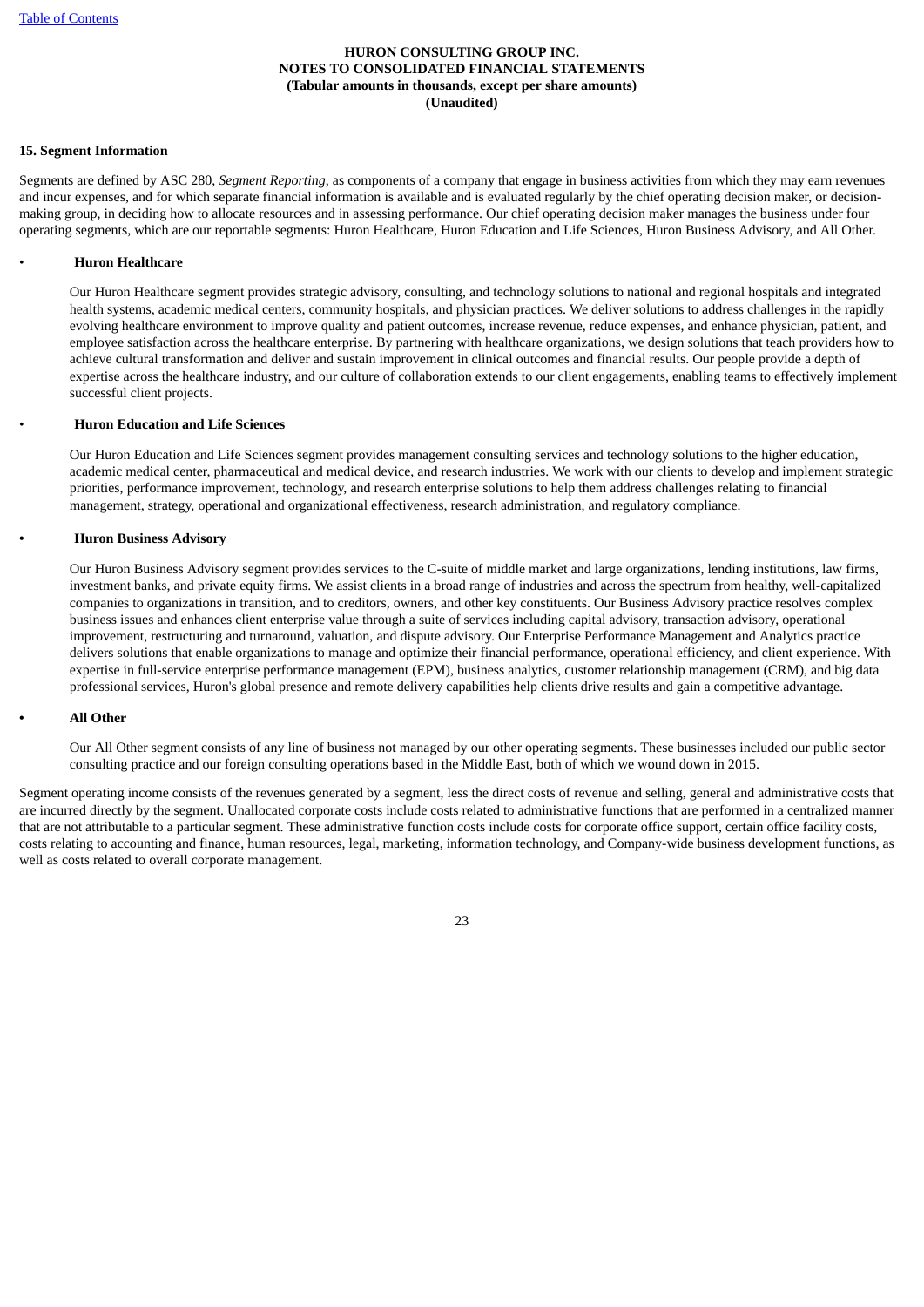The table below sets forth information about our operating segments for the three and six months ended June 30, 2016 and 2015, along with the items necessary to reconcile the segment information to the totals reported in the accompanying consolidated financial statements. Refer to Note 4 "Discontinued Operations" for information on the divestiture of the Huron Legal segment in 2015.

|                                                              | <b>Three Months Ended</b><br><b>June 30,</b> |                         |    |         |    | <b>Six Months Ended</b><br><b>June 30,</b> |    |                         |  |
|--------------------------------------------------------------|----------------------------------------------|-------------------------|----|---------|----|--------------------------------------------|----|-------------------------|--|
|                                                              |                                              | 2016                    |    | 2015    |    | 2016                                       |    | 2015                    |  |
| <b>Huron Healthcare:</b>                                     |                                              |                         |    |         |    |                                            |    |                         |  |
| Revenues                                                     | \$                                           | 106,088                 | \$ | 118,506 | \$ | 220,106                                    | \$ | 216,510                 |  |
| Operating income                                             | \$                                           | 41,399                  | \$ | 45,531  | \$ | 80,405                                     | \$ | 74,511                  |  |
| Segment operating income as a percentage of segment revenues |                                              | 39.0%                   |    | 38.4%   |    | 36.5%                                      |    | 34.4%                   |  |
| <b>Huron Education and Life Sciences:</b>                    |                                              |                         |    |         |    |                                            |    |                         |  |
| Revenues                                                     | \$                                           | 45,116                  | \$ | 42,939  | \$ | 88,354                                     | \$ | 82,836                  |  |
| Operating income                                             | \$                                           | 13,075                  | \$ | 13,174  | \$ | 23,283                                     | \$ | 24,954                  |  |
| Segment operating income as a percentage of segment revenues |                                              | 29.0%                   |    | 30.7%   |    | 26.4%                                      |    | 30.1%                   |  |
| <b>Huron Business Advisory:</b>                              |                                              |                         |    |         |    |                                            |    |                         |  |
| Revenues                                                     | \$                                           | 33,055                  | \$ | 22,186  | \$ | 56,288                                     | \$ | 37,924                  |  |
| Operating income                                             | \$                                           | 9,263                   | \$ | 6,684   | \$ | 11,962                                     | \$ | 8,283                   |  |
| Segment operating income as a percentage of segment revenues |                                              | 28.0%                   |    | 30.1%   |    | 21.3%                                      |    | 21.8%                   |  |
| <b>All Other:</b>                                            |                                              |                         |    |         |    |                                            |    |                         |  |
| Revenues                                                     | \$                                           |                         | \$ | 388     | \$ |                                            | \$ | 1,175                   |  |
| <b>Operating loss</b>                                        | \$                                           |                         | \$ | (530)   | \$ |                                            | \$ | (1,522)                 |  |
| Segment operating loss as a percentage of segment revenues   |                                              | $\mathrm{N}/\mathrm{M}$ |    | N/M     |    | N/M                                        |    | $\mathrm{N}/\mathrm{M}$ |  |
| <b>Total Company:</b>                                        |                                              |                         |    |         |    |                                            |    |                         |  |
| Revenues                                                     | \$                                           | 184,259                 | \$ | 184,019 | \$ | 364,748                                    | \$ | 338,445                 |  |
| Reimbursable expenses                                        |                                              | 18,982                  |    | 20,867  |    | 35,543                                     |    | 37,175                  |  |
| Total revenues and reimbursable expenses                     | \$                                           | 203,241                 | \$ | 204,886 | \$ | 400,291                                    | \$ | 375,620                 |  |
| <b>Statements of Earnings reconciliation:</b>                |                                              |                         |    |         |    |                                            |    |                         |  |
| Segment operating income                                     | \$                                           | 63,737                  | \$ | 64,859  | \$ | 115,650                                    | \$ | 106,226                 |  |
| Items not allocated at the segment level:                    |                                              |                         |    |         |    |                                            |    |                         |  |
| Other operating expenses and loss, net                       |                                              | 27,970                  |    | 29,603  |    | 58,093                                     |    | 57,745                  |  |
| Depreciation and amortization expense                        |                                              | 7,558                   |    | 6,459   |    | 14,972                                     |    | 11,748                  |  |
| Other expense, net                                           |                                              | 3,847                   |    | 4,662   |    | 7,347                                      |    | 9,738                   |  |
| Income from continuing operations before income tax expense  | \$                                           | 24,362                  | \$ | 24,135  | \$ | 35,238                                     | \$ | 26,995                  |  |

N/M – Not Meaningful

At June 30, 2016 and December 31, 2015, no single client accounted for greater than 10% of our combined receivables and unbilled services balances. During the three and six months ended June 30, 2016, and 2015, no single client generated greater than 10% of our consolidated revenues.

## **16. Subsequent Event**

On July 25, 2016, we entered into an agreement to acquire Healthcare Services Management, Inc. ("HSM Consulting"), a firm specializing in healthcare information technology and management consulting. The results of operations of HSM Consulting will be included within the Huron Healthcare segment from the close date, which we anticipate will be in the third quarter of 2016.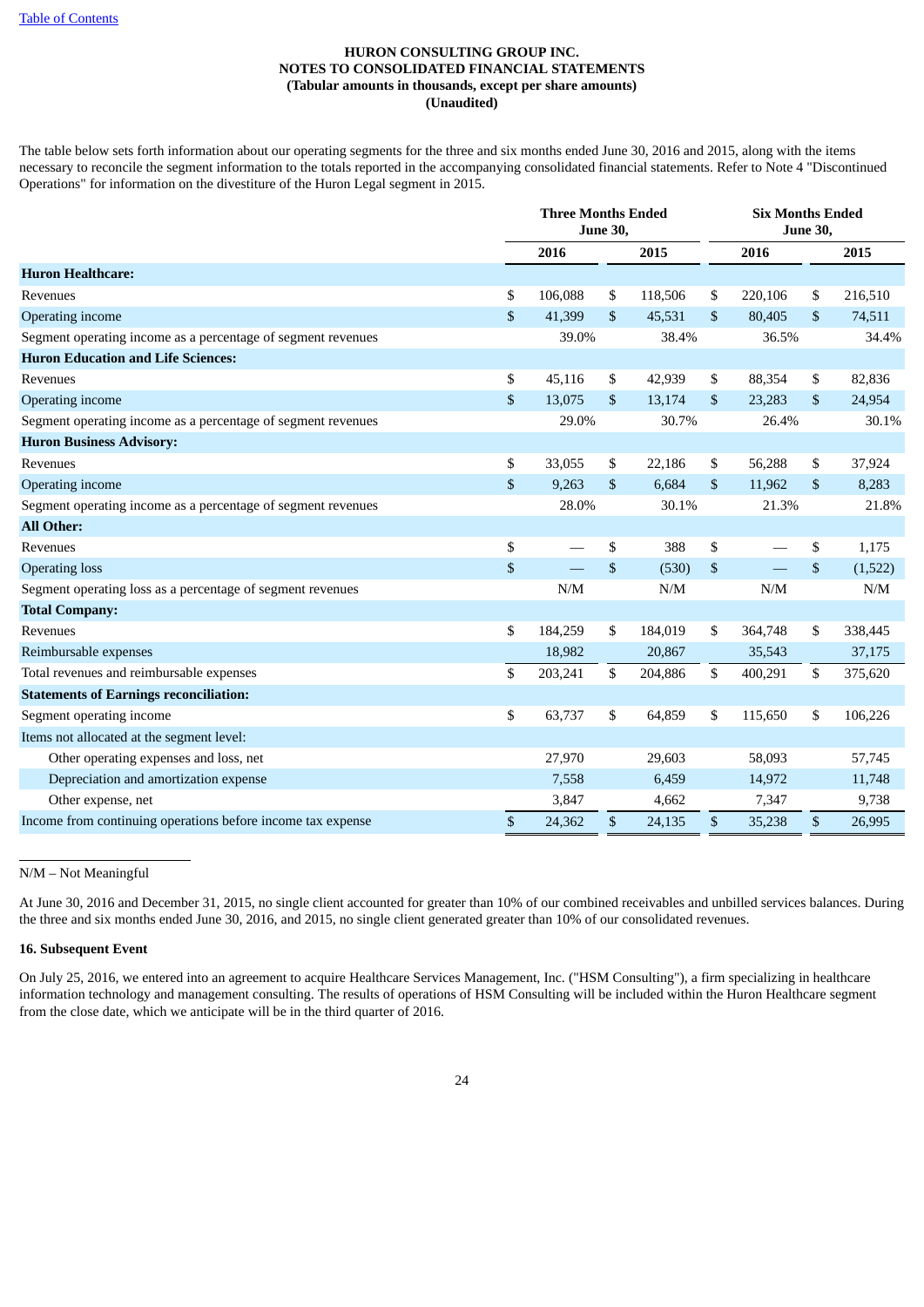#### <span id="page-26-0"></span>**ITEM 2. MANAGEMENT'S DISCUSSION AND ANALYSIS OF FINANCIAL CONDITION AND RESULTS OF OPERATIONS**

In this Quarterly Report on Form 10-Q, unless the context otherwise requires, the terms "Huron," "Company," "we," "us" and "our" refer to Huron Consulting Group Inc. and its subsidiaries.

Statements in this Quarterly Report on Form 10-Q that are not historical in nature, including those concerning the Company's current expectations about its future requirements and needs, are "forward-looking" statements as defined in Section 21E of the Securities Exchange Act of 1934, as amended (the "Exchange Act") and the Private Securities Litigation Reform Act of 1995. Forward-looking statements are identified by words such as "may," "should," "expects," "provides," "anticipates," "assumes," "can," "will," "meets," "could," "likely," "intends," "might," "predicts," "seeks," "would," "believes," "estimates," "plans," "continues," or "outlook" or similar expressions. These forward-looking statements reflect our current expectation about our future requirements and needs, results, levels of activity, performance, or achievements. Some of the factors that could cause actual results to differ materially from the forward-looking statements contained herein include, without limitation: failure to achieve expected utilization rates, billing rates, and the number of revenue-generating professionals; inability to expand or adjust our service offerings in response to market demands; our dependence on renewal of clientbased services; dependence on new business and retention of current clients and qualified personnel; failure to maintain third-party provider relationships and strategic alliances; inability to license technology to and from third parties; the impairment of goodwill; various factors related to income and other taxes; difficulties in successfully integrating the businesses we acquire and achieving expected benefits from such acquisitions; risks relating to privacy, information security, and related laws and standards; and a general downturn in market conditions. These forward-looking statements involve known and unknown risks, uncertainties and other factors, including, among others, those described under "Item 1A. Risk Factors," in our Annual Report on Form 10-K for the year ended December 31, 2015 that may cause actual results, levels of activity, performance or achievements to be materially different from any anticipated results, levels of activity, performance, or achievements expressed or implied by these forward-looking statements. We disclaim any obligation to update or revise any forward-looking statements as a result of new information or future events, or for any other reason.

#### **OVERVIEW**

## **Our Business**

Huron is a global professional services firm focused on assisting clients with their most complex business issues by delivering high-value, quality solutions to support their long-term strategic objectives. We specialize in serving clients in the healthcare, higher education, life sciences, and commercial sectors as these organizations face significant transformational change and regulatory or economic pressures in dynamic market environments. With our deep industry and technical expertise, we provide advisory, consulting, technology, and analytic solutions to deliver sustainable and measurable results. We provide consulting services to a wide variety of both financially sound and distressed organizations, including healthcare organizations, leading academic institutions, Fortune 500 companies, and governmental entities. Huron has worked with more than 450 health systems, hospitals, and academic medical centers and more than 400 universities and research institutions.

We provide professional services through four operating segments: Huron Healthcare, Huron Education and Life Sciences, Huron Business Advisory and All Other.

## **• Huron Healthcare**

Our Huron Healthcare segment provides strategic advisory, consulting, and technology solutions to national and regional hospitals and integrated health systems, academic medical centers, community hospitals, and physician practices. We deliver solutions to address challenges in the rapidly evolving healthcare environment to improve quality and patient outcomes, increase revenue, reduce expenses, and enhance physician, patient, and employee satisfaction across the healthcare enterprise. By partnering with healthcare organizations, we design solutions that teach providers how to achieve cultural transformation and deliver and sustain improvement in clinical outcomes and financial results. Our people provide a depth of expertise across the healthcare industry, and our culture of collaboration extends to our client engagements, enabling teams to effectively implement successful client projects.

#### **• Huron Education and Life Sciences**

Our Huron Education and Life Sciences segment provides management consulting services and technology solutions to the higher education, academic medical center, pharmaceutical and medical device, and research industries. We work with our clients to develop and implement strategic priorities, performance improvement, technology, and research enterprise solutions to help them address challenges relating to financial management, strategy, operational and organizational effectiveness, research administration, and regulatory compliance.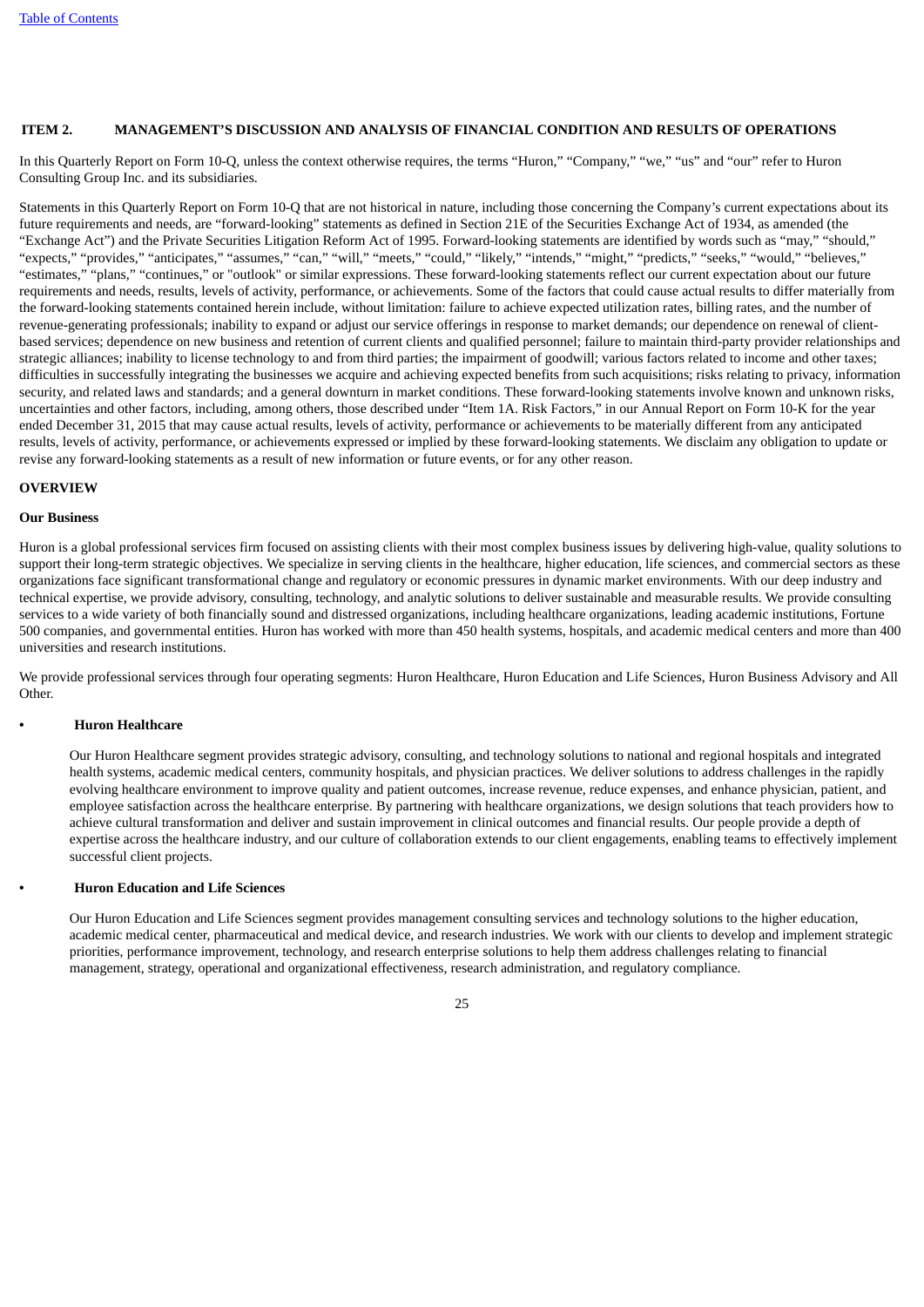#### **• Huron Business Advisory**

Our Huron Business Advisory segment provides services to the C-suite of middle market and large organizations, lending institutions, law firms, investment banks, and private equity firms. We assist clients in a broad range of industries and across the spectrum from healthy, well-capitalized companies to organizations in transition, and to creditors, owners, and other key constituents. Our Business Advisory practice resolves complex business issues and enhances client enterprise value through a suite of services including capital advisory, transaction advisory, operational improvement, restructuring and turnaround, valuation, and dispute advisory. Our Enterprise Performance Management and Analytics practice delivers solutions that enable organizations to manage and optimize their financial performance, operational efficiency, and client experience. With expertise in full-service enterprise performance management (EPM), business analytics, customer relationship management (CRM), and big data professional services, Huron's global presence and remote delivery capabilities help clients drive results and gain a competitive advantage.

#### **• All Other**

Our All Other segment consists of any line of business not managed by our other operating segments. These businesses included our public sector consulting practice and our foreign consulting operations based in the Middle East, both of which we wound down in 2015.

#### **Acquisitions**

#### *ADI Strategies, Inc.*

On May 1, 2016, we completed our acquisition of the U.S. assets of ADI Strategies, Inc. ("ADI Strategies"). Based in San Francisco, ADI Strategies is a leading enterprise performance management, risk management, and business intelligence firm focused on implementing the Oracle enterprise application suite. The results of operations of ADI Strategies have been included in our consolidated financial statements and the results of operations of our Huron Business Advisory segment from the date of acquisition. We are also in the process of acquiring the international assets of ADI Strategies in Dubai and India, for which we expect to sign an agreement in the third quarter of 2016.

#### *My Rounding Solutions, LLC*

On February 1, 2016, we completed our acquisition of My Rounding Solutions, LLC ("MyRounding"), a Denver, Colorado-based firm specializing in digital health solutions to improve patient care. The MyRounding application is designed to standardize, automate and track rounding activity, allowing nurses and staff to improve the care and experience of patients in real time. The addition of MyRounding expands the integration of our software and consulting solutions and strengthens our transformation services for healthcare providers. The results of operations of MyRounding have been included in our consolidated financial statements and segment operating results of our Huron Healthcare segment from the date of acquisition.

#### **How We Generate Revenues**

A large portion of our revenues is generated by our full-time consultants who provide consulting services to our clients and are billable to our clients based on the number of hours worked. A smaller portion of our revenues is generated by our other professionals, also referred to as full-time equivalents, many of whom work variable schedules as needed by our clients. Full-time equivalent professionals consists of our cultural transformation consultants from our Studer Group solution, which include coaches and their support staff, specialized finance and operational consultants, and our employees who provide software support and maintenance services to our clients. We translate the hours that these other professionals work on client engagements into a full-time equivalent measure that we use to manage our business. We refer to our full-time consultants and other professionals collectively as revenue-generating professionals.

Revenues generated by our full-time consultants are primarily driven by the number of consultants we employ and their utilization rates, as well as the billing rates we charge our clients. Revenues generated by our other professionals, or full-time equivalents, are largely dependent on the number of consultants we employ, their hours worked, and billing rates charged. Revenues generated by our coaches are largely dependent on the number of coaches we employ and the total value, scope, and terms of the consulting contracts under which they provide services, which are primarily fixed-fee contracts.

We generate the majority of our revenues from providing professional services under four types of billing arrangements: fixed-fee (including software license revenue), time-and-expense, performance-based, and software support and maintenance and subscriptions.

In fixed-fee billing arrangements, we agree to a pre-established fee in exchange for a predetermined set of professional services. We set the fees based on our estimates of the costs and timing for completing the engagements. It is the client's expectation in these engagements that the pre-established fee will not be exceeded except in mutually agreed upon circumstances. We generally recognize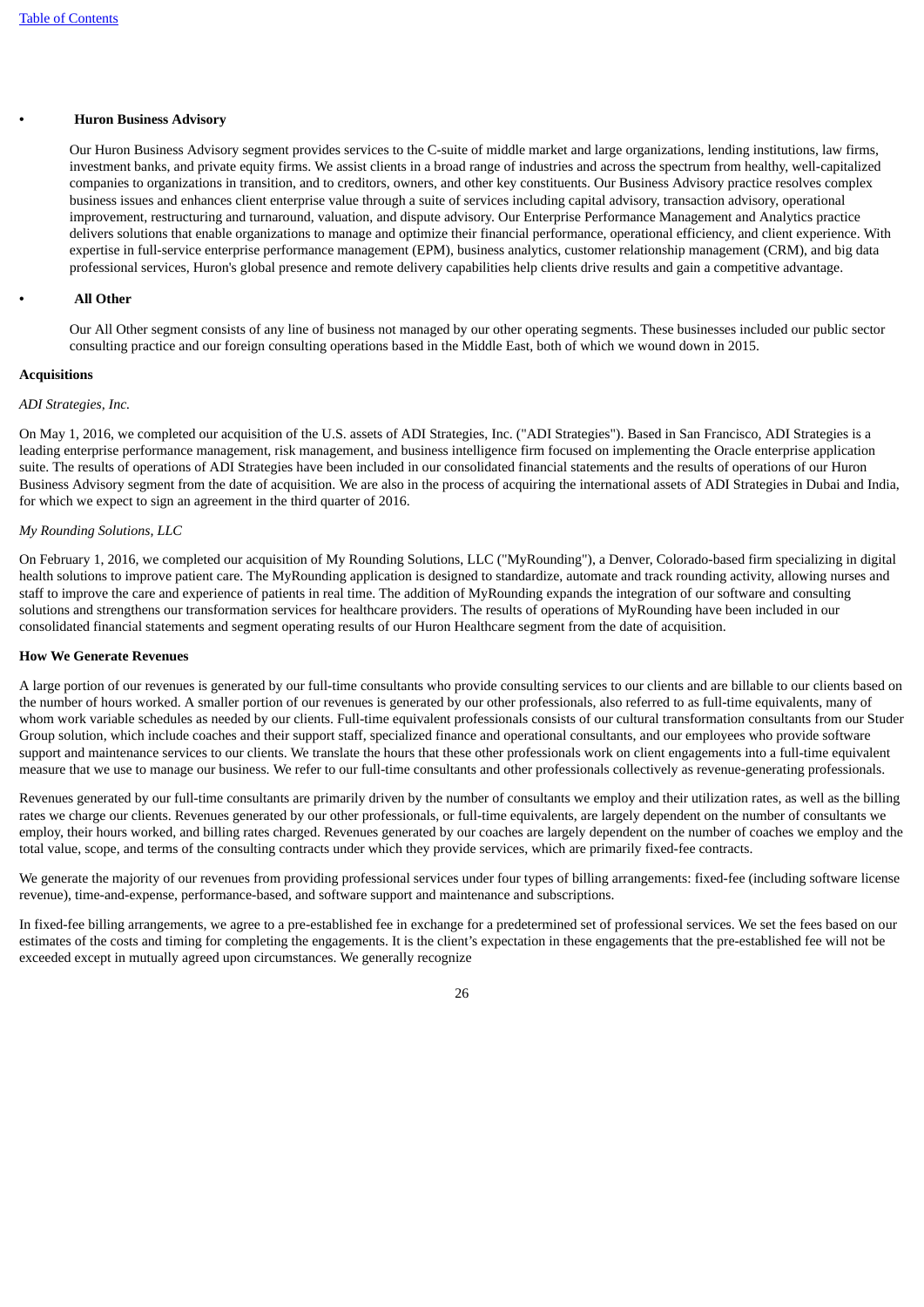revenues under fixed-fee billing arrangements using a proportionate performance approach, which is based on work completed to-date versus our estimates of the total services to be provided under the engagement. Contracts within our Studer Group solution are fixed-fee partner contracts with multiple deliverables, which primarily consist of coaching services, as well as seminars, materials and software products ("Partner Contracts"). Revenues for coaching services and software products are generally recognized on a straight-line basis over the length of the contract. All other revenues under Partner Contracts are recognized at the time the service is provided.

Fixed-fee arrangements also include software licenses for our revenue cycle management software and research administration and compliance software. Licenses for our revenue cycle management software are sold only as a component of our consulting projects, and the services we provide are essential to the functionality of the software. Therefore, revenues from these software licenses are recognized over the term of the related consulting services contract. License revenue from our research administration and compliance software is generally recognized in the month in which the software is delivered.

Fixed-fee engagements represented 47.6% and 58.1% of our revenues for the three months ended June 30, 2016 and 2015, respectively, and 50.6% and 56.9% of our revenues for the six months ended June 30, 2016 and 2015, respectively.

Time-and-expense billing arrangements require the client to pay based on the number of hours worked by our revenue-generating professionals at agreed upon rates. Time-and-expense arrangements also include certain speaking engagements, conferences, and publication orders purchased by our clients outside of Partner Contracts within our Studer Group solution. We recognize revenues under time-and-expense billing arrangements as the related services or publications are provided. Time-and-expense engagements represented 37.1% and 26.5% of our revenues for the three months ended June 30, 2016 and 2015, respectively, and 35.2% and 28.4% of our revenues for the six months ended June 30, 2016 and 2015, respectively.

In performance-based fee billing arrangements, fees are tied to the attainment of contractually defined objectives. We enter into performance-based engagements in essentially two forms. First, we generally earn fees that are directly related to the savings formally acknowledged by the client as a result of adopting our recommendations for improving operational and cost effectiveness in the areas we review. Second, we have performance-based engagements in which we earn a success fee when and if certain predefined outcomes occur. Often, performance-based fees supplement our time-and-expense or fixed-fee engagements. We do not recognize revenues under performance-based billing arrangements until all related performance criteria are met. Performance-based fee revenues represented 10.6% and 11.0% of our revenues for the three months ended June 30, 2016 and 2015, respectively, and 9.5% and 10.0% of our revenues for the six months ended June 30, 2016 and 2015, respectively. Performance-based fee engagements may cause significant variations in quarterly revenues and operating results depending on the timing of achieving the performance-based criteria.

Clients that have purchased one of our software licenses can pay an annual fee for software support and maintenance. We also generate subscription revenue from our cloud-based analytic tools and solutions. Software support and maintenance and subscription-based revenues are recognized ratably over the support or subscription period, which ranges from one to three years. These fees are billed in advance and included in deferred revenues until recognized. Software support and maintenance and subscription-based revenues represented 4.7% and 4.4% of our revenues for the three months ended June 30, 2016 and 2015, respectively, and 4.7% of our revenues for the six months ended both June 30, 2016 and 2015.

Our quarterly results are impacted principally by our full-time consultants' utilization rate, the billing rates we charge our clients, the number of our revenuegenerating professionals who are available to work, and the amount of performance-based fees recognized, which often vary significantly between quarters. Our utilization rate can be negatively affected by increased hiring because there is generally a transition period for new professionals that results in a temporary drop in our utilization rate. Our utilization rate can also be affected by seasonal variations in the demand for our services from our clients. For example, during the third and fourth quarters of the year, vacations taken by our clients can result in the deferral of activity on existing and new engagements, which would negatively affect our utilization rate. The number of business work days is also affected by the number of vacation days taken by our consultants and holidays in each quarter. We typically have fewer business work days available in the fourth quarter of the year, which can impact revenues during that period.

Time-and-expense engagements do not provide us with a high degree of predictability as to performance in future periods. Unexpected changes in the demand for our services can result in significant variations in utilization and revenues and present a challenge to optimal hiring and staffing. Moreover, our clients typically retain us on an engagement-by-engagement basis, rather than under long-term recurring contracts. The volume of work performed for any particular client can vary widely from period to period.

## **Business Strategy, Opportunities and Challenges**

Our primary strategy is to meet the needs of our clients by providing a balanced portfolio of service offerings and capabilities, so that we can adapt quickly and effectively to emerging opportunities in the marketplace. To achieve this, we continue to hire highly qualified professionals and have entered into select acquisitions of complementary businesses.

To expand our business, we will remain focused on growing our existing relationships and developing new relationships, execute our managing director compensation plan to attract and retain senior practitioners, continue to promote and provide an integrated approach

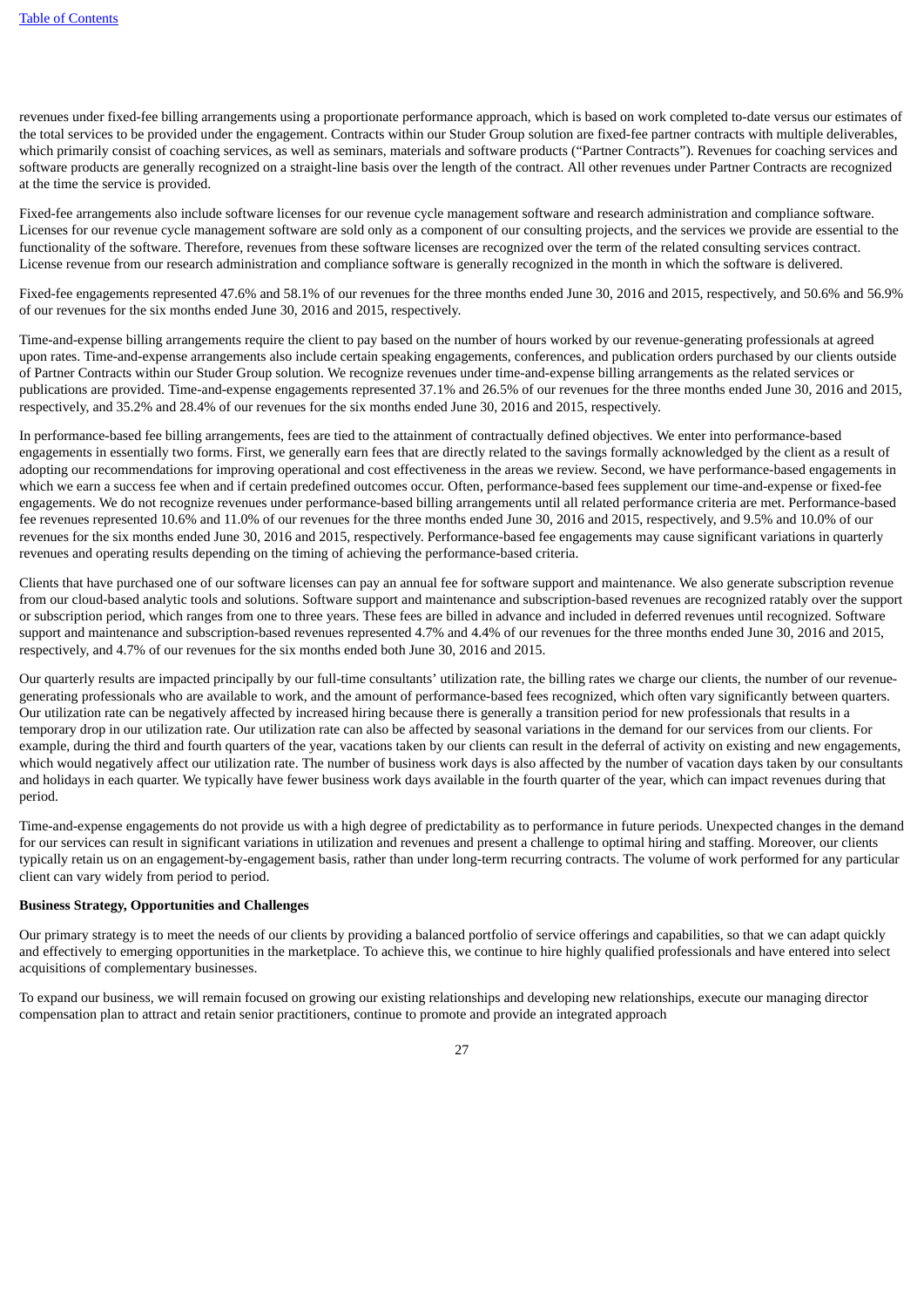to service delivery, broaden the scope of our existing services, and acquire complementary businesses. We will regularly evaluate the performance of our practices to ensure our investments meet these objectives. Furthermore, we intend to enhance our visibility in the marketplace by refining our overarching messaging and value propositions for the organization as well as each practice. We will continue to focus on reaching our client base through clear, concise, endorsed messages.

## **RESULTS OF OPERATIONS**

The following table sets forth, for the periods indicated, selected segment and consolidated operating results and other operating data. Segment operating income consists of the revenues generated by a segment, less the direct costs of revenue and selling, general and administrative costs that are incurred directly by the segment. Unallocated costs include corporate costs related to administrative functions that are performed in a centralized manner that are not attributable to a particular segment. The results of operations for acquired businesses have been included in our results of operations since the date of their respective acquisition.

|                                                                        | <b>Three Months Ended</b><br><b>June 30,</b> |         |    | <b>Six Months Ended</b><br><b>June 30,</b> |    |         |    |                                               |
|------------------------------------------------------------------------|----------------------------------------------|---------|----|--------------------------------------------|----|---------|----|-----------------------------------------------|
| <b>Segment and Consolidated Operating Results (in thousands):</b>      |                                              | 2016    |    | 2015                                       |    | 2016    |    | 2015                                          |
| <b>Huron Healthcare:</b>                                               |                                              |         |    |                                            |    |         |    |                                               |
| Revenues                                                               | \$                                           | 106,088 | \$ | 118,506                                    | \$ | 220,106 | \$ | 216,510                                       |
| Operating income                                                       | \$                                           | 41,399  | \$ | 45,531                                     | \$ | 80,405  | \$ | 74,511                                        |
| Segment operating income as a percentage of segment revenues           |                                              | 39.0%   |    | 38.4%                                      |    | 36.5%   |    | 34.4%                                         |
| <b>Huron Education and Life Sciences:</b>                              |                                              |         |    |                                            |    |         |    |                                               |
| Revenues                                                               | \$                                           | 45,116  | \$ | 42,939                                     | \$ | 88,354  | \$ | 82,836                                        |
| Operating income                                                       | \$                                           | 13,075  | \$ | 13,174                                     | \$ | 23,283  | \$ | 24,954                                        |
| Segment operating income as a percentage of segment revenues           |                                              | 29.0%   |    | 30.7%                                      |    | 26.4%   |    | 30.1%                                         |
| <b>Huron Business Advisory:</b>                                        |                                              |         |    |                                            |    |         |    |                                               |
| Revenues                                                               | \$                                           | 33,055  | \$ | 22,186                                     | \$ | 56,288  | \$ | 37,924                                        |
| Operating income                                                       | \$                                           | 9,263   | \$ | 6,684                                      | \$ | 11,962  | \$ | 8,283                                         |
| Segment operating income as a percentage of segment revenues           |                                              | 28.0%   |    | 30.1%                                      |    | 21.3%   |    | 21.8%                                         |
| <b>All Other:</b>                                                      |                                              |         |    |                                            |    |         |    |                                               |
| Revenues                                                               | \$                                           |         | \$ | 388                                        | \$ |         | \$ | 1,175                                         |
| <b>Operating loss</b>                                                  | \$                                           |         | \$ | (530)                                      | \$ |         | \$ | (1,522)                                       |
| Segment operating loss as a percentage of segment revenues             |                                              | N/M     |    | N/M                                        |    | N/M     |    | $\ensuremath{\text{N}}/\ensuremath{\text{M}}$ |
| <b>Total Company:</b>                                                  |                                              |         |    |                                            |    |         |    |                                               |
| Revenues                                                               | \$                                           | 184,259 | \$ | 184,019                                    | \$ | 364,748 | \$ | 338,445                                       |
| Reimbursable expenses                                                  |                                              | 18,982  |    | 20,867                                     |    | 35,543  |    | 37,175                                        |
| Total revenues and reimbursable expenses                               | \$                                           | 203,241 | \$ | 204,886                                    | \$ | 400,291 | \$ | 375,620                                       |
| <b>Statements of Earnings reconciliation:</b>                          |                                              |         |    |                                            |    |         |    |                                               |
| Segment operating income                                               | \$                                           | 63,737  | \$ | 64,859                                     | \$ | 115,650 | \$ | 106,226                                       |
| Items not allocated at the segment level:                              |                                              |         |    |                                            |    |         |    |                                               |
| Other operating expenses and loss, net                                 |                                              | 27,970  |    | 29,603                                     |    | 58,093  |    | 57,745                                        |
| Depreciation and amortization expense                                  |                                              | 7,558   |    | 6,459                                      |    | 14,972  |    | 11,748                                        |
| <b>Total operating income</b>                                          | \$                                           | 28,209  | \$ | 28,797                                     | \$ | 42,585  | \$ | 36,733                                        |
| <b>Other Operating Data (excluding All Other):</b>                     |                                              |         |    |                                            |    |         |    |                                               |
| Number of full-time billable consultants (at period end) (1):          |                                              |         |    |                                            |    |         |    |                                               |
| <b>Huron Healthcare</b>                                                |                                              | 952     |    | 1,087                                      |    | 952     |    | 1,087                                         |
| Huron Education and Life Sciences                                      |                                              | 507     |    | 428                                        |    | 507     |    | 428                                           |
| <b>Huron Business Advisory</b>                                         |                                              | 437     |    | 204                                        |    | 437     |    | 204                                           |
| Total                                                                  |                                              | 1,896   |    | 1,719                                      |    | 1,896   |    | 1,719                                         |
| Average number of full-time billable consultants (for the period) (1): |                                              |         |    |                                            |    |         |    |                                               |
| Huron Healthcare                                                       |                                              | 1,005   |    | 1,090                                      |    | 1,015   |    | 1,099                                         |
| <b>Huron Education and Life Sciences</b>                               |                                              | 500     |    | 427                                        |    | 494     |    | 425                                           |
| <b>Huron Business Advisory</b>                                         |                                              | 393     |    | 206                                        |    | 354     |    | 206                                           |
| Total                                                                  |                                              | 1,898   |    | 1,723                                      |    | 1,863   |    | 1,730                                         |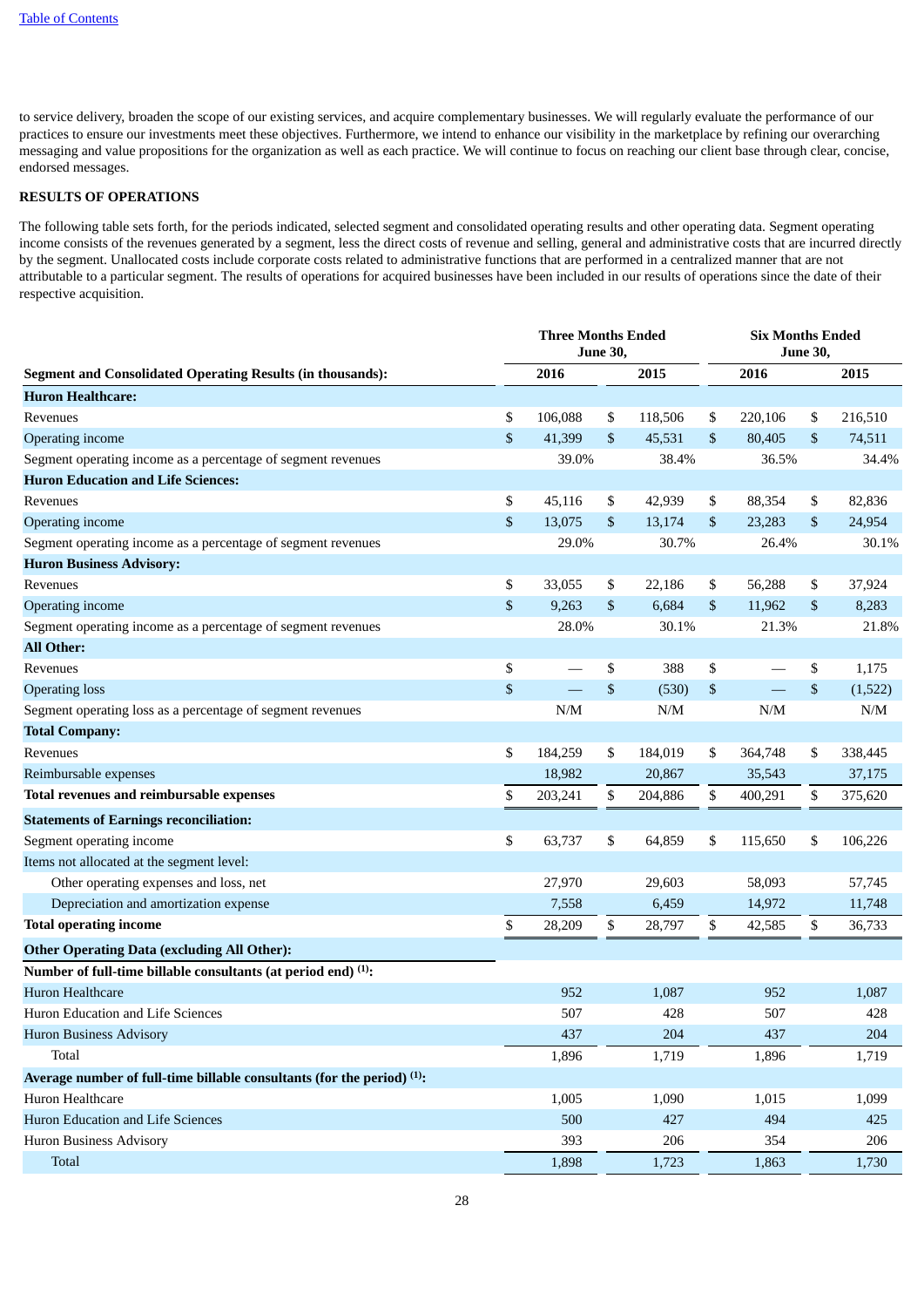|                                                                  | <b>Three Months Ended</b> | <b>June 30,</b> |       | <b>Six Months Ended</b><br><b>June 30,</b> |       |    |       |
|------------------------------------------------------------------|---------------------------|-----------------|-------|--------------------------------------------|-------|----|-------|
| <b>Other Operating Data (continued):</b>                         | 2016                      |                 | 2015  |                                            | 2016  |    | 2015  |
| Full-time billable consultant utilization rate (2):              |                           |                 |       |                                            |       |    |       |
| Huron Healthcare                                                 | 78.1%                     |                 | 75.8% |                                            | 79.3% |    | 74.1% |
| Huron Education and Life Sciences                                | 71.3%                     |                 | 76.0% |                                            | 71.4% |    | 76.2% |
| <b>Huron Business Advisory</b>                                   | 74.8%                     |                 | 75.1% |                                            | 73.5% |    | 72.4% |
| <b>Total</b>                                                     | 75.6%                     |                 | 75.8% |                                            | 76.1% |    | 74.4% |
| Full-time billable consultant average billing rate per hour (3): |                           |                 |       |                                            |       |    |       |
| <b>Huron Healthcare</b>                                          | \$<br>211                 | \$              | 230   | $\mathfrak{s}$                             | 212   | \$ | 221   |
| <b>Huron Education and Life Sciences</b>                         | \$<br>229                 | \$              | 237   | \$                                         | 228   | \$ | 231   |
| Huron Business Advisory <sup>(4)</sup>                           | \$<br>217                 | \$              | 292   | \$                                         | 209   | \$ | 261   |
| Total                                                            | \$<br>216                 | \$              | 239   | \$                                         | 215   | \$ | 228   |
| Revenue per full-time billable consultant (in thousands):        |                           |                 |       |                                            |       |    |       |
| Huron Healthcare                                                 | \$<br>76                  | \$              | 82    | \$                                         | 158   | \$ | 153   |
| <b>Huron Education and Life Sciences</b>                         | \$<br>79                  | \$              | 86    | $\mathfrak{s}$                             | 158   | \$ | 168   |
| <b>Huron Business Advisory</b>                                   | \$<br>80                  | \$              | 104   | \$                                         | 152   | \$ | 179   |
| <b>Total</b>                                                     | \$<br>78                  | \$              | 86    | $\mathfrak{s}$                             | 157   | \$ | 160   |
| Average number of full-time equivalents (for the period) (5):    |                           |                 |       |                                            |       |    |       |
| <b>Huron Healthcare</b>                                          | 198                       |                 | 188   |                                            | 199   |    | 159   |
| Huron Education and Life Sciences                                | 38                        |                 | 33    |                                            | 38    |    | 35    |
| <b>Huron Business Advisory</b>                                   | 19                        |                 | 8     |                                            | 13    |    | 6     |
| Total                                                            | 255                       |                 | 229   |                                            | 250   |    | 200   |
| Revenue per full-time equivalent (in thousands):                 |                           |                 |       |                                            |       |    |       |
| Huron Healthcare                                                 | \$<br>148                 | \$              | 156   | \$                                         | 299   | \$ | 302   |
| <b>Huron Education and Life Sciences</b>                         | \$<br>148                 | \$              | 183   | \$                                         | 271   | \$ | 330   |
| <b>Huron Business Advisory</b>                                   | \$<br>92                  | \$              | 95    | \$                                         | 203   | \$ | 184   |
| <b>Total</b>                                                     | \$<br>144                 | \$              | 158   | \$                                         | 290   | \$ | 303   |

(1) Consists of our full-time professionals who provide consulting services and generate revenues based on the number of hours worked.

(2) Utilization rate for our full-time billable consultants is calculated by dividing the number of hours all of our full-time billable consultants worked on client assignments during a period by the total available working hours for all of these consultants during the same period, assuming a forty-hour work week, less paid holidays and vacation days.

(3) Average billing rate per hour for our full-time billable consultants is calculated by dividing revenues for a period by the number of hours worked on client assignments during the same period.

(4) The Huron Business Advisory segment includes our India EPM&A practice, formerly known as Rittman Mead Consulting Private Limited ("Rittman Mead India"), a business that we acquired in July 2015. Absent the impact of our India EPM&A practice, the average billing rate per hour for Huron Business Advisory for the three and six months ended June 30, 2016 would have been \$254 and \$243 per hour, respectively.

(5) Consists of cultural transformation consultants within our Studer Group solution, which include coaches and their support staff, consultants who work variable schedules as needed by our clients, and full-time employees who provide software support and maintenance services to our clients.

N/M - Not meaningful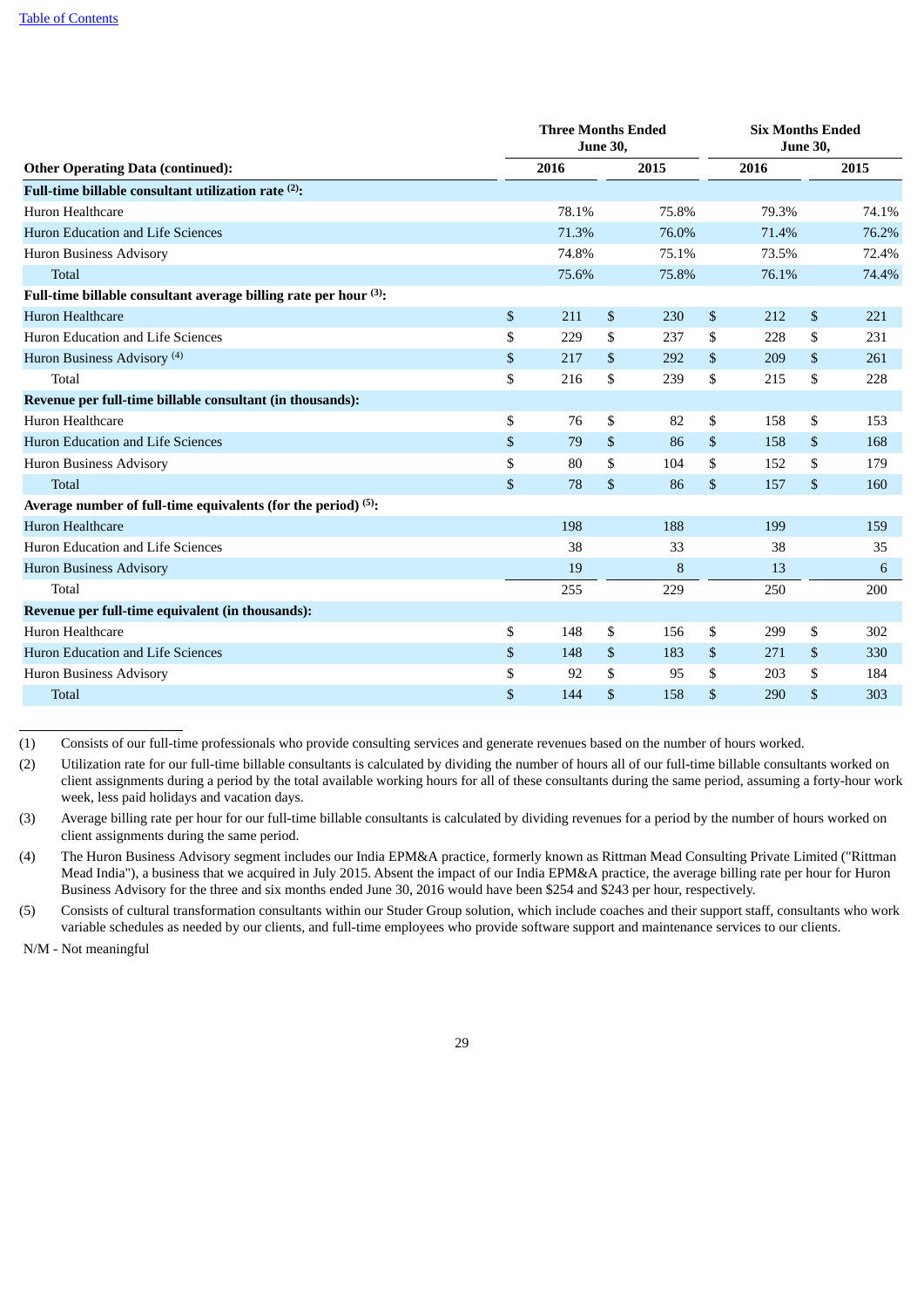## **Non-GAAP Measures**

We also assess our results of operations using certain non-GAAP financial measures. These non-GAAP financial measures differ from GAAP because the non-GAAP financial measures we calculate to measure adjusted earnings before interest, taxes, depreciation and amortization (EBITDA), adjusted net income from continuing operations, and adjusted diluted earnings per share from continuing operations exclude a number of items required by GAAP, each discussed below. These non-GAAP financial measures should be considered in addition to, and not as a substitute for or superior to, any measure of performance, cash flows, or liquidity prepared in accordance with GAAP. Our non-GAAP financial measures may be defined differently from time to time and may be defined differently than similar terms used by other companies, and accordingly, care should be exercised in understanding how we define our non-GAAP financial measures.

Our management uses the non-GAAP financial measures to gain an understanding of our comparative operating performance, for example when comparing such results with previous periods or forecasts. These non-GAAP financial measures are used by management in their financial and operating decision making because management believes they reflect our ongoing business in a manner that allows for meaningful period-to-period comparisons. Management also uses these non-GAAP financial measures when publicly providing our business outlook, for internal management purposes, and as a basis for evaluating potential acquisitions and dispositions. We believe that these non-GAAP financial measures provide useful information to investors and others in understanding and evaluating Huron's current operating performance and future prospects in the same manner as management does and in comparing in a consistent manner Huron's current financial results with Huron's past financial results.

The reconciliations of these financial measures from GAAP to non-GAAP are as follows (in thousands, except per share amounts):

|                                                                         | <b>Three Months Ended</b><br><b>June 30,</b> |         |              |         |    | <b>Six Months Ended</b><br><b>June 30,</b> |              |         |  |  |
|-------------------------------------------------------------------------|----------------------------------------------|---------|--------------|---------|----|--------------------------------------------|--------------|---------|--|--|
|                                                                         |                                              | 2016    |              | 2015    |    | 2016                                       |              | 2015    |  |  |
| <b>Revenues</b>                                                         | \$                                           | 184,259 | \$           | 184,019 | \$ | 364,748                                    | \$           | 338,445 |  |  |
| Net income from continuing operations                                   | \$                                           | 16,139  | S.           | 14,148  | S  | 23,005                                     | \$           | 15,116  |  |  |
| Add back:                                                               |                                              |         |              |         |    |                                            |              |         |  |  |
| Income tax expense                                                      |                                              | 8,223   |              | 9,987   |    | 12,233                                     |              | 11,879  |  |  |
| Interest and other expenses                                             |                                              | 3,847   |              | 4,662   |    | 7,347                                      |              | 9,738   |  |  |
| Depreciation and amortization                                           |                                              | 11,398  |              | 11,369  |    | 22,198                                     |              | 19,112  |  |  |
| Earnings before interest, taxes, depreciation and amortization (EBITDA) |                                              | 39,607  |              | 40,166  |    | 64,783                                     |              | 55,845  |  |  |
| Add back:                                                               |                                              |         |              |         |    |                                            |              |         |  |  |
| Restructuring charges                                                   |                                              | 1,747   |              | 601     |    | 3,080                                      |              | 1,257   |  |  |
| Other loss, net                                                         |                                              |         |              | 750     |    |                                            |              | 524     |  |  |
| <b>Adjusted EBITDA</b>                                                  | \$                                           | 41,354  | $\mathbb{S}$ | 41,517  | \$ | 67,863                                     | $\mathbb{S}$ | 57,626  |  |  |
| Adjusted EBITDA as a percentage of revenues                             |                                              | 22.4%   |              | 22.6%   |    | 18.6%                                      |              | 17.0%   |  |  |

|                                                                | <b>Three Months Ended</b><br><b>June 30,</b> |         |     |          |     | <b>Six Months Ended</b><br><b>June 30,</b> |   |          |  |  |
|----------------------------------------------------------------|----------------------------------------------|---------|-----|----------|-----|--------------------------------------------|---|----------|--|--|
|                                                                |                                              | 2016    |     | 2015     |     | 2016                                       |   | 2015     |  |  |
| Net income from continuing operations                          | \$.                                          | 16,139  | \$. | 14,148   | \$. | 23,005                                     | S | 15,116   |  |  |
| Weighted average shares - diluted                              |                                              | 21,376  |     | 22,654   |     | 21.418                                     |   | 22,628   |  |  |
| Diluted earnings per share from continuing operations          | \$                                           | 0.76    | \$. | 0.62     | \$. | 1.07                                       | S | 0.67     |  |  |
| Add back:                                                      |                                              |         |     |          |     |                                            |   |          |  |  |
| Amortization of intangible assets                              |                                              | 8,153   |     | 8,141    |     | 15,598                                     |   | 12,772   |  |  |
| Restructuring charges                                          |                                              | 1,747   |     | 601      |     | 3,080                                      |   | 1,257    |  |  |
| Other loss, net                                                |                                              |         |     | 750      |     |                                            |   | 524      |  |  |
| Non-cash interest on convertible notes                         |                                              | 1,861   |     | 1,775    |     | 3,699                                      |   | 3,529    |  |  |
| Tax effect                                                     |                                              | (4,622) |     | (4, 439) |     | (8,794)                                    |   | (7, 124) |  |  |
| Total adjustments, net of tax                                  |                                              | 7,139   |     | 6,828    |     | 13,583                                     |   | 10,958   |  |  |
| Adjusted net income from continuing operations                 | \$                                           | 23,278  | \$  | 20,976   | \$  | 36,588                                     |   | 26,074   |  |  |
| Adjusted diluted earnings per share from continuing operations | \$.                                          | 1.09    | \$  | 0.93     | S   | 1.71                                       |   | 1.15     |  |  |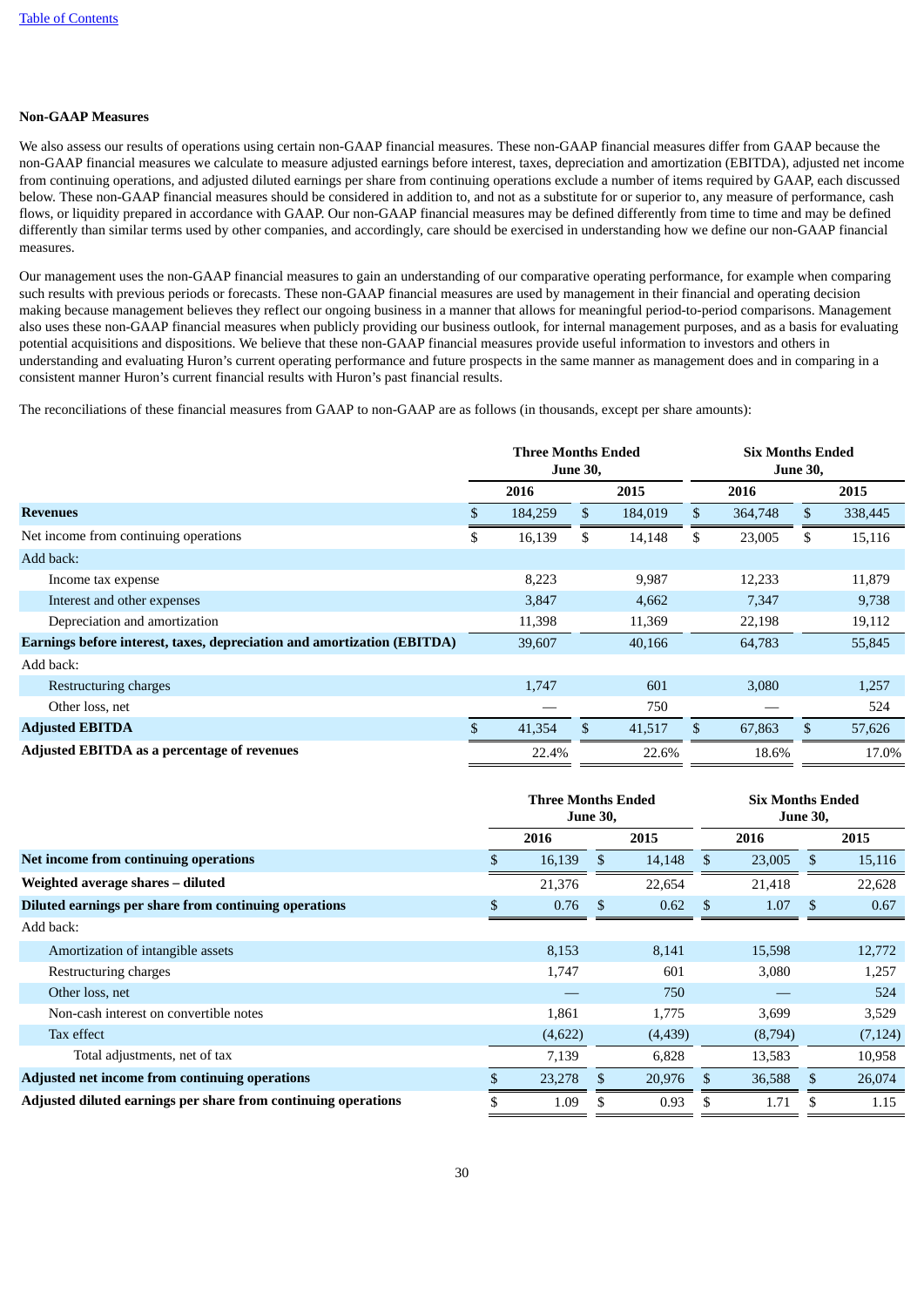These non-GAAP financial measures include adjustments for the following items:

*Restructuring charges:* We have incurred charges due to the restructuring of various parts of our business. These restructuring charges have primarily consisted of costs associated with office space consolidations, including the accelerated depreciation of certain leasehold improvements, and severance charges. We have excluded the effect of the restructuring charges from our non-GAAP measures because the amount of each restructuring charge is significantly affected by the timing and size of the restructured business or component of a business.

*Other loss, net:* We have excluded the effect of the litigation loss recorded in the second quarter of 2015 and the remeasurement gain related to a contingent acquisition liability recorded in the first quarter of 2015 to permit comparability with periods that were not impacted by these items.

*Amortization of intangible assets:* We have excluded the effect of amortization of intangible assets from the calculation of adjusted net income from continuing operations presented above. Amortization of intangibles is inconsistent in its amount and frequency and is significantly affected by the timing and size of our acquisitions.

*Non-cash interest on convertible notes:* We incur non-cash interest expense relating to the implied value of the equity conversion component of our Convertible Notes. The value of the equity conversion component is treated as a debt discount and amortized to interest expense over the life of the Convertible Notes using the effective interest rate method. We exclude this non-cash interest expense that does not represent cash interest payments made to our note holders from the calculation of adjusted net income from continuing operations.

*Tax effect:* The non-GAAP income tax adjustment reflects the incremental tax rate applicable to the non-GAAP adjustments.

*Income tax expense, Interest and other expenses, Depreciation and amortization:* We have excluded the effects of income tax expense, interest and other expenses, and depreciation and amortization in the calculation of EBITDA as these are customary exclusions as defined by the calculation of EBITDA to arrive at meaningful earnings from core operations excluding the effect of such items.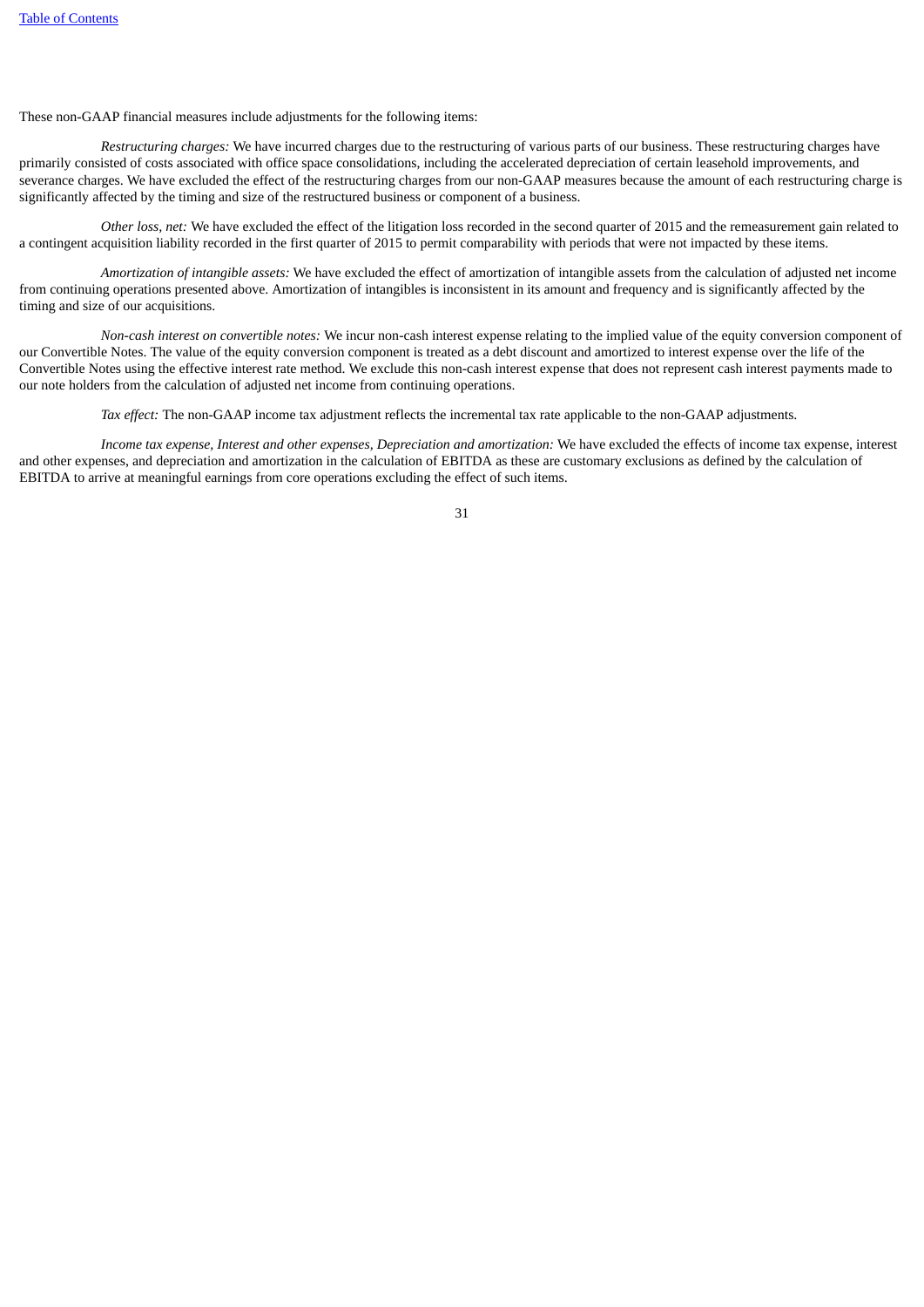#### **Three Months Ended June 30, 2016 Compared to Three Months Ended June 30, 2015**

#### **Revenues**

Revenues increased \$0.2 million, or 0.1%, to \$184.3 million for the second quarter of 2016 from \$184.0 million for the second quarter of 2015. Second quarter 2016 revenues included \$8.6 million from our acquisitions of Rittman Mead India, Cloud62, Inc., MyRounding, and ADI Strategies, all of which were completed subsequent to the second quarter of 2015.

Of the overall \$0.2 million increase in revenues, \$0.6 million was attributable to our full-time equivalents, partially offset by a \$0.4 million decrease in revenue attributable to our full-time billable consultants.

The decrease in full-time billable consultant revenues reflected a decrease in the average billing rate, partially offset by an increase in the average number of billable consultants. As discussed below in Segment Results, this decrease in revenue attributable to our full-time billable consultants reflected decreased demand for our services in the Huron Healthcare segment, mostly offset by acquisitions within the Huron Business Advisory segment and strengthened demand for our services in both the Huron Business Advisory and Huron Education and Life Sciences segments.

The increase in revenues from our full-time equivalents reflected an increase in the average number of full-time equivalents, partially offset by a decrease in revenue per full-time equivalent.

#### **Total Direct Costs**

Our total direct costs, including amortization of intangible assets and software development costs, increased \$0.8 million, or 0.7%, to \$106.9 million in the three months ended June 30, 2016, from \$106.1 million in the three months ended June 30, 2015. The \$0.8 million increase primarily related to a \$7.2 million increase in salaries and related expenses for our revenue-generating professionals, which was primarily driven by increased headcount from acquisitions and our ongoing cloud-based enterprise resource planning (ERP) investment, largely offset by a \$3.8 million decrease in performance bonus expense for our revenue-generating professionals, a \$1.1 million decrease in intangible asset amortization expense, a \$1.0 million decrease in share-based compensation expense for our revenue-generating professionals, and a \$0.2 million decrease in product and event costs. As a percentage of revenues, our total direct costs increased to 58.0% during the second quarter of 2016 compared to 57.7% during the second quarter of 2015, primarily due to the items described above.

Total direct costs for the three months ended June 30, 2016 included \$3.8 million of amortization expense for intangible assets, primarily representing customer-related assets and software acquired in business combinations, and internal software development costs, compared to \$4.9 million of amortization expense for the same prior year period. The \$1.1 million decrease in amortization expense was primarily attributable to the decreasing amortization expense of customer contracts acquired in our Studer Group acquisition, due to the accelerated basis of amortization, partially offset by amortization of intangible assets acquired in the ADI Strategies acquisition, which we completed in the second quarter of 2016. See Note 5 "Acquisitions" and Note 6 "Goodwill and Intangible Assets" within the notes to our consolidated financial statements for additional information about our intangible assets.

#### **Operating Expenses and Other Loss, Net**

Selling, general and administrative expenses decreased \$1.6 million, or 3.8%, to \$39.6 million in the second quarter of 2016 from \$41.2 million in the second quarter of 2015. The \$1.6 million decrease primarily related to a \$1.4 million decrease in performance bonus expense for our support personnel, a \$0.3 million decrease in facilities and other office related expenses, and a \$0.3 million decrease in training expense, partially offset by a \$0.6 million increase in promotion and marketing expense.

As a percentage of revenues, selling, general and administrative expenses decreased to 21.5% during the second quarter of 2016 compared to 22.4% during the second quarter of 2015, primarily due to the decrease in performance bonus expense for our support personnel.

Restructuring charges for the second quarter of 2016 totaled \$1.7 million, compared to \$0.6 million for the second quarter of 2015. The charges for the second quarter of 2016 primarily consisted of \$1.2 million related to workforce reductions in our Healthcare segment to better align our resources with market demand and \$0.3 million related to updated lease accrual assumptions for the Washington, D.C. space vacated in the fourth quarter of 2014. The \$0.6 million charge for the second quarter of 2015 primarily related to workforce reductions in our All Other segment as we wound down our public sector consulting practice and our foreign consulting operations based in the Middle East.

Depreciation and amortization expense increased by \$1.1 million to \$7.6 million in the three months ended June 30, 2016, from \$6.5 million in the three months ended June 30, 2015. The increase was primarily attributable to an increase in amortization expense for a customer-related intangible asset acquired in the Studer Group acquisition and amortization expense for intangible assets acquired in the ADI Strategies acquisition. Intangible asset amortization included within operating expenses primarily relates to certain customer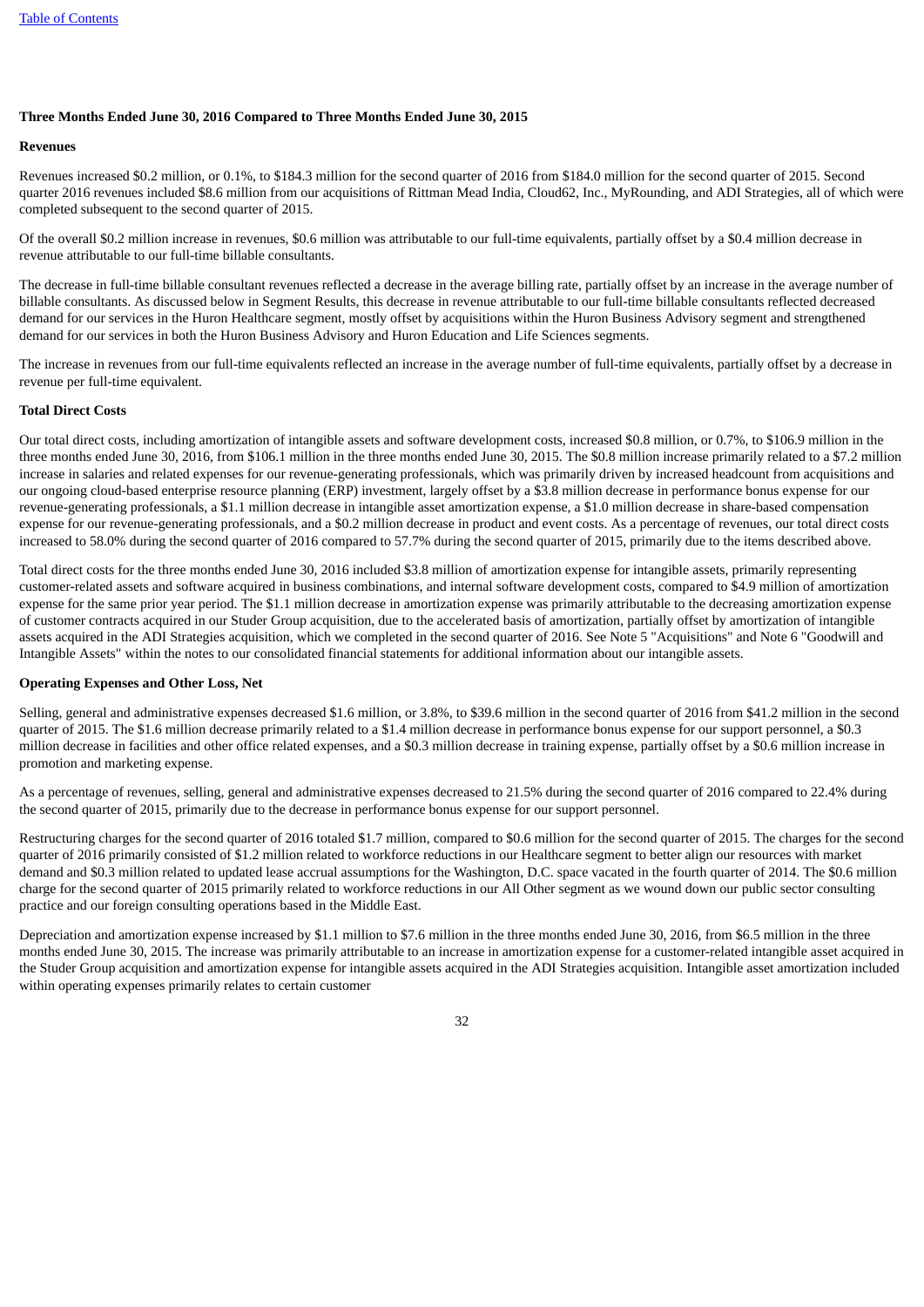relationships, non-competition agreements, and trade names acquired in connection with our business acquisitions. See Note 5 "Acquisitions" and Note 6 "Goodwill and Intangible Assets" within the notes to our consolidated financial statements for additional information about our intangible assets.

## **Operating Income**

Operating income decreased \$0.6 million, or 2.0%, to \$28.2 million in the second quarter of 2016 from \$28.8 million in the second quarter of 2015. Operating margin, which is defined as operating income expressed as a percentage of revenues, decreased to 15.3% in the three months ended June 30, 2016, compared to 15.6% in the three months ended June 30, 2015. The decrease in operating margin was primarily attributable to the increase in salaries and related expenses for our revenue-generating professionals, largely offset by the decreases in performance bonus expense for both our revenue-generating professionals and support personnel and share-based compensation expense for our revenue-generating professionals during the second quarter of 2016 compared to the second quarter of 2015.

#### **Other Expense, Net**

Total other expense, net decreased by \$0.8 million to \$3.8 million in the second quarter of 2016 from \$4.7 million in the second quarter of 2015. The decrease was primarily attributable to a \$0.6 million decrease in interest expense. The decrease in interest expense was primarily due to lower levels of borrowings under our credit facility during the second quarter of 2016 compared to the second quarter of 2015.

#### **Income Tax Expense**

For the second quarter of 2016, our effective tax rate was 33.8% as we recognized income tax expense from continuing operations of \$8.2 million on income from continuing operations of \$24.4 million. For the second quarter of 2015, our effective tax rate was 41.4% as we recognized income tax expense from continuing operations of \$10.0 million on income from continuing operations of \$24.1 million. The effective tax rate for the three months ended June 30, 2016 was lower than the statutory rate, inclusive of state income taxes, primarily due to a discrete favorable adjustment to our state tax rate and a discrete tax benefit related to share-based compensation, as well as certain credits and deductions and the release of valuation allowances previously established on certain foreign tax credits, partially offset by non-deductible business expenses. The effective tax rate for the three months ended June 30, 2015 was higher than the statutory tax rate, inclusive of state income taxes, primarily due to foreign losses with no tax benefit and certain non-deductible expenses.

#### **Net Income from Continuing Operations**

Net income from continuing operations increased by \$2.0 million, or 14.1%, to \$16.1 million for the three months ended June 30, 2016, from \$14.1 million for the same period last year. As a result of the increase in net income from continuing operations, coupled with the reduction in diluted shares outstanding due to the share repurchases in the fourth quarter of 2015 and first quarter of 2016, diluted earnings per share from continuing operations for the second quarter of 2016 was \$0.76 compared to \$0.62 for the second quarter of 2015.

#### **Discontinued Operations**

Net loss from discontinued operations for the three months ended June 30, 2016 was \$1.0 million and primarily related to employee benefit obligations and updated lease assumptions for vacated office space directly related to the sale of the Huron Legal segment. Net income from discontinued operations was \$4.7 million for the three months ended June 30, 2015. See Note 4 "Discontinued Operations" within the notes to our consolidated financial statements for additional information about our discontinued operations.

#### **EBITDA and Adjusted EBITDA**

EBITDA decreased \$0.6 million to \$39.6 million for the three months ended June 30, 2016, from \$40.2 million for the three months ended June 30, 2015. Adjusted EBITDA decreased \$0.2 million to \$41.4 million in the second quarter of 2016 from \$41.5 million in the second quarter of 2015.

## **Adjusted Net Income from Continuing Operations**

Adjusted net income from continuing operations increased \$2.3 million, or 11.0%, to \$23.3 million in the second quarter of 2016 compared to \$21.0 million in the second quarter of 2015. The increase was primarily attributable to the decrease in the effective tax rate, as described above in Income Tax Expense, and the decrease in cash interest expense. As a result of the increase in adjusted net income from continuing operations, coupled with the reduction in diluted shares outstanding due to the share repurchases in the fourth quarter of 2015 and first quarter of 2016, adjusted diluted earnings per share from continuing operations was \$1.09 for the second quarter of 2016, compared to \$0.93 for the second quarter of 2015.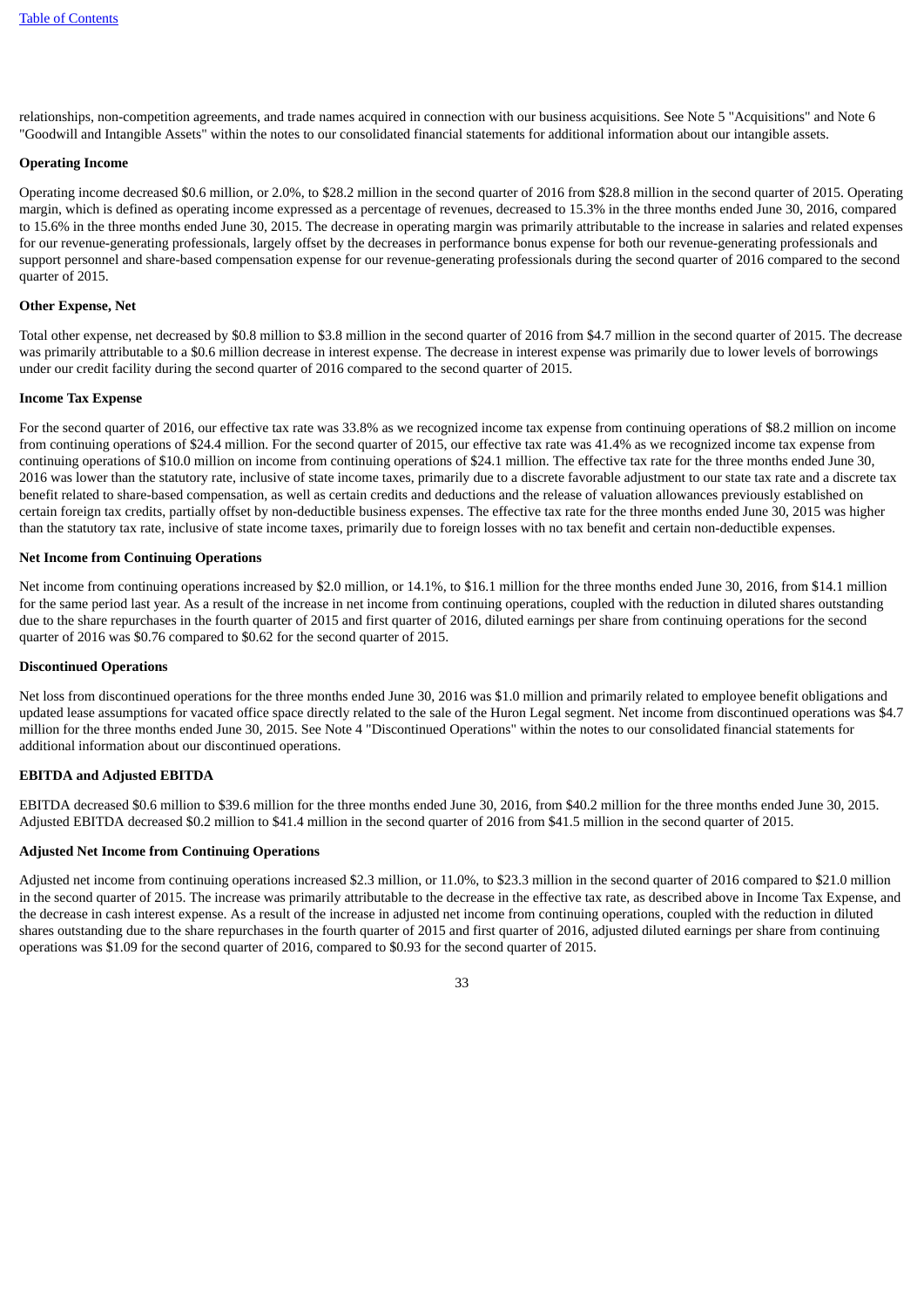## **Segment Results**

#### **Huron Healthcare**

#### **Revenues**

Huron Healthcare segment revenues decreased \$12.4 million, or 10.5%, to \$106.1 million for the second quarter of 2016 from \$118.5 million for the second quarter of 2015. Revenues for the second quarter of 2016 included \$0.4 million from our acquisition of MyRounding completed in the first quarter of 2016.

During the three months ended June 30, 2016, revenues from fixed-fee engagements, time-and-expense engagements, performance-based arrangements, and software support and maintenance arrangements represented 70.0%, 10.4%, 14.0%, and 5.6% of this segment's revenues, respectively, compared to 73.6%, 7.5%, 13.8%, and 5.1% of this segment's revenues, respectively, for the same prior year period.

The overall \$12.4 million decrease in revenues was attributable to a decrease in revenue from our full-time billable consultants. The lower revenue reflected decreases in the average billing rate and average number of full-time billable consultants, partially offset by an increase in consultant utilization. This decrease in revenue was primarily driven by decreases in revenue in our revenue cycle and cost and clinical solutions compared to the prior year. Performance-based fee revenue was \$14.8 million during the second quarter of 2016 compared to \$16.3 million during the second quarter of 2015. The level of performance-based fees earned may vary based on our clients' risk sharing preferences and the mix of services we provide. Performance-based fee arrangements may cause significant variations in revenues, operating results, and average billing rates due to our level of execution and the timing of achievement of the performance-based criteria.

#### **Operating Income**

Huron Healthcare segment operating income decreased \$4.1 million, or 9.1%, to \$41.4 million for the three months ended June 30, 2016, from \$45.5 million for the three months ended June 30, 2015. The Huron Healthcare segment operating margin, defined as segment operating income expressed as a percentage of segment revenues, increased to 39.0% for the second quarter of 2016 from 38.4% in the same period last year. The increase in this segment's operating margin was primarily attributable to a decrease in performance bonus expense for both revenue-generating professionals and support personnel and a decrease in intangible asset amortization expense, both as percentages of revenue, partially offset by an increase in salaries and related expenses for our revenue generating professionals as a percentage of revenues and an increase in restructuring charges.

#### **Huron Education and Life Sciences**

#### **Revenues**

Huron Education and Life Sciences segment revenues increased \$2.2 million, or 5.1%, to \$45.1 million for the second quarter of 2016 from \$42.9 million for the second quarter of 2015.

Revenues from fixed-fee engagements, time-and-expense engagements, and software support and maintenance arrangements represented 22.5%, 72.5%, and 5.0% of this segment's revenues, respectively, during the second quarter of 2016. Revenues from fixed-fee engagements, time-and-expense engagements, performance-based arrangements, and software support and maintenance arrangements represented 36.9%, 57.6%, 1.2%, and 4.3% of this segment's revenues, respectively, during the second quarter of 2015.

Of the overall \$2.2 million increase in revenues, \$2.5 million was attributable to our full-time billable consultants, partially offset by a \$0.3 million decrease in revenue generated by our full-time equivalents. The increase in revenue from our full-time billable consultants reflected an increase in the average number of full-time billable consultants, partially offset by decreases in our consultant utilization rate and the average billing rate. The decrease in revenue from our full-time equivalents was largely driven by a decrease in license revenues, and reflected a decrease in revenue per full-time equivalent, partially offset by an increase in the average number of full-time equivalents.

#### **Operating Income**

Huron Education and Life Sciences segment operating income decreased by \$0.1 million, or 0.8%, to \$13.1 million for the three months ended June 30, 2016, from \$13.2 million for the three months ended June 30, 2015. Segment operating margin decreased to 29.0% for the second quarter of 2016 from 30.7% in the same period last year. The decrease in this segment's operating margin was primarily attributable to an increase in salaries and related expenses for our revenue-generating professionals as a percentage of revenues, which was largely the result of our ongoing cloud-based ERP investment, partially offset by decreases in contractor expense, performance bonus expense for our revenue-generating professionals, intangible asset amortization expense, and promotion and sponsorship expenses.

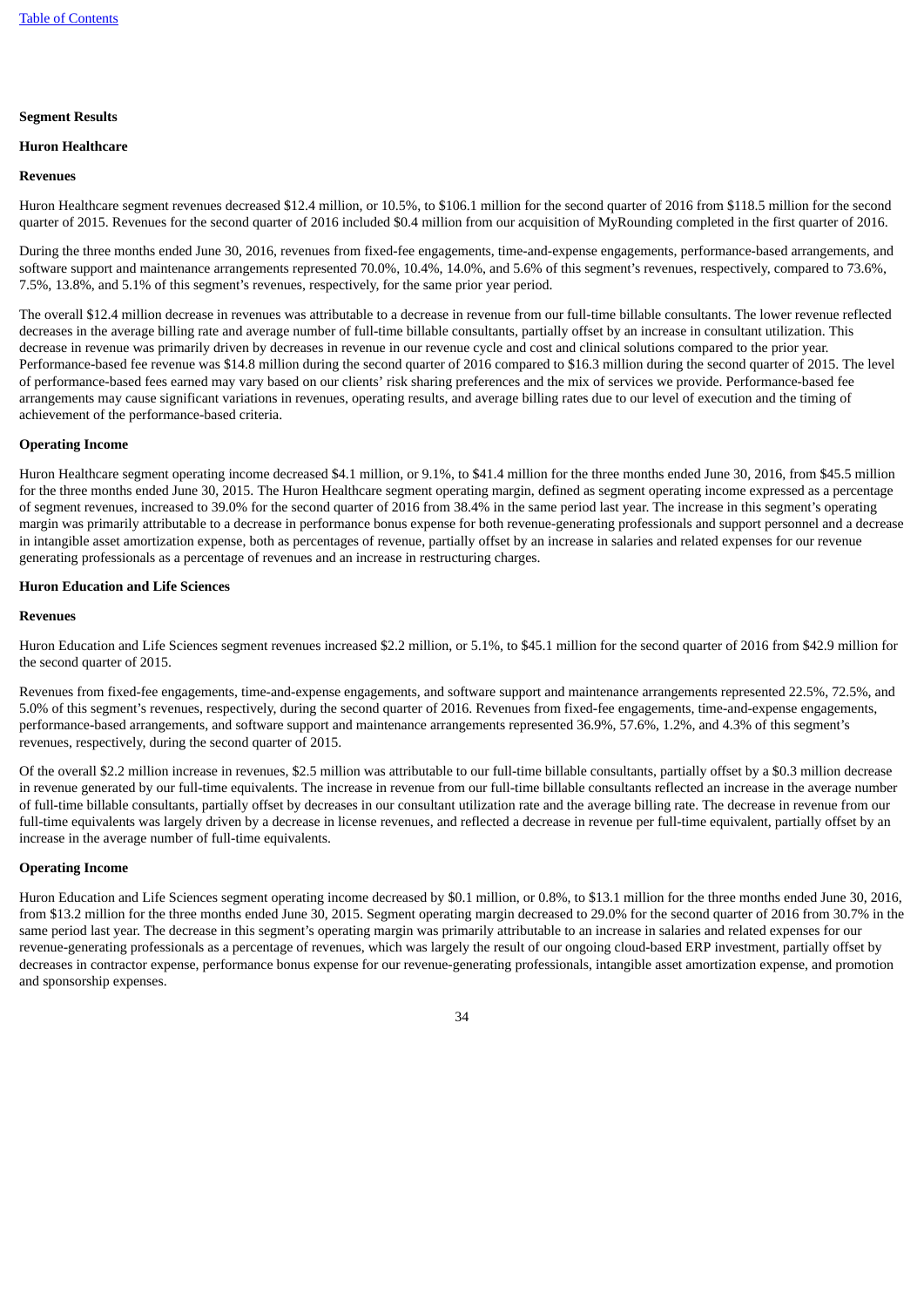## **Huron Business Advisory**

#### **Revenues**

Huron Business Advisory segment revenues increased \$10.9 million, or 49.0%, to \$33.1 million for the second quarter of 2016 from \$22.2 million for the second quarter of 2015. Revenues for the second quarter of 2016 included \$8.3 million from our acquisitions of Rittman Mead India, Cloud62, Inc., and ADI Strategies, all of which were completed subsequent to the second quarter of 2015.

Revenues from fixed-fee engagements, time-and-expense engagements, performance-based arrangements, and software support and maintenance arrangements represented 10.2%, 74.6%, 14.0%, and 1.2% of this segment's revenues, respectively, during the second quarter of 2016, compared to 15.7%, 68.6%, 15.4%, and 0.3% of this segment's revenues, respectively, during the second quarter of 2015. Performance-based fee revenue was \$4.6 million for the second quarter of 2016, all of which was generated by Huron Transaction Advisory LLC, our registered broker-dealer. Performance-based fee revenue was \$3.4 million for the second quarter of 2015, of which \$1.8 million was generated by Huron Transaction Advisory LLC. The level of performance-based fees earned may vary based on our clients' preferences and the mix of services we provide. Performance-based fee arrangements may cause significant variations in revenues, operating results, and average billing rates due to our level of execution and the timing of achievement of the performance-based criteria.

Of the overall \$10.9 million increase in revenues, \$9.9 million was attributable to our full-time billable consultants, while \$1.0 million was attributable to our full-time equivalents. The increase in revenue from our full-time billable consultants reflected an increase in the average number of full-time billable consultants, partially offset by decreases in the average billing rate and consultant utilization rate. The decrease in the average billing rate was largely the result of our acquisition of Rittman Mead India. The increase in revenue from our full-time equivalents reflected an increase in the average number of fulltime equivalents, partially offset by a decrease in revenue per full-time equivalent in the second quarter of 2016 compared to the same prior year period.

## **Operating Income**

Huron Business Advisory segment operating income increased by \$2.6 million, or 38.6%, to \$9.3 million for the three months ended June 30, 2016, from \$6.7 million for the three months ended June 30, 2015. Segment operating margin decreased to 28.0% for the second quarter of 2016 from 30.1% in the same period last year. The decrease in this segment's operating margin was primarily attributable to increases in salaries and related expenses for our revenuegenerating professionals, contractor expense, intangible asset amortization expense, and promotion and sponsorship expense, all as percentages of revenues. These decreases to operating margin were partially offset by revenue growth that outpaced an increase in performance bonus expense for our revenuegenerating professionals and decreases in practice administration and meetings expense, share-based compensation expense for our revenue-generating professionals, and performance bonus expense for our support personnel.

#### **Six Months Ended June 30, 2016 Compared to Six Months Ended June 30, 2015**

#### **Revenues**

Revenues increased \$26.3 million, or 7.8%, to \$364.7 million for the first six months of 2016 from \$338.4 million for the first six months of 2015. Revenues for the first six months of 2016 included \$11.4 million of revenues from our acquisitions of Rittman Mead India, Cloud62, Inc., MyRounding, and ADI Strategies, all of which were completed subsequent to the second quarter of 2015, and \$10.7 million of incremental revenues due to the full period impact of our acquisition of Studer Group, which we completed mid-first quarter 2015.

Of the overall \$26.3 million increase in revenues, \$14.4 million was attributable to our full-time billable consultants while \$11.9 million was attributable to our full-time equivalents.

The increase in full-time billable consultant revenues was driven by increases in the average number of billable consultants and consultant utilization rate, partially offset by a decrease in the average billing rate. As discussed below in Segment Results, this increase in revenue reflected the acquisitions in our Huron Healthcare and Huron Business Advisory segments and strengthened demand for our services in the Huron Business Advisory and Huron Education and Life Sciences segments, partially offset by lower revenues from full-time billable consultants in our Huron Healthcare segment, which was largely driven by a decrease in revenue in our revenue cycle and cost and clinical solutions.

The increase in full-time equivalent revenues was primarily attributable to our healthcare coaches in the Huron Healthcare segment due to our acquisition of Studer Group, and reflected an increase in the average number of full-time equivalents, partially offset by a decrease in revenue per full-time equivalent.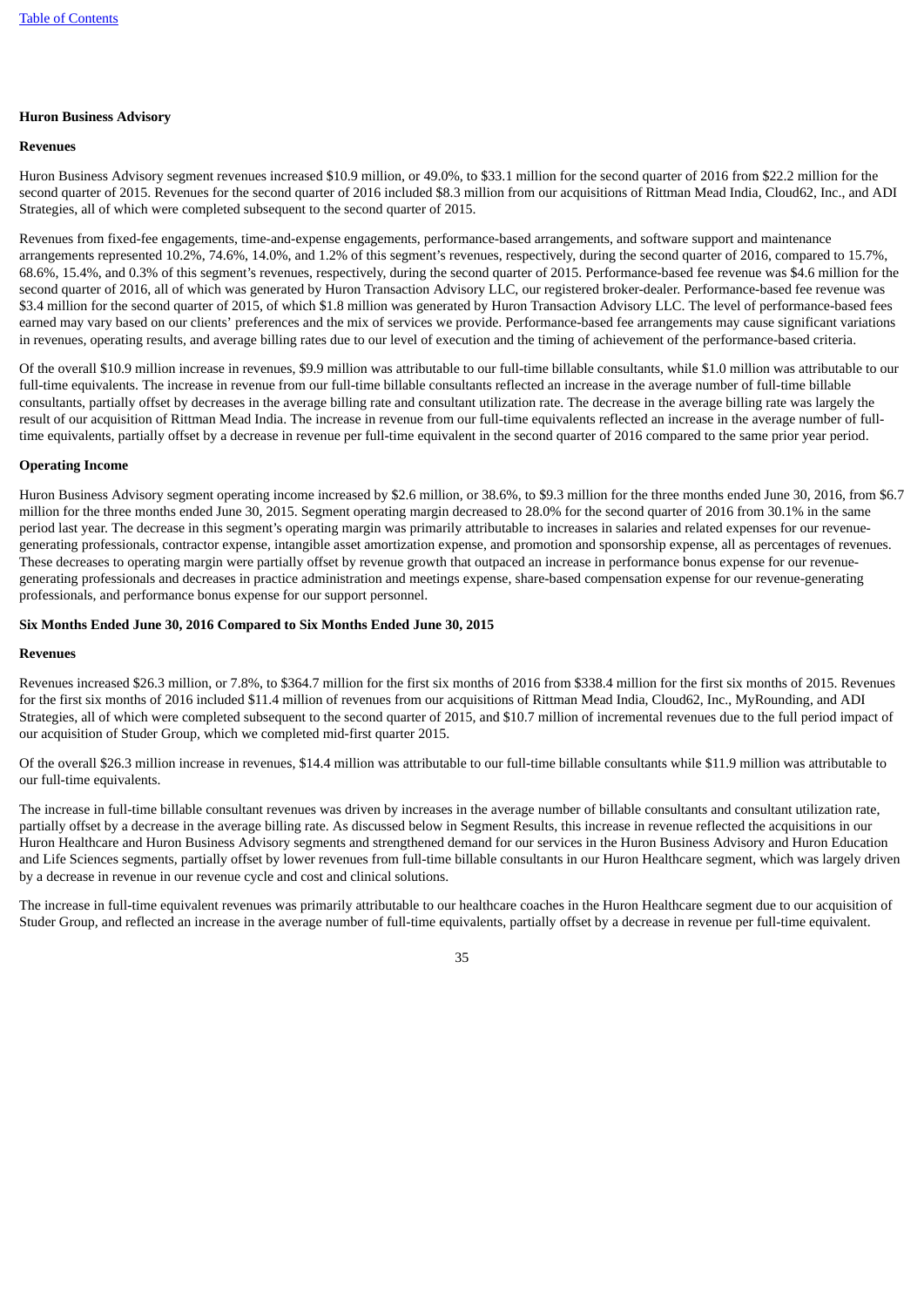## **Total Direct Costs**

Our total direct costs, including amortization of intangible assets and software development costs, increased \$12.2 million, or 5.8%, to \$222.2 million in the six months ended June 30, 2016, from \$210.0 million in the six months ended June 30, 2015. Direct costs for our Studer Group practice, which we acquired mid-first quarter 2015, totaled \$23.2 million in the first half of 2016, compared to \$17.7 million in the first half of 2015. The overall \$12.2 million increase primarily related to a \$14.5 million increase in salaries and related expenses for our revenue-generating professionals, which was primarily driven by increased headcount from acquisitions and our ongoing cloud-based ERP investment, partially offset by a \$1.5 million decrease in share-based compensation expense and a \$1.2 million decrease in performance bonus expense for our revenue-generating professionals. As a percentage of revenues, our total direct costs decreased to 60.9% during the first six months of 2016 compared to 62.0% during the first six months of 2015 primarily due to the decreases in performance bonus expense and share-based compensation expense for our revenue-generating professionals and a decrease in intangible amortization expense, partially offset by the increase in salaries and related expenses for our revenue-generating professionals as a percentage of revenues.

Total direct costs for the six months ended June 30, 2016 included \$7.2 million of amortization expense for intangible assets, primarily representing customerrelated assets and software acquired in business combinations, and internal software development costs, compared to \$7.4 million of amortization expense for the same prior year period.

#### **Operating Expenses and Other Loss, Net**

Selling, general and administrative expenses increased \$3.7 million, or 4.7%, to \$81.7 million in the six months ended June 30, 2016, from \$78.0 million in the six months ended June 30, 2015. Selling, general and administrative expenses for our Studer Group practice, which we acquired mid-first quarter 2015, totaled \$12.3 million in the first half of 2016, compared to \$10.2 million in the first half of 2015. The overall \$3.7 million increase was primarily related to a \$2.8 million increase in salaries and related expenses for our support personnel and a \$0.9 million increase in promotion and sponsorship expense. As a percentage of revenues, selling, general and administrative expenses decreased to 22.4% during the first six months of 2016 compared to 23.0% during the first six months of 2015 primarily due to the revenue growth that outpaced the increase in selling, general and administrative expenses.

Restructuring charges for the first six months of 2016 totaled \$3.1 million, compared to \$1.3 million for the first six months of 2015. The charges for the first half of 2016 primarily consisted of \$1.2 million related to workforce reductions in our Healthcare segment to better align our resources with market demand, \$0.9 million related to workforce reductions in our corporate operations as we adjust our infrastructure to align with our Huron Legal divestiture, \$0.5 million related to updated lease accrual assumptions for our Washington, D.C. space vacated in the fourth quarter of 2014, and \$0.2 million related to the wind down of our foreign consulting operations based in the Middle East. The charges for the first half of 2015 primarily consisted of workforce reductions to better align our resources with market demand, of which \$1.0 million was related to our All Other segment as part of the wind down of our public sector consulting practice and our Middle East operations, and \$0.2 million was related to our corporate operations.

Depreciation and amortization expense increased by \$3.2 million to \$15.0 million in the six months ended June 30, 2016, from \$11.7 million in the six months ended June 30, 2015. The increase was primarily attributable to amortization expense for intangible assets acquired in the Studer Group acquisition, as well as amortization expense for intangible assets acquired in the Cloud62, Inc. and ADI Strategies acquisitions. Intangible asset amortization included within operating expenses primarily relates to certain customer relationships, non-competition agreements, and trade names acquired in connection with our business acquisitions.

#### **Operating Income**

Operating income increased \$5.9 million, or 15.9%, to \$42.6 million in the first six months of 2016 from \$36.7 million in the first six months of 2015. Operating margin increased to 11.7% in the six months ended June 30, 2016, compared to 10.9% in the six months ended June 30, 2015. The increase in operating margin was primarily attributable to the decreases in performance bonus expense and share-based compensation expense for our revenue-generating professionals, partially offset by the increase in salaries and related expenses for our revenue-generating professionals as a percentage of revenues during the first half of 2016 compared to the same prior year period.

#### **Other Expense, Net**

Total other expense, net decreased by \$2.4 million to \$7.3 million in the first six months of 2016 from \$9.7 million in the first six months of 2015. The decrease was primarily attributable to a \$1.1 million decrease in interest expense and \$0.4 million in foreign currency transaction gains for the first half of 2016 compared to \$0.8 million in foreign currency transaction losses for the same prior year period. The decrease in interest expense was due to lower levels of borrowings under our credit facility during the first half of 2016 compared to the first half of 2015.

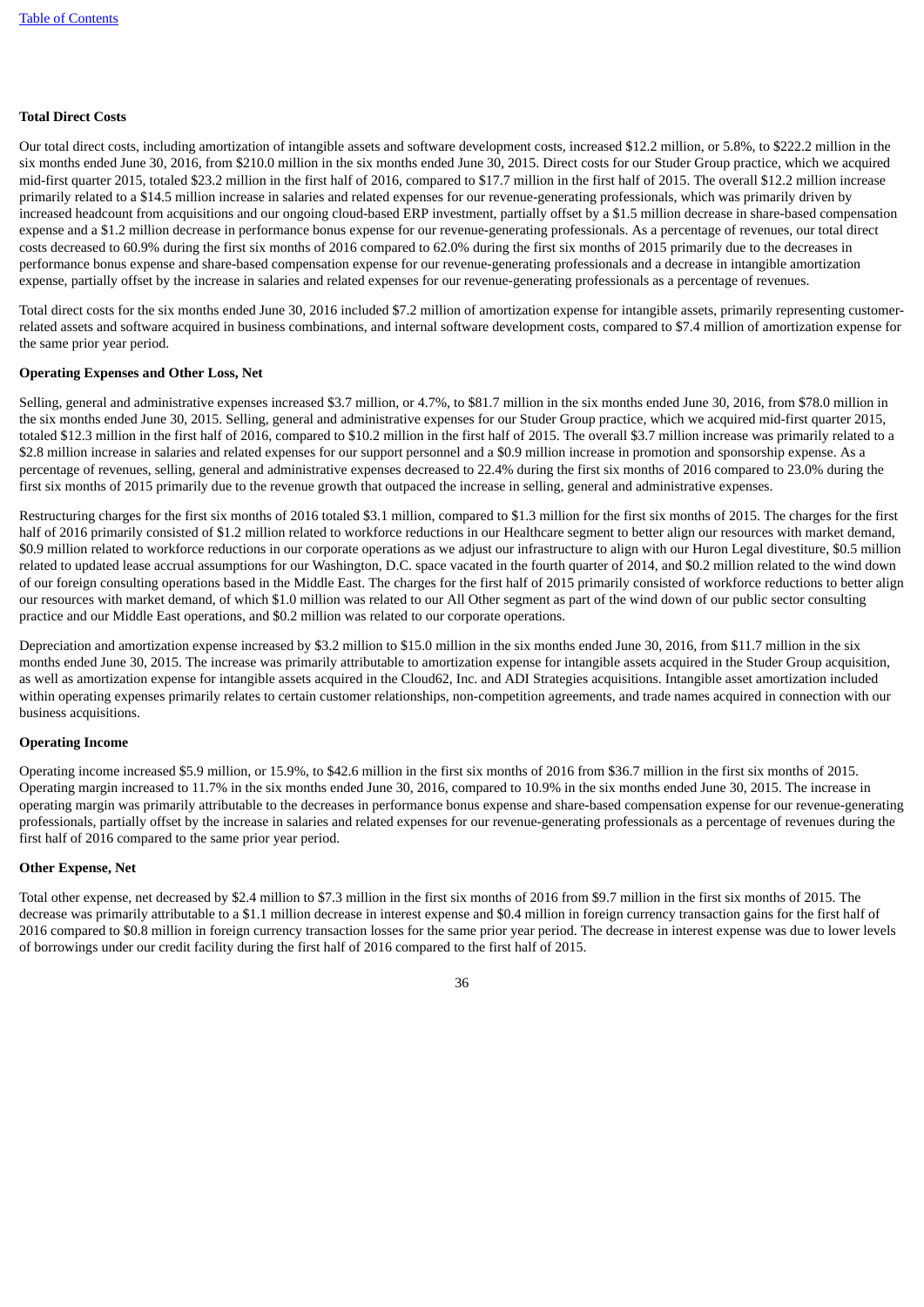## **Income Tax Expense**

For the six months ended June 30, 2016, our effective tax rate was 34.7% as we recognized income tax expense of \$12.2 million on income of \$35.2 million. For the six months ended June 30, 2015, our effective tax rate was 44.0% as we recognized income tax expense of \$11.9 million on income of \$27.0 million. The effective tax rate for the six months ended June 30, 2016 was lower than the statutory rate, inclusive of state income taxes, primarily due to a discrete favorable adjustment to our state tax rate and a discrete tax benefit related to share-based compensation, as well as certain credits and deductions and the release of valuation allowances previously established on certain foreign tax credits, partially offset by non-deductible business expenses. The effective tax rate for the six months ended June 30, 2015 was higher than the statutory rate, inclusive of state income taxes, primarily due to foreign losses with no tax benefit and certain non-deductible expenses.

#### **Net Income from Continuing Operations**

Net income from continuing operations increased by \$7.9 million, or 52.2%, to \$23.0 million for the six months ended June 30, 2016, from \$15.1 million for the same prior year period. As a result of the increase in net income, coupled with the reduction in diluted shares outstanding due to the share repurchases in the fourth quarter of 2015 and first quarter of 2016, diluted earnings per share from continuing operations for the first six months of 2016 was \$1.07 compared to \$0.67 for the first six months of 2015.

#### **Discontinued Operations**

Net loss from discontinued operations for the six months ended June 30, 2016 was \$1.8 million and primarily related to employee benefit obligations, legal fees, and updated lease assumptions for vacated office space directly related to the sale of the Huron Legal segment. Net income from discontinued operations for the six months ended June 30, 2015 was \$5.2 million. See Note 4 "Discontinued Operations" within the notes to our consolidated financial statements for additional information about our discontinued operations.

#### **EBITDA and Adjusted EBITDA**

EBITDA increased \$8.9 million to \$64.8 million for the six months ended June 30, 2016, from \$55.8 million for the six months ended June 30, 2015. Adjusted EBITDA increased \$10.2 million to \$67.9 million in the first six months of 2016 from \$57.6 million in the first six months of 2015. The increase in both EBITDA and Adjusted EBITDA was primarily due to the increase in segment operating income, as discussed below in Segment Results.

#### **Adjusted Net Income from Continuing Operations**

Adjusted net income from continuing operations increased \$10.5 million to \$36.6 million in the first six months of 2016 compared to \$26.1 million in the first six months of 2015. As a result of the increase in adjusted net income from continuing operations, coupled with the reduction in diluted shares outstanding due to the share repurchases in the fourth quarter of 2015 and first quarter of 2016, adjusted diluted earnings per share from continuing operations for the first six months of 2016 was \$1.71 compared to \$1.15 for the first six months of 2015.

#### **Segment Results**

## **Huron Healthcare**

#### **Revenues**

Huron Healthcare segment revenues increased \$3.6 million, or 1.7%, to \$220.1 million for the first six months of 2016 from \$216.5 million for the first six months of 2015. Revenues for the first six months of 2016 included \$0.7 million from our acquisition of MyRounding which we completed in the first quarter of 2016, and \$10.7 million of incremental revenues due to the full period impact of our acquisition of Studer Group, which we completed mid-first quarter 2015.

During the six months ended June 30, 2016, revenues from fixed-fee engagements, time-and-expense engagements, performance-based arrangements, and software support and maintenance arrangements represented 72.0%, 9.4%, 13.1%, and 5.5% of this segment's revenues, respectively, compared to 73.1%, 7.6%, 13.8%, and 5.5% of this segment's revenues, respectively, for the same prior year period.

Of the overall \$3.6 million increase in revenues, \$11.7 million was attributable to an increase in revenue from our full-time equivalents, partially offset by an \$8.1 million decrease in revenue attributable to our full-time billable consultants.

The increase in revenue attributable to our full-time equivalents reflected an increase in the average number of full-time equivalents, primarily the result of our Studer Group acquisition, partially offset by a slight decrease in revenue per full-time equivalent in the first six months of 2016 compared to the same prior year period.

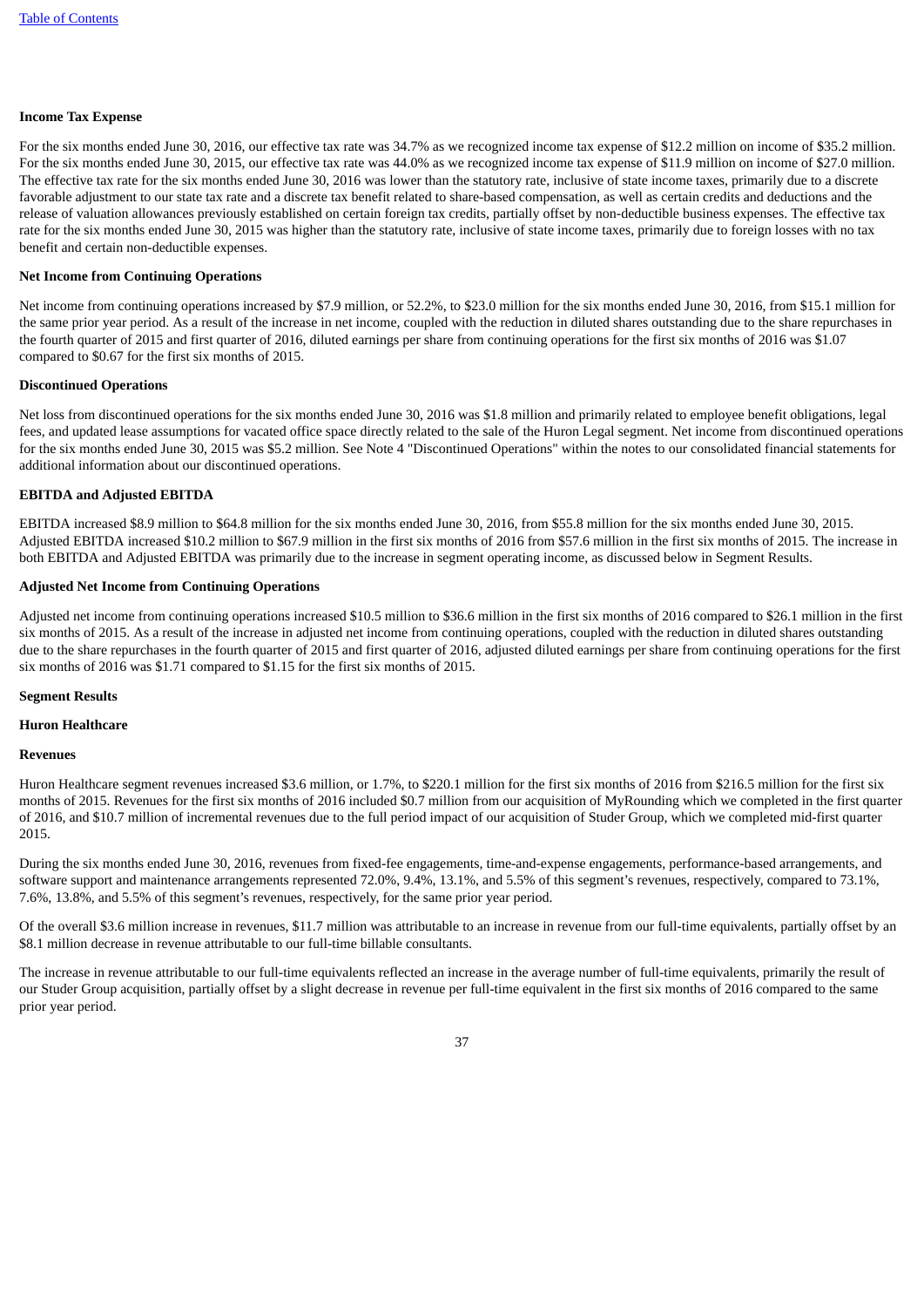The decrease in revenue attributable to our full-time billable consultants reflected decreases in the average number of full-time billable consultants and the average billing rate, partially offset by an increase in consultant utilization rate. This decrease in revenue was largely driven by a decrease in revenue in our revenue cycle and cost and clinical solutions compared to the prior year. Performance-based fee revenue was \$28.7 million during the first six months of 2016 compared to \$29.8 million during the first six months of 2015. The level of performance-based fees earned may vary based on our clients' risk sharing preferences and the mix of services we provide. Performance-based fee arrangements may cause significant variations in revenues, operating results, and average billing rates due to our level of execution and the timing of achievement of the performance-based criteria.

#### **Operating Income**

Huron Healthcare segment operating income increased \$5.9 million, or 7.9%, to \$80.4 million for the six months ended June 30, 2016, from \$74.5 million for the six months ended June 30, 2015. The Huron Healthcare segment operating margin increased to 36.5% for the first six months of 2016 from 34.4% in the same period last year. The increase in this segment's operating margin was primarily attributable to decreases in performance bonus expense, share-based compensation expense, and salaries and related expenses for our revenue-generating professionals, partially offset by an increase in salaries and related expenses for our support personnel as a percentage of revenue and a \$1.2 million restructuring charge recorded in the second quarter of 2016.

#### **Huron Education and Life Sciences**

#### **Revenues**

Huron Education and Life Sciences segment revenues increased \$5.5 million, or 6.7%, to \$88.4 million for the first six months of 2016 from \$82.8 million for the first six months of 2015. For the six months ended June 30, 2016, revenues from fixed-fee engagements, time-and-expense engagements, performancebased arrangements, and software support and maintenance arrangements represented 21.9%, 72.7%, 0.4%, and 5.0% of this segment's revenues, respectively, compared to 33.7%, 61.2%, 0.6%, and 4.5% of this segment's revenues, respectively, during the same prior year period.

Of the overall \$5.5 million increase in revenues, \$6.7 million was attributable to our full-time billable consultants, partially offset by a \$1.2 million decrease in revenue generated by our full-time equivalents. The increase in revenue from our full-time billable consultants reflected an increase in the average number of full-time billable consultants, partially offset by decreases in consultant utilization rate and average billing rate. The decrease in revenue from our full-time equivalents was largely driven by a decrease in license revenues, and reflected a decrease in revenue per full-time equivalent, partially offset by an increase in the average number of full-time equivalents.

#### **Operating Income**

Huron Education and Life Sciences segment operating income decreased by \$1.7 million, or 6.7%, to \$23.3 million for the six months ended June 30, 2016, from \$25.0 million for the six months ended June 30, 2015. The Huron Education and Life Sciences segment operating margin decreased to 26.4% for the first six months of 2016 from 30.1% in the same period last year. The decrease in this segment's operating margin was primarily attributable to an increase in salaries and related expenses for our revenue-generating professionals as a percentage of revenues, which was largely the result of our ongoing cloud-based ERP investment, partially offset by a decrease in contractor expense.

#### **Huron Business Advisory**

#### **Revenues**

Huron Business Advisory segment revenues increased \$18.4 million, or 48.4%, to \$56.3 million for the first six months of 2016 from \$37.9 million for the first six months of 2015. Revenues for the first half of 2016 included \$10.8 million from our acquisitions of Rittman Mead India, Cloud62, Inc., and ADI Strategies, all of which were completed subsequent to the second quarter of 2015.

Revenues from fixed-fee engagements, time-and-expense engagements, performance-based arrangements, and software support and maintenance arrangements represented 11.6%, 77.8%, 9.7%, and 0.9% of this segment's revenues, respectively, during the first six months of 2016, compared to 14.9%, 75.6%, 9.0%, and 0.5% of this segment's revenues, respectively, during the same prior year period. Performance-based fee revenue was \$5.5 million for the first six months of 2016, of which \$4.6 million was generated by Huron Transaction Advisory LLC, our registered broker-dealer. Performance-based fee revenue was \$3.4 million for the first six months of 2015, of which \$1.8 million was generated by Huron Transaction Advisory LLC. The level of performance-based fees earned may vary based on our clients' preferences and the mix of services we provide. Performance-based fee arrangements may cause significant variations in revenues, operating results, and average billing rates due to our level of execution and the timing of achievement of the performance-based criteria.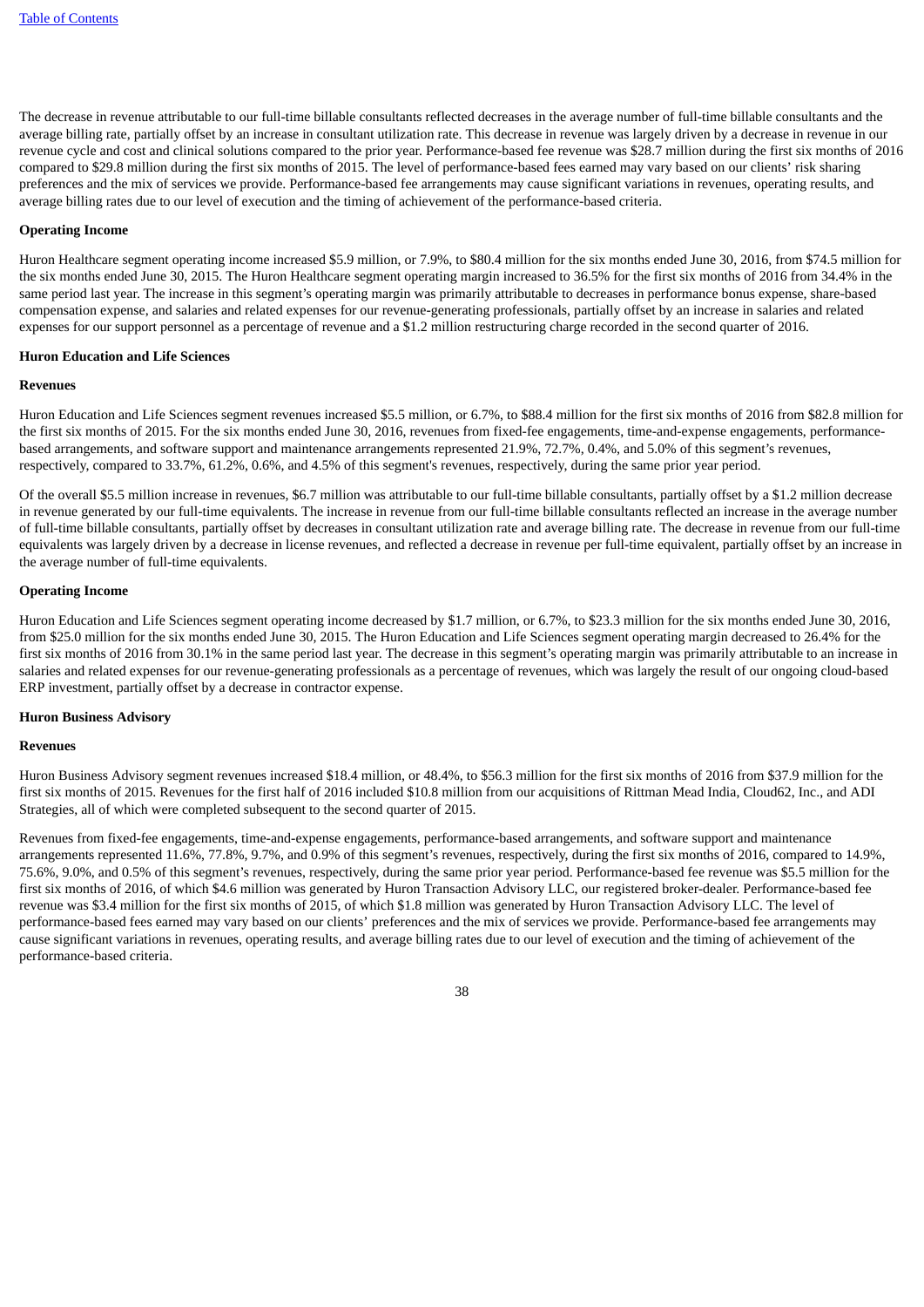Of the overall \$18.4 million increase in revenues, \$17.0 million was attributable to our full-time billable consultants and \$1.4 million was attributable to our full-time equivalents. The increase in revenue from our full-time billable consultants reflected increases in the average number of full-time billable consultants and consultant utilization rate, partially offset by a decrease in the average billing rate. The decrease in the average billing rate was largely the result of our acquisition of Rittman Mead India. The increase in revenue from our full-time equivalents reflected increases in both the average number of fulltime equivalents and revenue per full-time equivalent.

## **Operating Income**

Huron Business Advisory segment operating income increased by \$3.7 million, or 44.4%, to \$12.0 million for the six months ended June 30, 2016, from \$8.3 million for the six months ended June 30, 2015. The Huron Business Advisory segment operating margin decreased to 21.3% for the first six months of 2016 from 21.8% in the same period last year. The decrease in this segment's operating margin was primarily attributable to increases in contractor expense and intangible asset amortization expense, both as percentages of revenues, partially offset by revenue growth that outpaced the increases in performance bonus expense and share-based compensation expense for our revenue-generating professionals and a decrease in performance bonus expense for our support personnel.

#### **LIQUIDITY AND CAPITAL RESOURCES**

Cash and cash equivalents decreased \$51.7 million, from \$58.4 million at December 31, 2015, to \$6.7 million at June 30, 2016. As of June 30, 2016, our primary sources of liquidity are cash on hand, cash flows from our U.S. operations, and borrowing capacity available under our credit facility.

|                                                     | <b>Six Months Ended</b> | <b>June 30,</b> |            |
|-----------------------------------------------------|-------------------------|-----------------|------------|
| <b>Cash Flows (in thousands):</b>                   | 2016                    |                 | 2015       |
| Net cash provided by operating activities           | 40.547                  |                 | 18,331     |
| Net cash used in investing activities               | (56,682)                |                 | (350, 522) |
| Net cash provided by (used in) financing activities | (35, 727)               |                 | 92,141     |
| Effect of exchange rate changes on cash             | 125                     |                 | 6          |
| Net decrease in cash and cash equivalents           | (51, 737)               |                 | (240, 044) |

## *Operating Activities*

Net cash provided by operating activities totaled \$40.5 million for the six months ended June 30, 2016 and \$18.3 million for the same period last year.

Our operating assets and liabilities consist primarily of receivables from billed and unbilled services, accounts payable and accrued expenses, accrued payroll and related benefits, and deferred revenues. The volume of services rendered and the related billings and timing of collections on those billings, as well as payments of our accounts payable and salaries, bonuses, and related benefits to employees affect these account balances.

The increase in cash provided by operations was primarily attributable to a decrease in the amount paid for annual performance bonuses during the first quarter of 2016 compared to the first quarter of 2015 and the collection of a settlement receivable in the first quarter of 2016, partially offset by a decrease in cash collections from clients in the first half of 2016 compared to the same prior year period.

## *Investing Activities*

Net cash used in investing activities was \$56.7 million for the six months ended June 30, 2016 and \$350.5 million for the same period last year.

The use of cash in the first six months of 2016 primarily consisted of \$49.1 million for the purchase of businesses and \$5.4 million for purchases of property and equipment.

The use of cash in the first six months of 2015 primarily consisted of \$332.0 million for purchases of businesses, \$9.9 million for purchases of property and equipment, and a \$3.1 million investment in Shorelight in the form of zero coupon convertible debt instruments.

We estimate that we will use approximately \$20.0 million of cash for purchases of property and equipment for full year 2016, primarily consisting of information technology-related equipment and leasehold improvements to support our corporate infrastructure.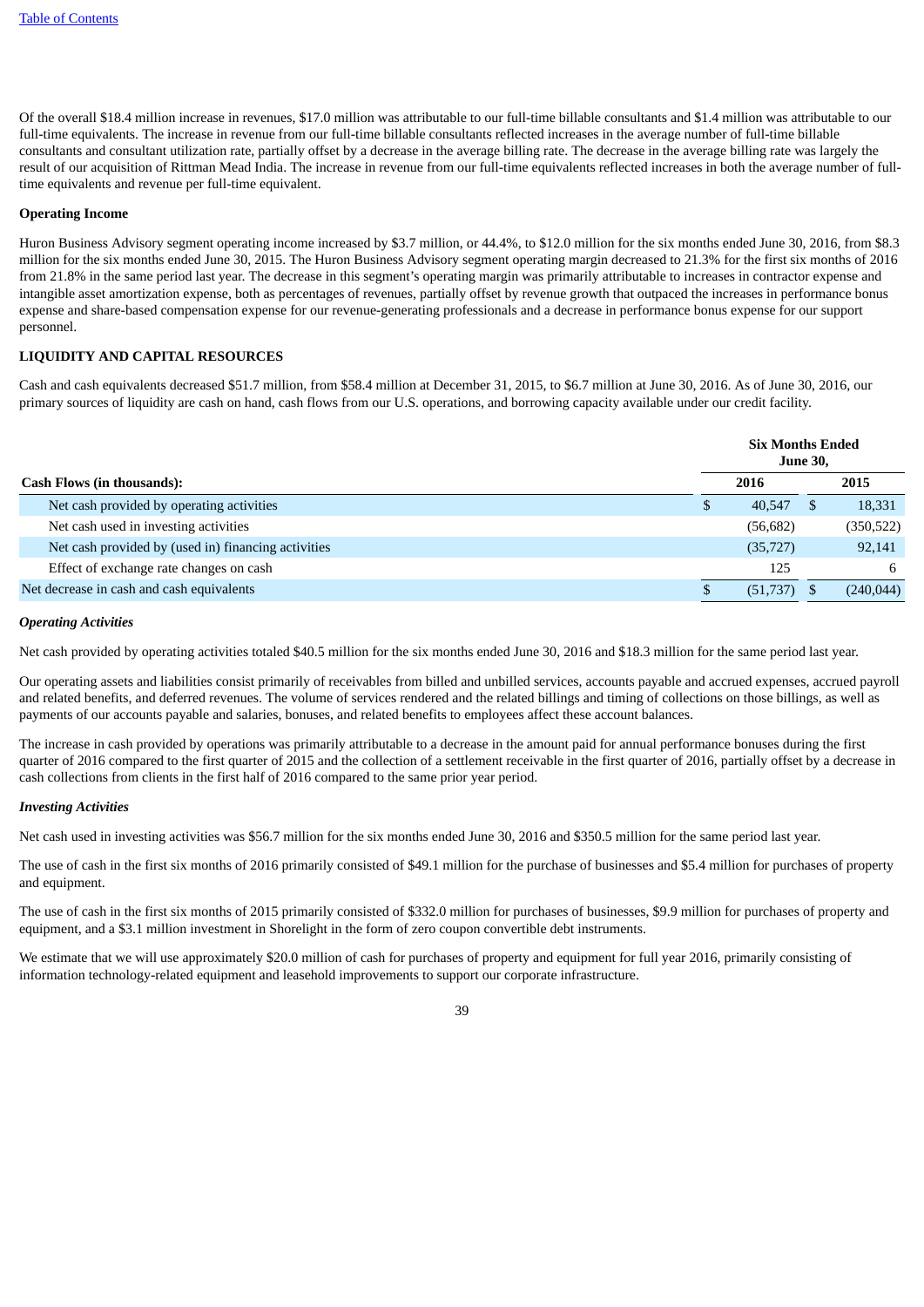## *Financing Activities*

Net cash used in financing activities was \$35.7 million for the six months ended June 30, 2016. During the first six months of 2016, we had net borrowings of \$23.0 million under our credit facility, primarily to fund the ADI Strategies acquisition and our annual performance bonus payment, and we repurchased and retired \$55.3 million of our common stock under our October 2014 Share Repurchase Program, as defined below.

Net cash provided by financing activities was \$92.1 million for the six months ended June 30, 2015. During the first six months of 2015, we had net borrowings of \$107.5 million under our credit facility, primarily to fund the Studer Group acquisition and our annual performance bonus payment, and repurchased and retired \$13.5 million of our common stock under our October 2014 Share Repurchase Program.

In October 2014, our board of directors authorized a share repurchase program pursuant to which we could, from time to time, repurchase up to \$50 million of our common stock through October 31, 2015 (the "October 2014 Share Repurchase Program"). In October 2015, our board of directors authorized an extension of the October 2014 Share Repurchase Program through October 31, 2016; and in December 2015, our board of directors increased the authorized amount to \$125 million. The amount and timing of the repurchases will be determined by management and will depend on a variety of factors, including the trading price of our common stock, general market and business conditions, and applicable legal requirements. During the six months ended June 30, 2016, we repurchased and retired 982,192 shares at an average cost of \$56.27 per share. As of June 30, 2016, \$35.1 million remains available for share repurchases under the October 2014 Share Repurchase Program.

#### *Financing Arrangements*

At June 30, 2016, we had \$250.0 million principal amount of our 1.25% convertible senior notes outstanding and \$115.0 million outstanding under our senior secured credit facility, as discussed below.

#### *1.25% Convertible Senior Notes*

In September 2014, we issued \$250.0 million principal amount of the Convertible Notes in a private offering. The Convertible Notes are senior unsecured obligations of the Company and will pay interest semi-annually on April 1 and October 1 of each year at an annual rate of 1.25%. The Convertible Notes will mature on October 1, 2019, unless earlier repurchased by the Company or converted in accordance with their terms.

Upon conversion, the Convertible Notes will be settled, at our election, in cash, shares of the Company's common stock, or a combination of cash and shares of the Company's common stock. Our current intent and policy is to settle conversions with a combination of cash and shares of common stock with the principal amount of the Convertible Notes paid in cash, in accordance with the settlement provisions of the Indenture.

The initial conversion rate for the Convertible Notes is 12.5170 shares of our common stock per \$1,000 principal amount of the Convertible Notes, which is equal to an initial conversion price of approximately \$79.89 per share of our common stock.

In connection with the issuance of the Convertible Notes, we entered into convertible note hedge transactions and warrant transactions. The convertible note hedge transactions are intended to reduce the potential future economic dilution associated with the conversion of the Convertible Notes and, combined with the warrants, effectively raise the price at which economic dilution would occur from the initial conversion price of approximately \$79.89 to approximately \$97.12 per share.

For further information see Note 8 "Financing Arrangements" within the notes to our consolidated financial statements.

## *Senior Secured Credit Facility*

The Company has a \$500 million senior secured revolving credit facility, subject to the terms of a Second Amended and Restated Credit Agreement dated as of March 31, 2015 (the "Amended Credit Agreement"), that becomes due and payable in full upon maturity on March 31, 2020. The Amended Credit Agreement provides the option to increase the revolving credit facility or establish term loan facilities in an aggregate amount of up to \$100 million, subject to customary conditions and the approval of any lender whose commitment would be increased, resulting in a maximum available principal amount under the Amended Credit Agreement of \$600 million. The initial borrowings under the Amended Credit Agreement were used to refinance borrowings outstanding under a prior credit agreement, and future borrowings under the Amended Credit Agreement may be used for working capital, capital expenditures, acquisitions of businesses, share repurchases, and general corporate purposes.

Fees and interest on borrowings vary based on our Consolidated Leverage Ratio (as defined in the Amended Credit Agreement). At our option, borrowings under the Amended Credit Agreement will bear interest at one, two, three or six-month LIBOR or an alternate base rate, in each case plus the applicable margin. The applicable margin will fluctuate between 1.25% per annum and 1.75% per

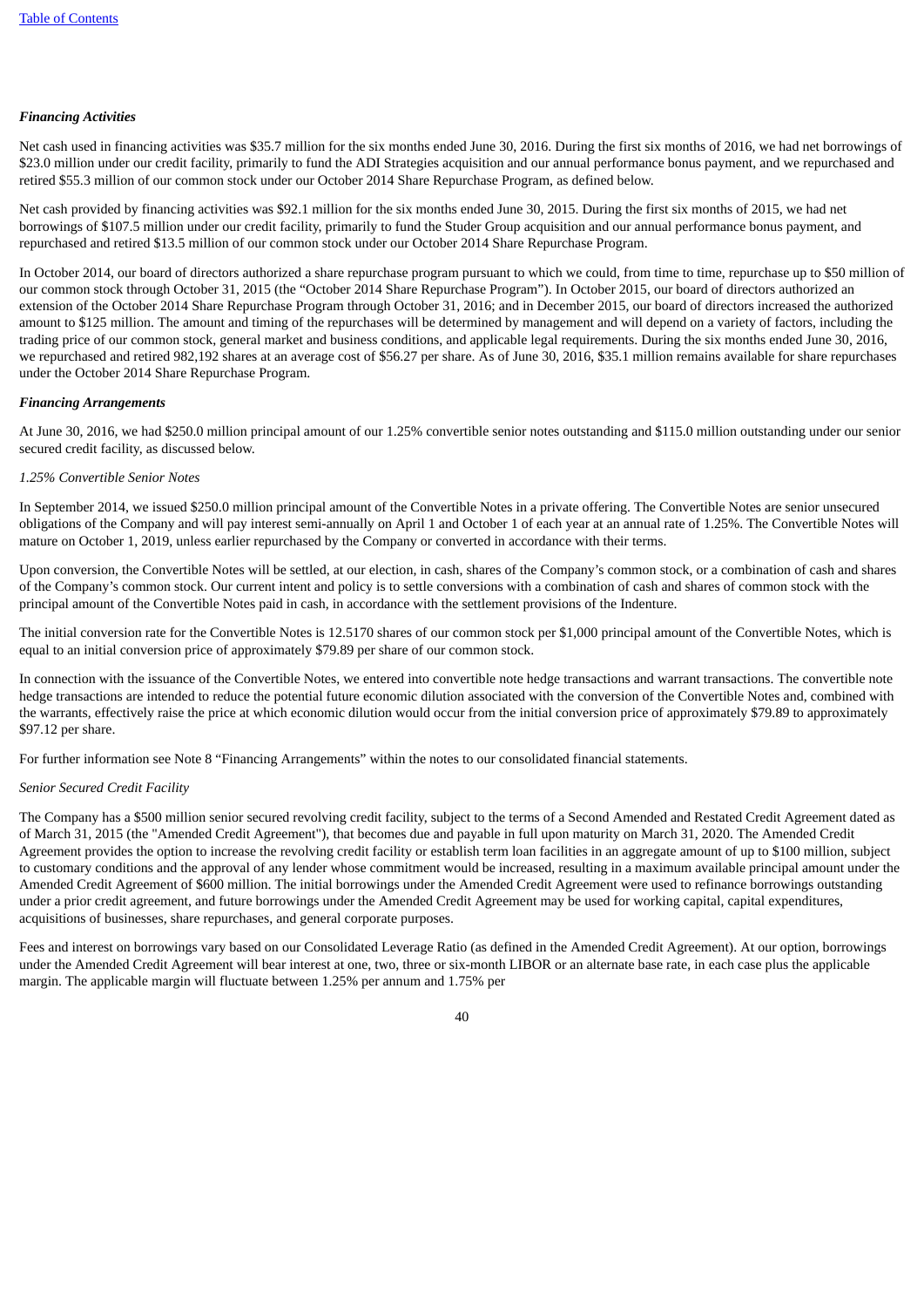annum, in the case of LIBOR borrowings, or between 0.25% per annum and 0.75% per annum, in the case of base rate loans, based upon our Consolidated Leverage Ratio at such time.

Amounts borrowed under the Amended Credit Agreement may be prepaid at any time without premium or penalty. We are required to prepay the amounts outstanding under the Amended Credit Agreement in certain circumstances, including a requirement to pay all amounts outstanding under the Amended Credit Agreement 90 days prior to the Convertible Indebtedness Maturity Date (as defined in the Amended Credit Agreement) unless (1) the Convertible Indebtedness Maturity Date is waived or extended to a later date, (2) the Company can demonstrate (a) Liquidity (as defined in the Amended Credit Agreement) in an amount at least equal to the principal amount due on the Convertible Indebtedness Maturity Date, and (b) financial covenant compliance after giving effect to such payments and any additional indebtedness incurred on a pro forma basis, or (3) this requirement is waived by the Required Lenders (as defined in the Amended Credit Agreement). In addition, we have the right to permanently reduce or terminate the unused portion of the commitments provided under the Amended Credit Agreement at any time.

The Amended Credit Agreement contains usual and customary representations and warranties; affirmative and negative covenants, which include limitations on liens, investments, additional indebtedness, and restricted payments; and two quarterly financial covenants as follows: (i) a maximum Consolidated Leverage Ratio (defined as the ratio of debt to consolidated EBITDA) of either 3.25 to 1.00 or 3.50 to 1.00, depending on the measurement period, and (ii) a minimum Consolidated Interest Coverage Ratio (defined as the ratio of consolidated EBITDA to interest) of 3.50 to 1.00. Consolidated EBITDA for purposes of the financial covenants is calculated on a continuing operations basis and includes adjustments to add back share-based compensation costs, certain noncash restructuring charges, and pro forma historical EBITDA for businesses acquired. At June 30, 2016, we were in compliance with these financial covenants with a Consolidated Leverage Ratio of 2.12 to 1.00 and a Consolidated Interest Coverage Ratio of 19.69 to 1.00.

The Amended Credit Agreement contains restricted payment provisions, including a potential limit on the amount of dividends we may pay. Pursuant to the terms of the Amended Credit Agreement, if our Consolidated Leverage Ratio is greater than 3.00, the amount of dividends and other Restricted Payments (as defined in the Amended Credit Agreement) we may pay is limited to an amount up to \$50 million plus 50% of cumulative consolidated net income from the closing date of the Amended Credit Agreement plus 50% of the net cash proceeds from equity issuances after the closing date of the Amended Credit Agreement.

Borrowings outstanding under the Amended Credit Agreement at June 30, 2016 totaled \$115.0 million. These borrowings carried a weighted average interest rate of 2.3%, including the effect of the interest rate swap described in Note 10 "Derivative Instruments and Hedging Activity" within the notes to the consolidated financial statements. Borrowings outstanding under the Amended Credit Agreement at December 31, 2015 were \$92.0 million and carried a weighted average interest rate of 2.4%. The borrowing capacity under the revolving credit facility is reduced by any outstanding borrowings under the revolving credit facility and outstanding letters of credit. At June 30, 2016, we had outstanding letters of credit totaling \$4.8 million, which are primarily used as security deposits for our office facilities. As of June 30, 2016, the unused borrowing capacity under the revolving credit facility was \$380.2 million.

For further information see Note 8 "Financing Arrangements" within the notes to the consolidated financial statements.

#### **Future Needs**

Our primary financing need has been to fund our growth. Our growth strategy is to expand our service offerings, which may require investments in new hires, acquisitions of complementary businesses, possible expansion into other geographic areas, and related capital expenditures. We believe our internally generated liquidity, together with our available cash, the borrowing capacity available under our revolving credit facility, and access to external capital resources will be adequate to fund our long-term growth and capital needs arising from cash commitments and debt service obligations. Our ability to secure short-term and long-term financing in the future will depend on several factors, including our future profitability, the quality of our accounts receivable and unbilled services, our relative levels of debt and equity, and the overall condition of the credit markets.

## **CONTRACTUAL OBLIGATIONS**

For a summary of our commitments to make future payments under contractual obligations, see "Item 7. Management's Discussion and Analysis of Financial Condition and Results of Operations – Contractual Obligations" in our Annual Report on Form 10-K for the year ended December 31, 2015. There have been no material changes to our contractual obligations since December 31, 2015.

## **OFF-BALANCE SHEET ARRANGEMENTS**

We are not a party to any material off-balance sheet arrangements.

#### **CRITICAL ACCOUNTING POLICIES**

Management's discussion and analysis of financial condition and results of operations are based upon our consolidated financial statements, which have been prepared in accordance with GAAP. We regularly review our financial reporting and disclosure practices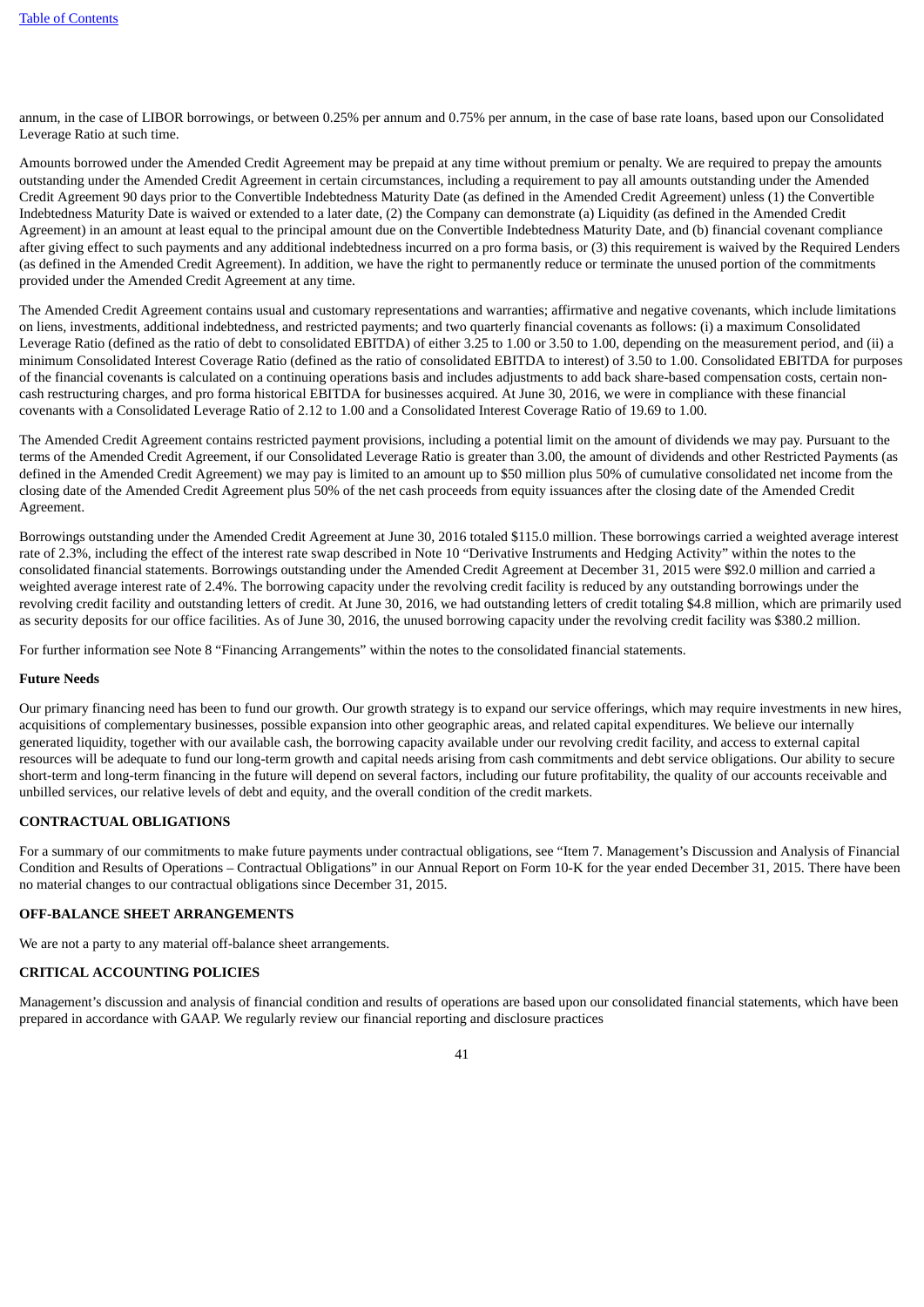and accounting policies to ensure that our financial reporting and disclosures provide accurate information relative to the current economic and business environment. The preparation of financial statements in conformity with GAAP requires management to make assessments, estimates, and assumptions that affect the reported amounts of assets and liabilities and disclosure of contingent assets and liabilities as of the date of the financial statements, as well as the reported amounts of revenues and expenses during the reporting period. Critical accounting policies are those policies that we believe present the most complex or subjective measurements and have the most potential to impact our financial position and operating results. While all decisions regarding accounting policies are important, we believe that there are four accounting policies that could be considered critical: revenue recognition, allowances for doubtful accounts and unbilled services, carrying values of goodwill and other intangible assets, and accounting for income taxes. For a detailed discussion of these critical accounting policies, see "Item 7. Management's Discussion and Analysis of Financial Condition and Results of Operations – Critical Accounting Policies" in our Annual Report on Form 10-K for the year ended December 31, 2015. There have been no material changes to our critical accounting policies during the first six months of 2016.

## **NEW ACCOUNTING PRONOUNCEMENTS**

Refer to Note 3 "New Accounting Pronouncements" within the notes to the consolidated financial statements for information on new accounting pronouncements.

#### **SUBSEQUENT EVENT**

On July 25, 2016, we entered into an agreement to acquire Healthcare Services Management, Inc. ("HSM Consulting"), a firm specializing in healthcare information technology and management consulting. The results of operations of HSM Consulting will be included within the Huron Healthcare segment from the close date, which we anticipate will be in the third quarter of 2016.

#### <span id="page-43-0"></span>**ITEM 3. QUANTITATIVE AND QUALITATIVE DISCLOSURES ABOUT MARKET RISK**

We are exposed to market risks primarily from changes in interest rates and changes in the market value of our investments.

#### *Market Risk and Interest Rate Risk*

The value of our Convertible Notes is exposed to interest rate risk. Generally, the fair value of our fixed interest rate Convertible Notes will increase as interest rates fall and decrease as interest rates rise. In addition, the fair value of our Convertible Notes is affected by our stock price. The carrying value of our Convertible Notes was \$219.7 million as of June 30, 2016, which represents the liability component of the \$250.0 million principal balance. The estimated fair value of our Convertible Notes at June 30, 2016 was \$252.7 million, and was determined based on the quoted bid price of the Convertible Notes in an over-the-counter market as of the last day of trading for the quarter ended June 30, 2016, which was \$101.095 per \$100 principal amount.

Concurrent with the issuance of the Convertible Notes, we entered into separate convertible note hedge and warrant transactions. The convertible note hedge transactions are intended to reduce the potential future economic dilution associated with the conversion of the Convertible Notes and, combined with the warrants, effectively raise the price at which economic dilution would occur from the initial conversion price of approximately \$79.89 to approximately \$97.12 per share. Under the convertible note hedge transactions, we have the option to purchase a total of approximately 3.1 million shares of our common stock, which is the number of shares initially issuable upon conversion of the Convertible Notes in full, at a price of approximately \$79.89, which corresponds to the initial conversion price of the Convertible Notes, subject to customary anti-dilution adjustments substantially similar to those in the Convertible Notes. Under the warrant transactions, the holders of the warrants have the option to purchase a total of approximately 3.1 million shares of our common stock at a price of approximately \$97.12. If the average market value per share of our common stock for the reporting period exceeds the strike price of the warrants, the warrants will have a dilutive effect on our earnings per share.

We have exposure to changes in interest rates associated with borrowings under our bank credit facility, which has variable interest rates tied to LIBOR or an alternate base rate, at our option. At June 30, 2016, we had borrowings outstanding under the credit facility totaling \$115.0 million that carried a weighted average interest rate of 2.3% including the effect of the interest rate swap outstanding described below. A hypothetical 100 basis point change in this interest rate would have a \$0.4 million effect on our pretax income including the effect of the interest rate swap described below. At December 31, 2015, our borrowings outstanding under the credit facility totaled \$92.0 million and carried a weighted average interest rate of 2.4%, including the effect of the interest rate swaps described below; and were fully hedged against changes in interest rates by our interest rate swaps, which had a notional amount of \$92.0 million at December 31, 2015.

On December 8, 2011, we entered into a forward amortizing interest rate swap agreement effective February 29, 2012, which ended April 14, 2016. We entered into this derivative instrument to hedge against the interest rate risks of our variable-rate borrowings described above. The swap had an initial notional amount of \$56.6 million and amortized throughout the term. Under the terms of the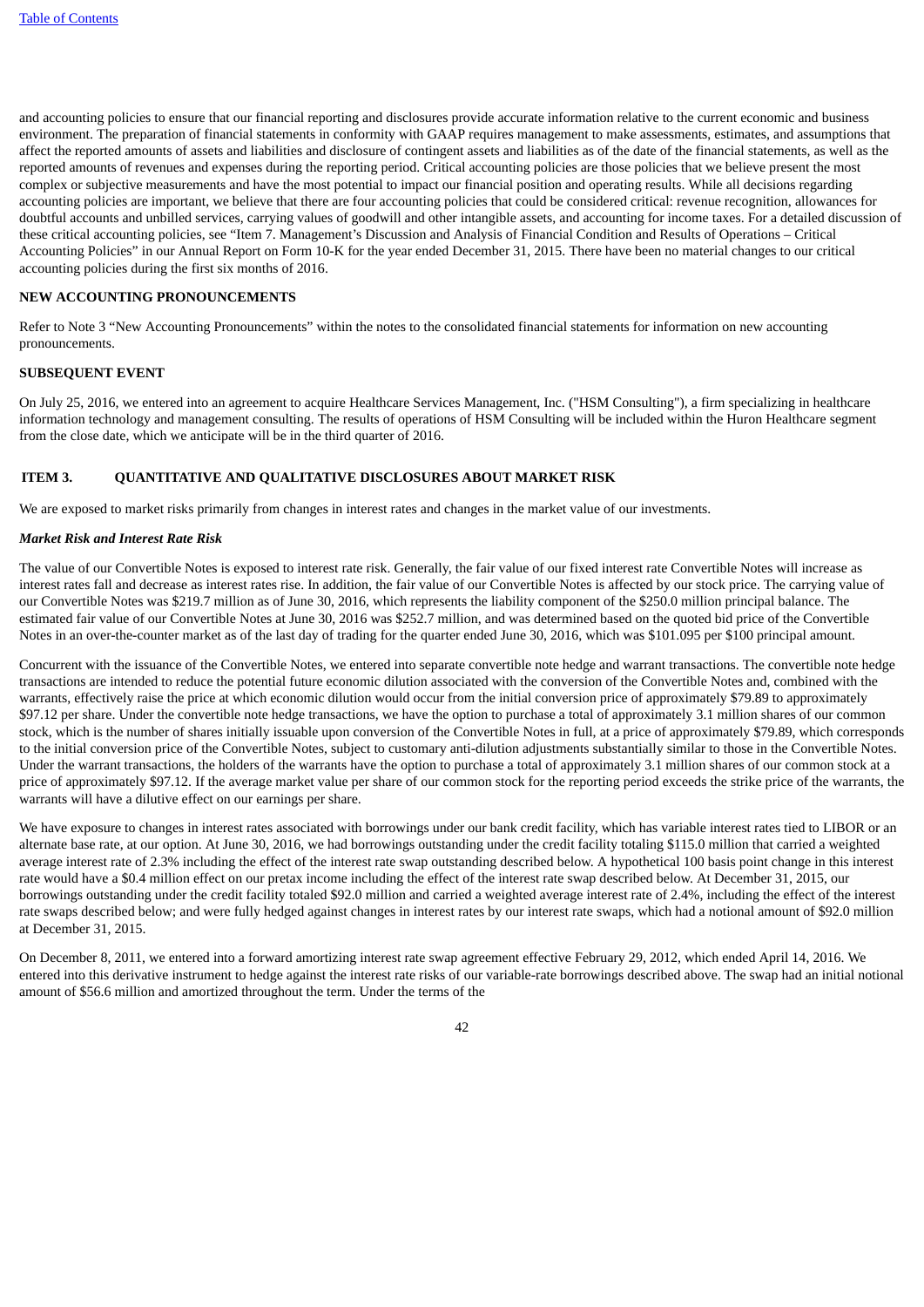interest rate swap agreement, we received from the counterparty interest on the notional amount based on one-month LIBOR and we paid to the counterparty a fixed rate of 0.9875%.

On May 30, 2012, we entered into an amortizing interest rate swap agreement effective May 31, 2012, which ended April 14, 2016. We entered into this derivative instrument to further hedge against the interest rate risks of our variable-rate borrowings. The swap had an initial notional amount of \$37.0 million and amortized throughout the term. Under the terms of the interest rate swap agreement, we received from the counterparty interest on the notional amount based on one-month LIBOR and we paid to the counterparty a fixed rate of 0.70%.

On April 4, 2013, we entered into a forward amortizing interest rate swap agreement effective March 31, 2014 and ending August 31, 2017. We entered into this derivative instrument to further hedge against the interest rate risks of our variable-rate borrowings. The swap had an initial notional amount of \$60.0 million and amortizes quarterly until April 2016. Upon expiration of the two interest rate swaps in April 2016 described above, the notional amount of this interest rate swap increased to \$86.0 million and continues to amortize quarterly throughout the remaining term. Under the terms of the interest rate swap agreement, we receive from the counterparty interest on the notional amount based on one-month LIBOR and we pay to the counterparty a fixed rate of 0.985%.

Including the impact of the above swap agreement, the weighted average interest rate on \$80.0 million of our variable-rate debt, which equals the notional amount of the swap agreement in effect at June 30, 2016, was 2.5%.

We do not use derivative instruments for trading or other speculative purposes. From time to time, we invest excess cash in short-term marketable securities. These investments principally consist of overnight sweep accounts. Due to the short maturity of these investments, we have concluded that we do not have material market risk exposure.

We have a non-interest bearing convertible debt investment in a privately-held company, which we account for as an available-for-sale security. As such, the investment is carried at fair value with unrealized holding gains and losses excluded from earnings and reported in other comprehensive income. As of June 30, 2016, the fair value of the investment was \$36.3 million, with a total cost basis of \$27.9 million.

## <span id="page-44-0"></span>**ITEM 4. CONTROLS AND PROCEDURES**

## *Evaluation of Disclosure Controls and Procedures*

Our management, with the participation of the Company's Chief Executive Officer and Chief Financial Officer, has evaluated the effectiveness of our disclosure controls and procedures (as such term is defined in Rules 13a-15(e) and 15d-15(e) under the Securities Exchange Act of 1934, as amended (the "Exchange Act")) as of June 30, 2016. Based on this evaluation, our Chief Executive Officer and Chief Financial Officer have concluded that, as of June 30, 2016, our disclosure controls and procedures were effective in recording, processing, summarizing and reporting, on a timely basis, information required to be disclosed by us in the reports we file or submit under the Exchange Act, and such information is accumulated and communicated to management as appropriate to allow timely decisions regarding required disclosure.

## *Changes in Internal Control over Financial Reporting*

<span id="page-44-1"></span>There has been no change in our internal control over financial reporting (as such term is defined in Rules 13a-15(f) and 15d-15(f) under the Exchange Act) during the three months ended June 30, 2016 that has materially affected, or is reasonably likely to materially affect, our internal control over financial reporting.

## **PART II—OTHER INFORMATION**

## <span id="page-44-2"></span>**ITEM 1. LEGAL PROCEEDINGS**

The information required by this Item is incorporated by reference from Note 14 "Commitments, Contingencies and Guarantees" included in Part I, Item 1 of this Form 10-Q.

## <span id="page-44-3"></span>**ITEM 1A. RISK FACTORS**

See "Risk Factors" in our Annual Report on Form 10-K for the fiscal year ended December 31, 2015 for a complete description of the material risks we face.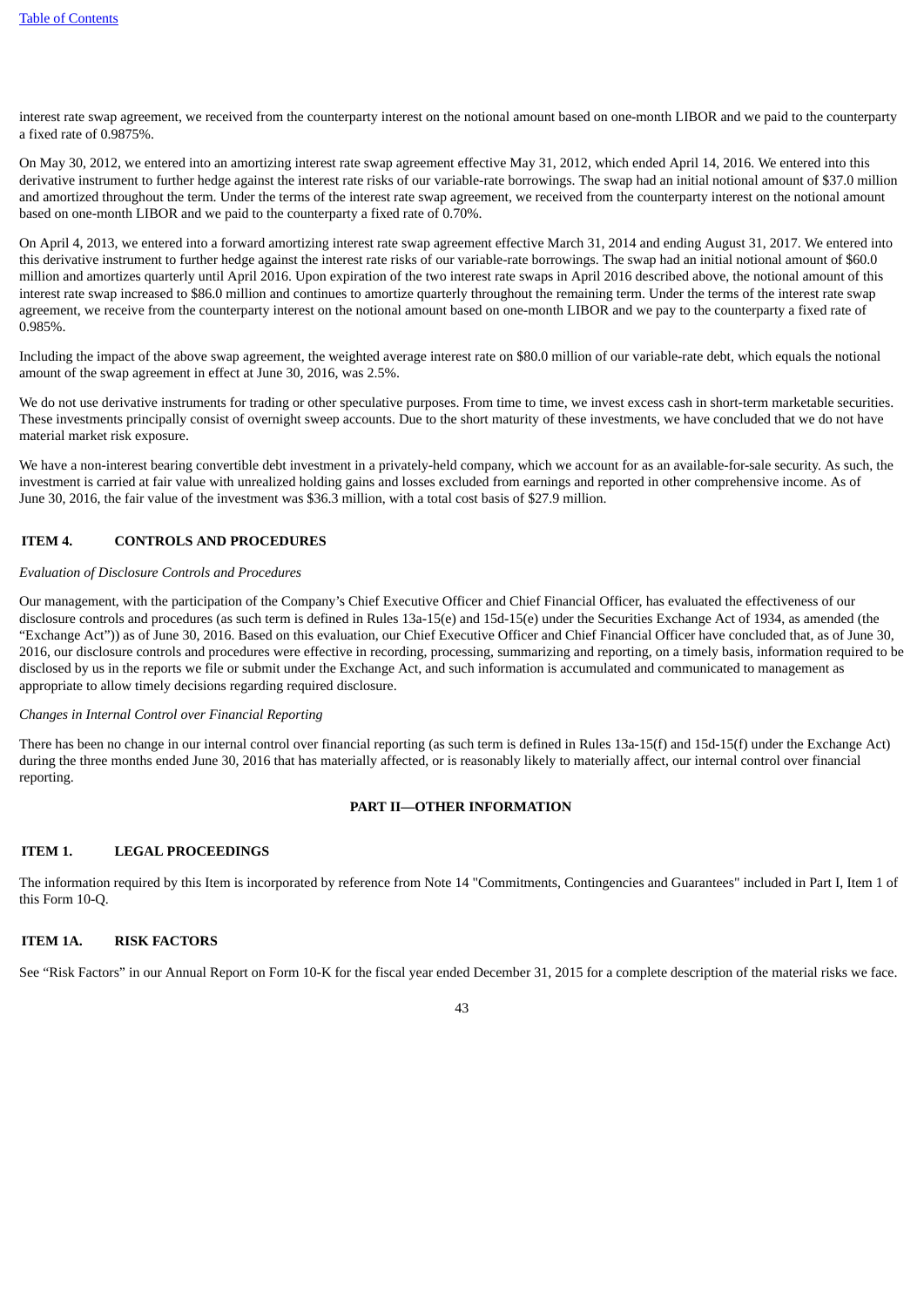## <span id="page-45-0"></span>**ITEM 2. UNREGISTERED SALES OF EQUITY SECURITIES AND USE OF PROCEEDS**

Our Stock Ownership Participation Program, 2012 Omnibus Incentive Plan and our 2004 Omnibus Stock Plan, which was replaced by the 2012 Omnibus Incentive Plan, permit the netting of common stock upon vesting of restricted stock awards to satisfy individual tax withholding requirements. During the quarter ended June 30, 2016, we reacquired 1,142 shares of common stock with a weighted average fair market value of \$59.09 as a result of such tax withholdings.

In October 2014, our board of directors authorized a share repurchase program pursuant to which we may, from time to time, repurchase up to \$50 million of our common stock through October 31, 2015 (the "October 2014 Share Repurchase Program"). During the fourth quarter of 2015, our board of directors authorized an extension of the October 2014 Share Repurchase Program through October 31, 2016, and authorized an increase to the October 2014 Share Repurchase Program to \$125 million. The amount and timing of the repurchases will be determined by management and will depend on a variety of factors, including the trading price of our common stock, general market and business conditions, and applicable legal requirements.

The following table provides information with respect to purchases we made of our common stock during the quarter ended June 30, 2016.

| Period                         | Total<br><b>Number</b><br>of Shares<br>Purchased <sup>(1)</sup> | <b>Average Price</b><br><b>Paid per Share</b> |       | <b>Total Number of</b><br><b>Shares Purchased</b><br>as Part of Publicly<br><b>Announced Plans</b><br>or Programs |      | <b>Dollar Value of Shares</b><br>that may yet be<br>Purchased under the<br>Plans or Programs $(2)$ |
|--------------------------------|-----------------------------------------------------------------|-----------------------------------------------|-------|-------------------------------------------------------------------------------------------------------------------|------|----------------------------------------------------------------------------------------------------|
| April 1, 2016 - April 30, 2016 |                                                                 |                                               |       | $\overline{\phantom{0}}$                                                                                          |      | 35,143,546                                                                                         |
| May 1, 2016 - May 31, 2016     |                                                                 |                                               | 55.60 | $\qquad \qquad$                                                                                                   | - \$ | 35,143,546                                                                                         |
| June 1, 2016 - June 30, 2016   | $916 \t S$                                                      |                                               | 59.95 |                                                                                                                   | - \$ | 35,143,546                                                                                         |
| Total                          | 1,142                                                           |                                               | 59.09 |                                                                                                                   |      |                                                                                                    |

(1) The number of shares repurchased for each period represents shares to satisfy employee tax withholding requirements. These shares do not reduce the repurchase authority under the October 2014 Share Repurchase Program.

<span id="page-45-1"></span>(2) As of the end of the period.

## **ITEM 3. DEFAULTS UPON SENIOR SECURITIES**

<span id="page-45-2"></span>None.

## **ITEM 4. MINE SAFETY DISCLOSURES**

<span id="page-45-3"></span>Not applicable.

#### **ITEM 5. OTHER INFORMATION**

None.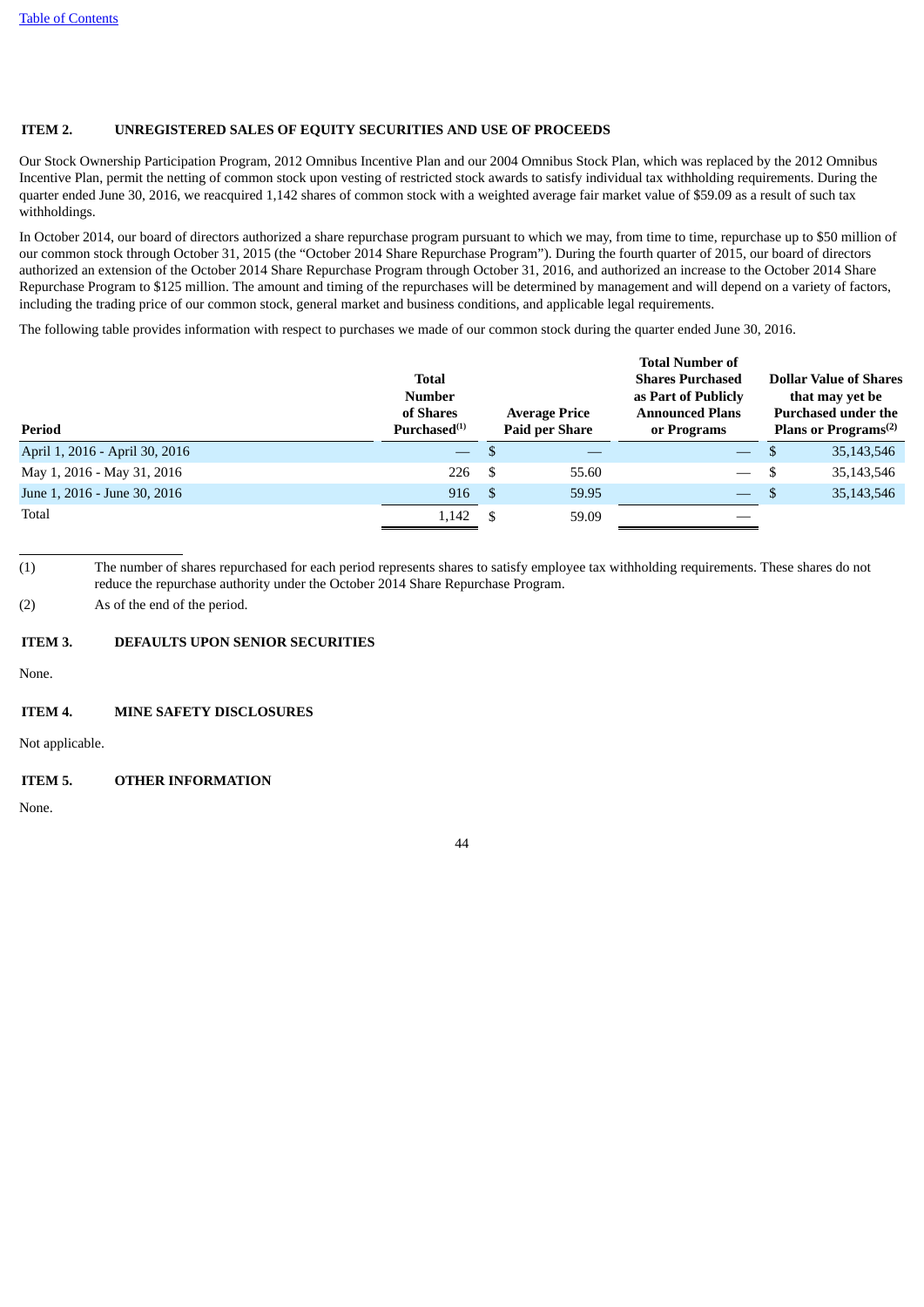## <span id="page-46-0"></span>**ITEM 6. EXHIBITS**

(a) The following exhibits are filed as part of this Quarterly Report on Form 10-Q.

| Exhibit<br>Number | <b>Exhibit Description</b>                                                                                                                                        | <b>Filed</b><br>herewith | <b>Furnished</b><br>herewith | <b>Incorporated by Reference</b> |                         |                |                       |
|-------------------|-------------------------------------------------------------------------------------------------------------------------------------------------------------------|--------------------------|------------------------------|----------------------------------|-------------------------|----------------|-----------------------|
|                   |                                                                                                                                                                   |                          |                              | Form                             | <b>Period</b><br>Ending | <b>Exhibit</b> | <b>Filing</b><br>Date |
| 31.1              | Certification of the Chief Executive Officer, pursuant to Rule 13a-<br>14(a)/15d-14(a), as adopted pursuant to Section 302 of the Sarbanes-<br>Oxley Act of 2002. | X                        |                              |                                  |                         |                |                       |
| 31.2              | Certification of the Chief Financial Officer, pursuant to Rule 13a-<br>14(a)/15d-14(a), as adopted pursuant to Section 302 of the Sarbanes-<br>Oxley Act of 2002. | X                        |                              |                                  |                         |                |                       |
| 32.1              | Certification of the Chief Executive Officer, pursuant to 18 U.S.C.<br>Section 1350, as adopted pursuant to Section 906 of the Sarbanes-Oxley<br>Act of 2002.     |                          | X                            |                                  |                         |                |                       |
| 32.2              | Certification of the Chief Financial Officer, pursuant to 18 U.S.C. Section<br>1350, as adopted pursuant to Section 906 of the Sarbanes-Oxley Act of<br>2002.     |                          | $\mathbf{x}$                 |                                  |                         |                |                       |
| 101.INS           | <b>XBRL Instance Document</b>                                                                                                                                     | X                        |                              |                                  |                         |                |                       |
| 101.SCH           | XBRL Taxonomy Extension Schema Document                                                                                                                           | X                        |                              |                                  |                         |                |                       |
| 101.CAL           | XBRL Taxonomy Extension Calculation Linkbase Document                                                                                                             | X                        |                              |                                  |                         |                |                       |
| 101.LAB           | XBRL Taxonomy Extension Label Linkbase Document                                                                                                                   | X                        |                              |                                  |                         |                |                       |
| 101.PRE           | XBRL Taxonomy Extension Presentation Linkbase Document                                                                                                            | X                        |                              |                                  |                         |                |                       |
| 101.DEF           | XBRL Taxonomy Extension Definition Linkbase Document                                                                                                              | X                        |                              |                                  |                         |                |                       |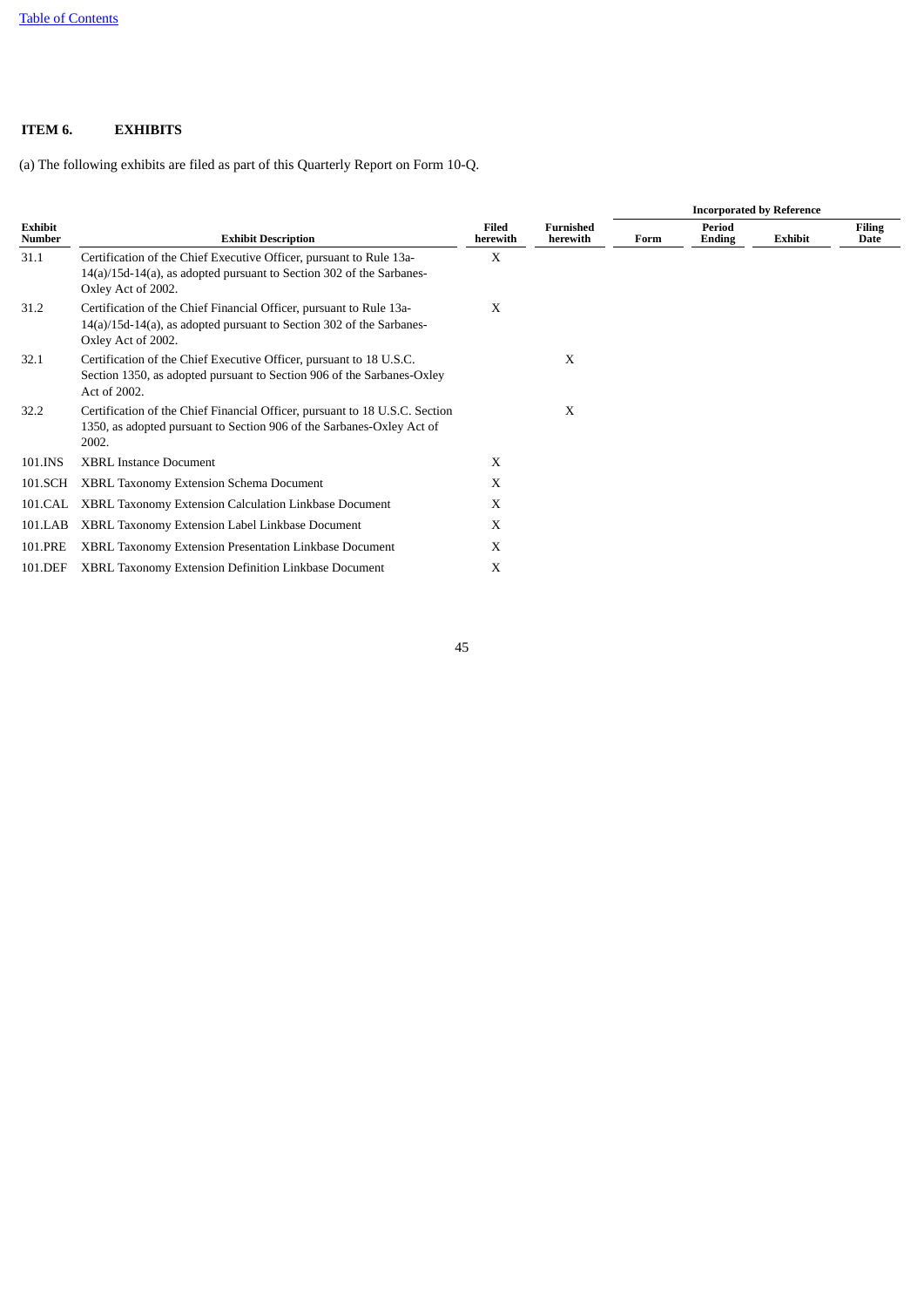## **SIGNATURE**

<span id="page-47-0"></span>Pursuant to the requirements of the Securities Exchange Act of 1934, the registrant has duly caused this report to be signed on its behalf by the undersigned thereunto duly authorized.

Huron Consulting Group Inc.

(Registrant)

Date: July 26, 2016 July 26, 2016

C. Mark Hussey Executive Vice President, Chief Operating Officer and Chief Financial Officer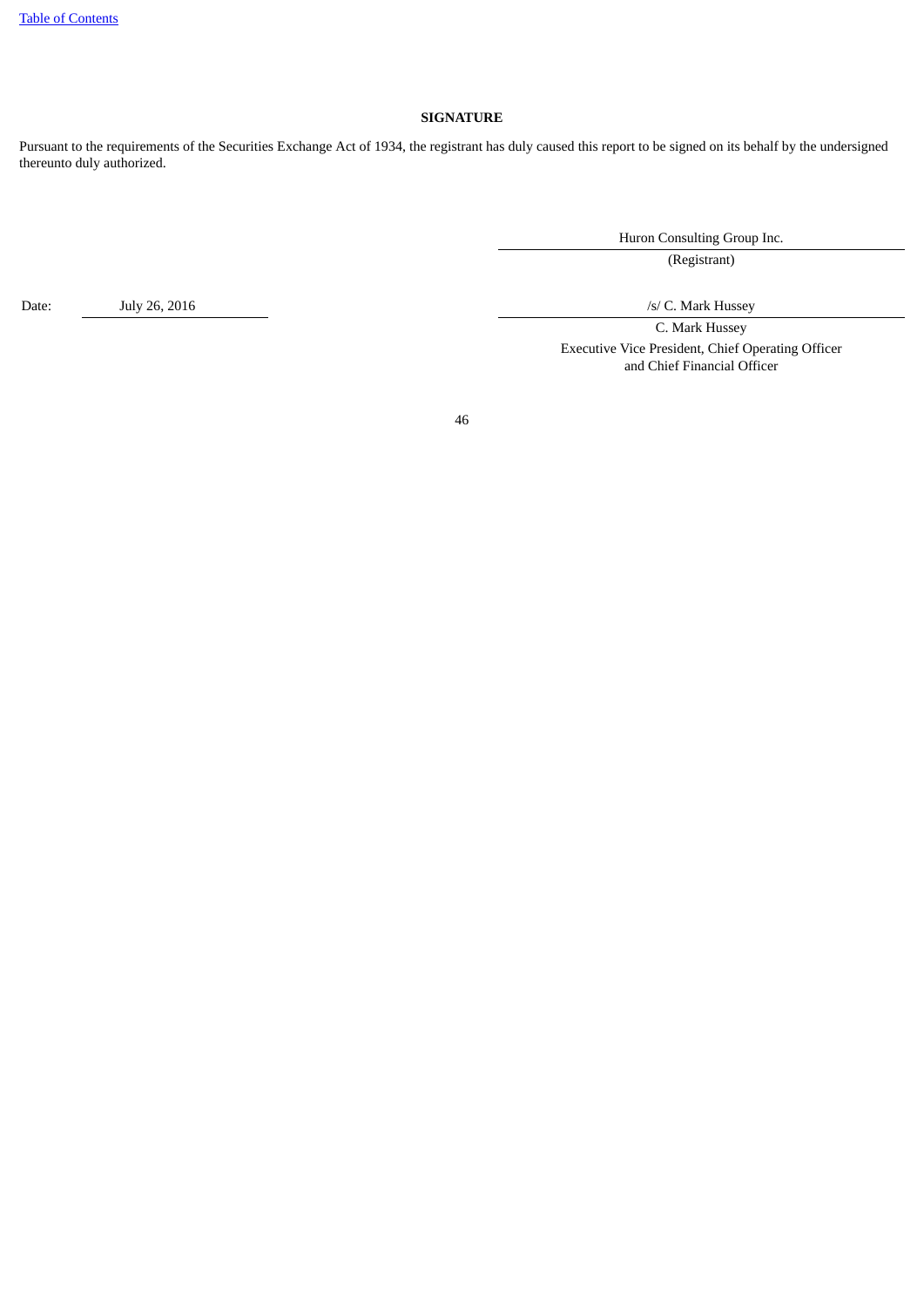## **CERTIFICATION OF THE CHIEF EXECUTIVE OFFICER, PURSUANT TO RULE 13a-14(a)/15d-14(a), AS ADOPTED PURSUANT TO SECTION 302 OF THE SARBANES-OXLEY ACT OF 2002**

I, James H. Roth, certify that:

- 1. I have reviewed this Quarterly Report on Form 10-Q of Huron Consulting Group Inc.;
- 2. Based on my knowledge, this report does not contain any untrue statement of a material fact or omit to state a material fact necessary to make the statements made, in light of the circumstances under which such statements were made, not misleading with respect to the period covered by this report;
- 3. Based on my knowledge, the financial statements, and other financial information included in this report, fairly present in all material respects the financial condition, results of operations and cash flows of the registrant as of, and for, the periods presented in this report;
- 4. The registrant's other certifying officer and I are responsible for establishing and maintaining disclosure controls and procedures (as defined in Exchange Act Rules 13a-15(e) and 15d-15(e)) and internal control over financial reporting (as defined in Exchange Act Rules 13a-15(f) and 15d-15(f)) for the registrant and have:
	- a) Designed such disclosure controls and procedures, or caused such disclosure controls and procedures to be designed under our supervision, to ensure that material information relating to the registrant, including its consolidated subsidiaries, is made known to us by others within those entities, particularly during the period in which this report is being prepared;
	- b) Designed such internal control over financial reporting, or caused such internal control over financial reporting to be designed under our supervision, to provide reasonable assurance regarding the reliability of financial reporting and the preparation of financial statements for external purposes in accordance with generally accepted accounting principles;
	- c) Evaluated the effectiveness of the registrant's disclosure controls and procedures and presented in this report our conclusions about the effectiveness of the disclosure controls and procedures, as of the end of the period covered by this report based on such evaluation; and
	- d) Disclosed in this report any change in the registrant's internal control over financial reporting that occurred during the registrant's most recent fiscal quarter (the registrant's fourth fiscal quarter in the case of an annual report) that has materially affected, or is reasonably likely to materially affect, the registrant's internal control over financial reporting; and
- 5. The registrant's other certifying officer and I have disclosed, based on our most recent evaluation of internal control over financial reporting, to the registrant's auditors and the audit committee of the registrant's Board of Directors (or persons performing the equivalent functions):
	- a) All significant deficiencies and material weaknesses in the design or operation of internal control over financial reporting which are reasonably likely to adversely affect the registrant's ability to record, process, summarize and report financial information; and
	- b) Any fraud, whether or not material, that involves management or other employees who have a significant role in the registrant's internal control over financial reporting.

Date: July 26, 2016 **By:** /S/ JAMES H. ROTH

James H. Roth President and Chief Executive Officer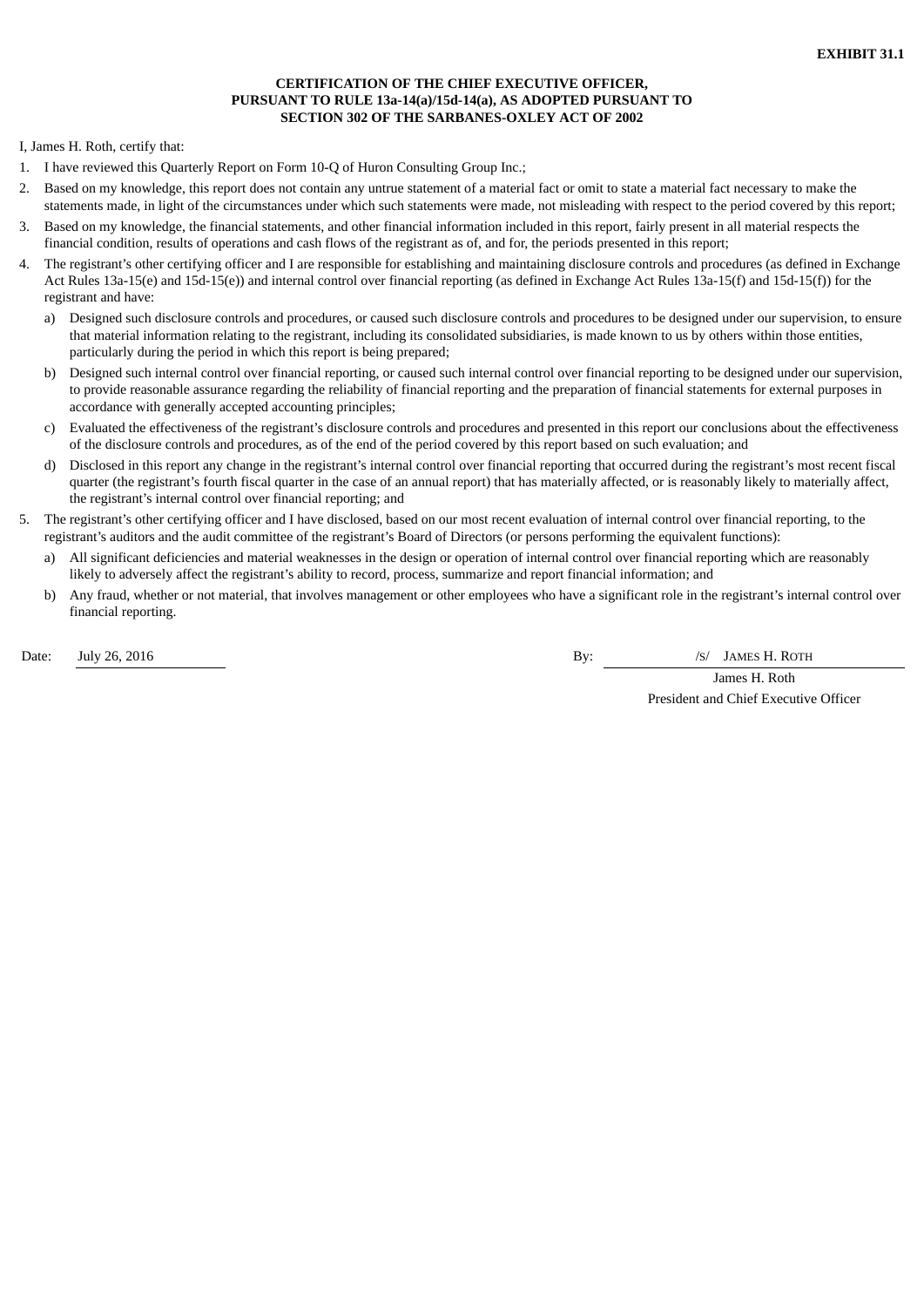## **CERTIFICATION OF THE CHIEF FINANCIAL OFFICER, PURSUANT TO RULE 13a-14(a)/15d-14(a), AS ADOPTED PURSUANT TO SECTION 302 OF THE SARBANES-OXLEY ACT OF 2002**

I, C. Mark Hussey, certify that:

- 1. I have reviewed this Quarterly Report on Form 10-Q of Huron Consulting Group Inc.;
- 2. Based on my knowledge, this report does not contain any untrue statement of a material fact or omit to state a material fact necessary to make the statements made, in light of the circumstances under which such statements were made, not misleading with respect to the period covered by this report;
- 3. Based on my knowledge, the financial statements, and other financial information included in this report, fairly present in all material respects the financial condition, results of operations and cash flows of the registrant as of, and for, the periods presented in this report;
- 4. The registrant's other certifying officer and I are responsible for establishing and maintaining disclosure controls and procedures (as defined in Exchange Act Rules 13a-15(e) and 15d-15(e)) and internal control over financial reporting (as defined in Exchange Act Rules 13a-15(f) and 15d-15(f)) for the registrant and have:
	- a) Designed such disclosure controls and procedures, or caused such disclosure controls and procedures to be designed under our supervision, to ensure that material information relating to the registrant, including its consolidated subsidiaries, is made known to us by others within those entities, particularly during the period in which this report is being prepared;
	- b) Designed such internal control over financial reporting, or caused such internal control over financial reporting to be designed under our supervision, to provide reasonable assurance regarding the reliability of financial reporting and the preparation of financial statements for external purposes in accordance with generally accepted accounting principles;
	- c) Evaluated the effectiveness of the registrant's disclosure controls and procedures and presented in this report our conclusions about the effectiveness of the disclosure controls and procedures, as of the end of the period covered by this report based on such evaluation; and
	- d) Disclosed in this report any change in the registrant's internal control over financial reporting that occurred during the registrant's most recent fiscal quarter (the registrant's fourth fiscal quarter in the case of an annual report) that has materially affected, or is reasonably likely to materially affect, the registrant's internal control over financial reporting; and
- 5. The registrant's other certifying officer and I have disclosed, based on our most recent evaluation of internal control over financial reporting, to the registrant's auditors and the audit committee of the registrant's Board of Directors (or persons performing the equivalent functions):
	- a) All significant deficiencies and material weaknesses in the design or operation of internal control over financial reporting which are reasonably likely to adversely affect the registrant's ability to record, process, summarize and report financial information; and
	- b) Any fraud, whether or not material, that involves management or other employees who have a significant role in the registrant's internal control over financial reporting.

Date: July 26, 2016 **By:** /s/ C. MARK HUSSEY

C. Mark Hussey Executive Vice President, Chief Operating Officer and Chief Financial Officer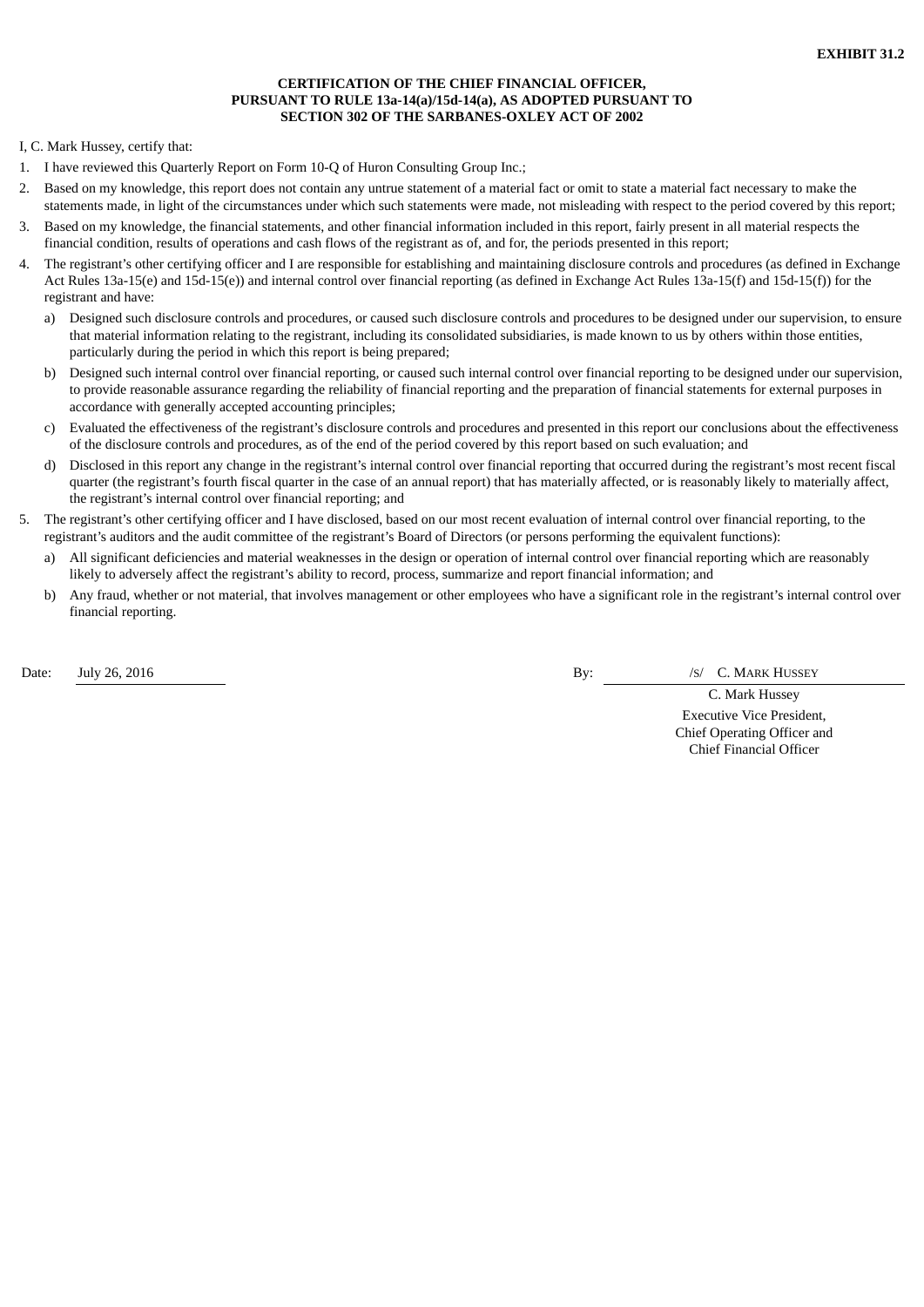## **CERTIFICATION OF THE CHIEF EXECUTIVE OFFICER, PURSUANT TO 18 U.S.C. SECTION 1350, AS ADOPTED PURSUANT TO SECTION 906 OF THE SARBANES-OXLEY ACT OF 2002**

In connection with the Quarterly Report of Huron Consulting Group Inc. (the "Company") on Form 10-Q for the quarter ended June 30, 2016 as filed with the Securities and Exchange Commission on the date hereof (the "Report"), I, James H. Roth, President and Chief Executive Officer of the Company, hereby certify, pursuant to 18 U.S.C. Section 1350, as adopted pursuant to Section 906 of the Sarbanes-Oxley Act of 2002, that:

- 1. The Report fully complies with the requirements of Section 13(a) or 15(d) of the Securities Exchange Act of 1934; and
- 2. The information contained in the Report fairly presents, in all material respects, the financial condition and results of operations of the Company for the periods presented therein.

Date: July 26, 2016 **By:** /S/ JAMES H. ROTH

James H. Roth

President and Chief Executive Officer

A signed original of this written statement required by Section 906, or other document authenticating, acknowledging, or otherwise adopting the signature that appears in typed form within the electronic version of this written statement required by Section 906, has been provided to the Company and will be retained by the Company and furnished to the Securities and Exchange Commission or its staff upon request.

The foregoing certification is being furnished to the Securities and Exchange Commission as an exhibit to the Form 10-Q and shall not be considered filed as part of the Form 10-Q.